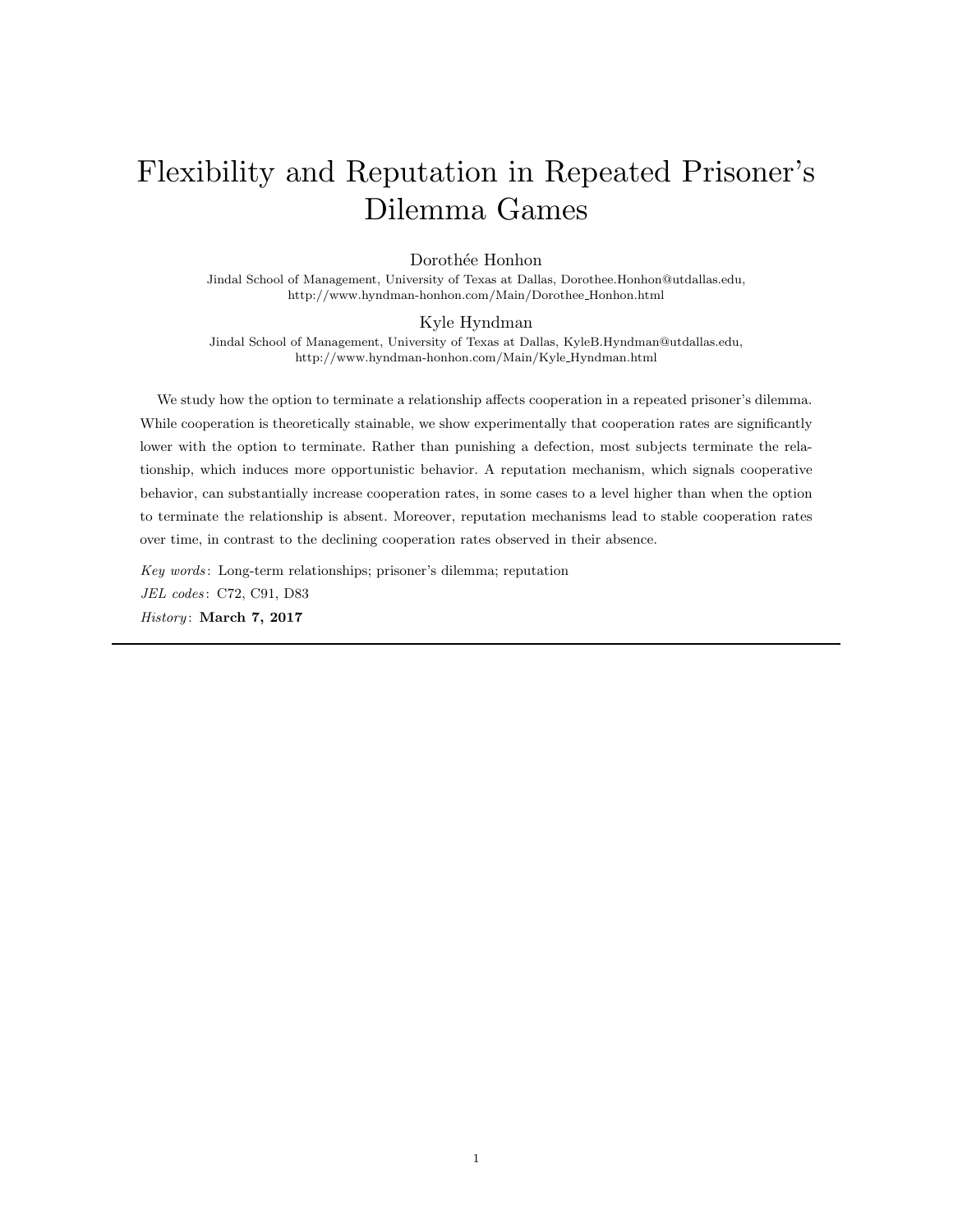# 1. Introduction

Many important business and personal relationships involve repeated interaction. For a company, maintaining good relationships with business partners is important for its long term survival. For example, Uzzi (1996) demonstrates empirically that garment firms which receive only short-term contracts were substantially more likely to go out of business than firms that have long-term contracts. Similarly, Toyota's underlying philosophy of  $keiretsu$  – building networks of suppliers in long-term relationships that work closely to identify cost-savings and product improvements – is one of the pillars of the Toyota Production System and has been linked to its success in the auto market (Liker and Choi 2004). In terms of personal relationships, studies show that married people are generally happier than singles (Taylor et al. 2006).

From a modeling perspective, the usual approach to studying long-lasting interactions is to assume that the parties involved are engaged in an infinitely repeated game. While many of these relationships have no fixed end date, such an approach misses one important component. Specifically, the parties engaged in an ongoing relationship typically have the option to terminate their relationship should things sour. In practice, 50% or more partnerships/joint ventures end in failure (Coopers and Lybrand 1986, Bamford et al. 2004, Anderson and Jap 2005, KPMG 2009), and about 48% of first marriages end in divorce within 20 years (Copen et al. 2012).

There are at least two reasons for a partnership to break down. First, the incentives of the parties may not be perfectly aligned, which can lead to opportunistic behavior. For example, prior to Microsoft's acquisition of Nokia the two entered into a partnership but the incentives were only partially aligned: Grundberg and Stoll (2012) note that Microsoft limited the compatibility of its then newest mobile operating system to only the newest Nokia phones, thus hurting Nokia. On the other hand, Kovach (2014) notes that, shortly before the acquisition, Nokia had announced plans to sell phones using the Android platform, which would adversely affect Microsoft. Neuville (1997) also describes an example of opportunistic behavior by an automobile parts supplier which was eventually discovered to have been cutting corners with respect to quality.

Second, the partnership simply may not live up to expectations. For example, Larsen et al. (2010) document the case of a joint venture between LEGO and Flextronics to outsource production. Despite apparent good intentions and hard work by both parties managing the joint venture, it failed after only three years due to the unanticipated complexity of coordinating the newly global supply chain and misalignments in the need for production flexibility.

In this paper, we seek to understand the implications that the ability to terminate ongoing relationships has on cooperative behavior when the parties involved can behave opportunistically,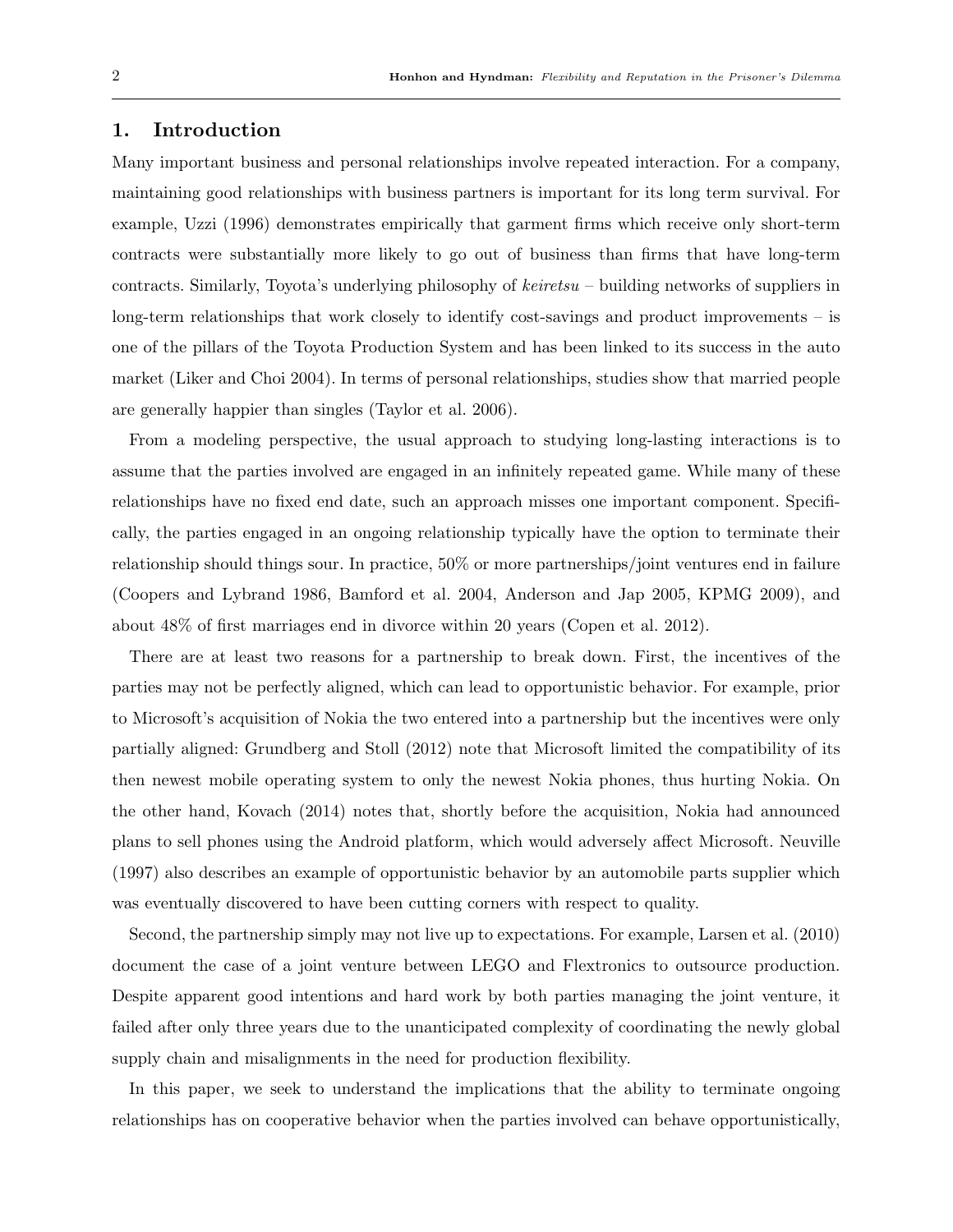as in the classical prisoner's dilemma. On the one hand, such flexibility may be desirable because it allows players to escape from "bad" relationships. However, on the other hand, the ability to dissolve a relationship may undermine cooperation by reducing the credibility of future punishments for behaving opportunistically. In particular, a player may take an uncooperative/opportunistic action and then simply terminate the relationship rather than let it continue and accept the subsequent punishment. In fact, even a player who has suffered from an uncooperative action may prefer to terminate the relationship when meting out the punishment is too costly.

Past research (e.g., Friedman (1971)) has shown that cooperation in the indefinitely repeated prisoner's dilemma can be sustained provided that players are sufficiently patient. Kandori (1992) shows that cooperation in the prisoner's dilemma is also possible under random matching every period under certain conditions when cooperation is sustained via a community enforcement mechanism. Specifically, a defection by one player sets off a contagion towards universal defection by the population. Anticipating this, players are deterred from defecting. In the game that we consider, cooperation via community enforcement is sustainable as an equilibrium under random matching. We then use a similar logic to show that cooperation is theoretically sustainable – under the same conditions as indefinite repetition – when players have the option to dissolve relationships. In the equilibrium only groups that experience a defection dissolve relationships, creating two pools of players: cooperators and defectors. Once in the defector pool, it is optimal to continue to defect forever thereafter. Hence, the fear of entering this uncooperative pool provides the necessary incentives to sustain cooperation.

We compare the behavior of subjects as we vary the flexibility of dissolving relationships. At one extreme, we consider anonymous RM (for *random matching*) in which players are automatically rematched at the start of each period. We then consider TBA-U and TBA-M (for Temporarily Binding Agreements – Unilateral and Temporarily Binding Agreements – Mutual), in which subjects have the ability to terminate relationships and subsequently be randomly rematched from within the pool of unmatched subjects. The distinguishing feature is whether unilateral (as in TBA-U) or mutual (as in TBA-M) consent is required to terminate the relationship. At the other extreme, we consider IBA (for indefinitely binding agreements) in which subjects play the indefinitely repeated prisoner's dilemma and are unable to prematurely terminate the relationship.

First we establish that cooperation is theoretically possible in all four matching institutions, then we use human subjects experiments to test the empirical relevance of this claim. Our results show that cooperation is increasing in the difficulty to terminate relationships; that is, flexibility undermines cooperation. Specifically, overall, we find that the cooperation rates are 7.46%, 39.11%,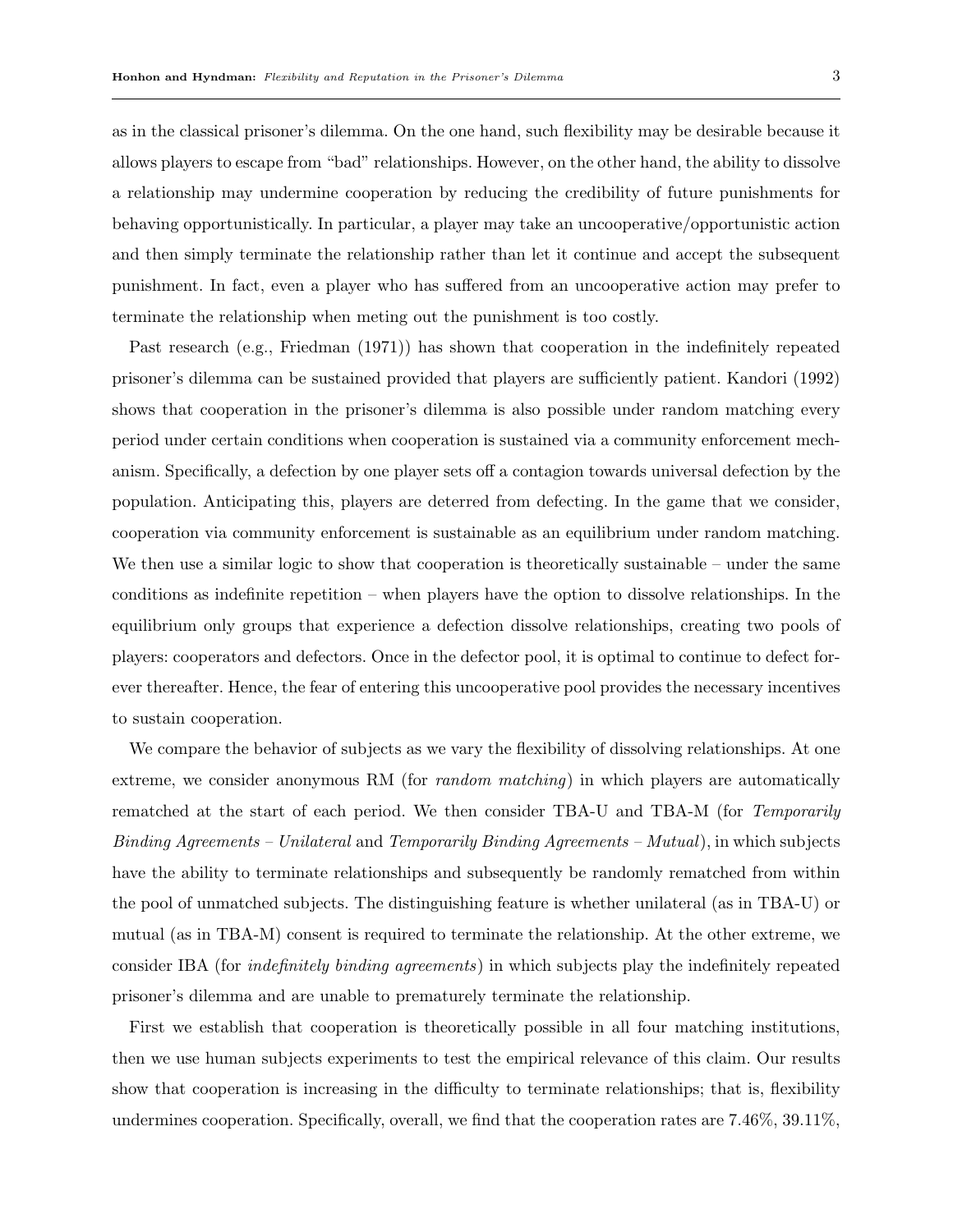49.42% and 62.64% in the RM, TBA-U, TBA-M and IBA treatments, respectively. Moreover, the dynamics over supergames are divergent, with cooperation rates increasing under TBA-M and IBA but decreasing under RM and TBA-U. When flexibility is present, it appears that punishments lose their saliency since many relationships are dissolved following a defection but some subjects begin their next relationship by cooperating, which makes defection more attractive. This effect is partially mitigated in TBA-M, where mutual consent is required, hence we see more favorable dynamics in the level of cooperation.

Next we study how the introduction of a reputation mechanism, through which a signal of one's past cooperative behavior is given to one's match, affects cooperation when subjects have the option to unilaterally terminate the relationships. Although punishments lose credibility with the option to dissolve a relationship, subjects may be dissuaded from behaving opportunistically if doing so will send a negative signal to potential future matches. Duffy and Ochs (2009) show that providing information about the current match's previous choice increases cooperation in the prisoner's dilemma from 7.5% to 17% but that the cooperation rate is still well below that achieved under indefinite repetition. Camera and Casari (2009) also show that non-anonymous public monitoring (a form of reputation) significantly improves cooperation in the prisoner's dilemma with random matching relative to private monitoring (i.e., with no reputation mechanism).

We augment the TBA-U treatment with three different reputation treatments. In the first one, called *Objective Long-Run* (OLR), subjects saw three summary statistics: (i) the frequency of cooperation and defection<sup>1</sup> over all previous periods, (ii) the frequency of cooperation and defection in the first period of each new matching and (iii) the number of previous matchings. Subjects saw this information both about themselves and about their current partner. We call this treatment "long-run reputation" because this information carried over across supergames; that is, the statistics were never reset at any time during the experiment. The second mechanism, called Objective *Short-Run* (OSR), was the same as the OLR treatment except that the reputation statistics were reset at the start of each new supergame. Finally, in the Subjective Long-Run (SLR) treatment, subjects rated their satisfaction with their opponent on a scale of 1 to 5 each time a relationship was dissolved (either naturally or because a request was made). In each period, they saw the following summary statistics: (i) the average satisfaction score and (ii) the number of previous matchings, for both themselves and their match. Like in the OLR treatment, the satisfaction scores carried over across supergames, making it difficult to escape from a bad reputation. The comparison of

<sup>&</sup>lt;sup>1</sup> Despite the fact that the frequency of cooperation is always equal to one minus the frequency of defection, we show both values to the subjects in order to avoid any framing effect.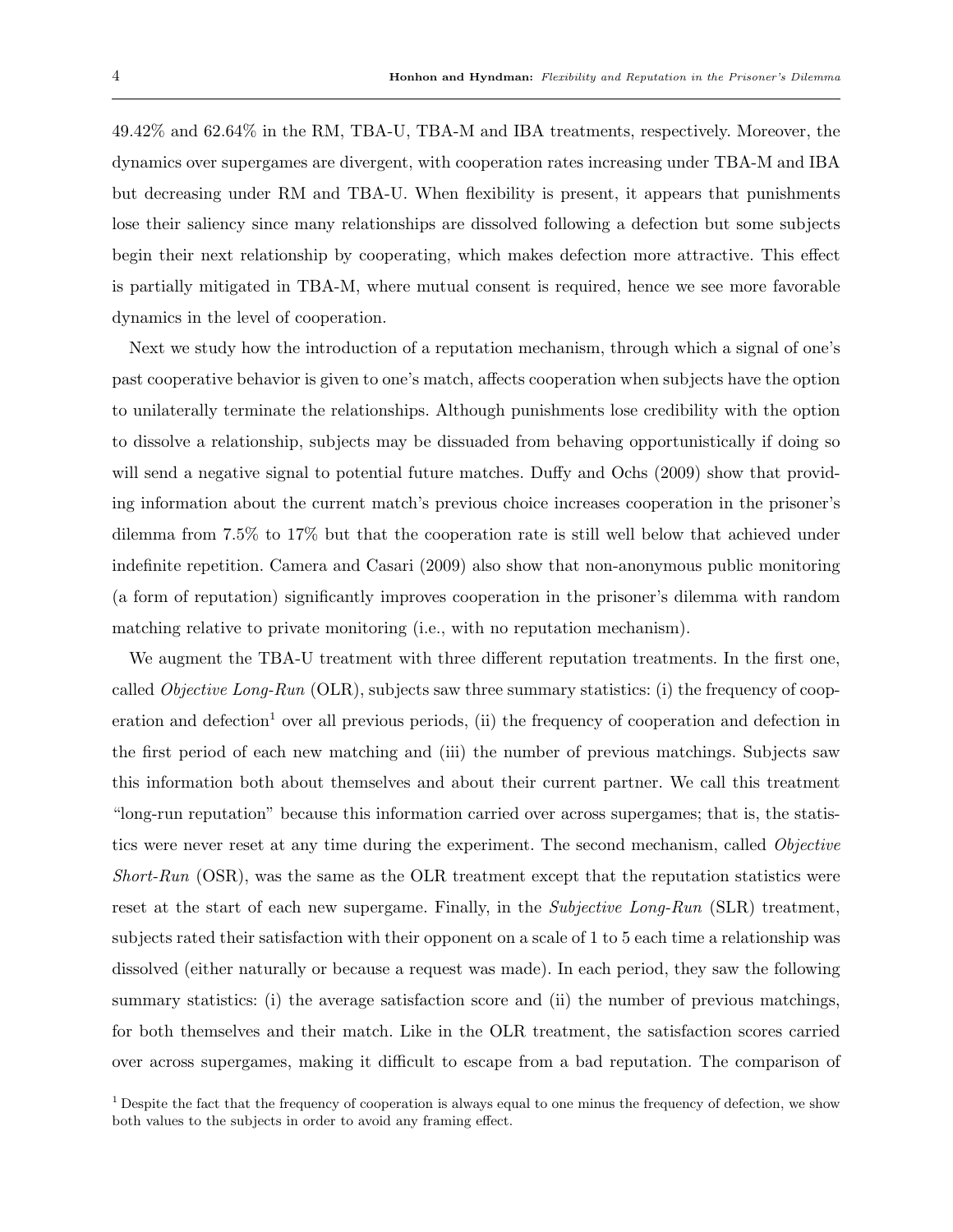objective and subjective measures of reputation is important as some online platforms, such as Ebay, have recently announced a shift from subjective ratings to more objective measures.<sup>2</sup>

We find that cooperation rates in all three reputation treatments are substantially and significantly higher than in the baseline TBA-U treatment. In fact, for the OLR treatment, cooperation rates are even significantly higher than with IBA, while for the other two reputation mechanisms, the overall cooperation rates are statistically indistinguishable from IBA. We also present some evidence suggesting that the OLR treatment leads to more cooperation than the SLR treatment, providing justification for some online platforms' move towards feedback systems based on more objective measures. Further, unlike with our TBA-U treatment which sees cooperation rates decline over time, cooperation rates in our reputation treatments are reasonably stable. Thus, we provide clear evidence that reputation mechanisms can fully counteract the adverse effects that come with the option to terminate relationships. The main reason appears to be that reputation serves as an accurate signaling device for one's cooperativeness, which players take into consideration both when deciding whether to cooperate and whether to terminate the relationship.

We also show that, in TBA-U and TBA-M subjects tend to over-use their option to dissolve relationships. Specifically, we show that matches that continue following a defection are substantially more likely to engage in mutual cooperation in the next period than are the subjects if they dissolve the relationship. When reputation mechanisms are present, high reputation subjects are both more likely to dissolve following a defection and more likely to subsequently form a mutually cooperative relationship by dissolving than by maintaining. In contrast, low reputation subjects are less likely to form a mutually cooperative relationship when the relationship is dissolved. Finally, we show that the option to dissolve relationships acts as a sorting device, allowing those in cooperative relationships to maintain productive, long-term relationships, while those who have a higher tendency to defect see their relationships terminated more frequently and are rematched from a pool of similarly uncooperative subjects. This effect is further enhanced in the reputation treatments.

The paper proceeds as follows. In the next section, we briefly summarize the related experimental literature. Section 3 introduces our experimental design, while Section 4 discusses the viability of cooperation as an equilibrium in all of our treatments. Section 5 develops our hypotheses on cooperation rates across treatments, which we subsequently test in Section 6. In Section 7 we delve more deeply into how the option to terminate relationships, and the introduction of reputation mechanisms influences cooperation. Finally, Section 8 presents some concluding remarks.

 $2$  See, for example, http://pages.ebay.com/sellerinformation/news/fallupdate2015/index.html.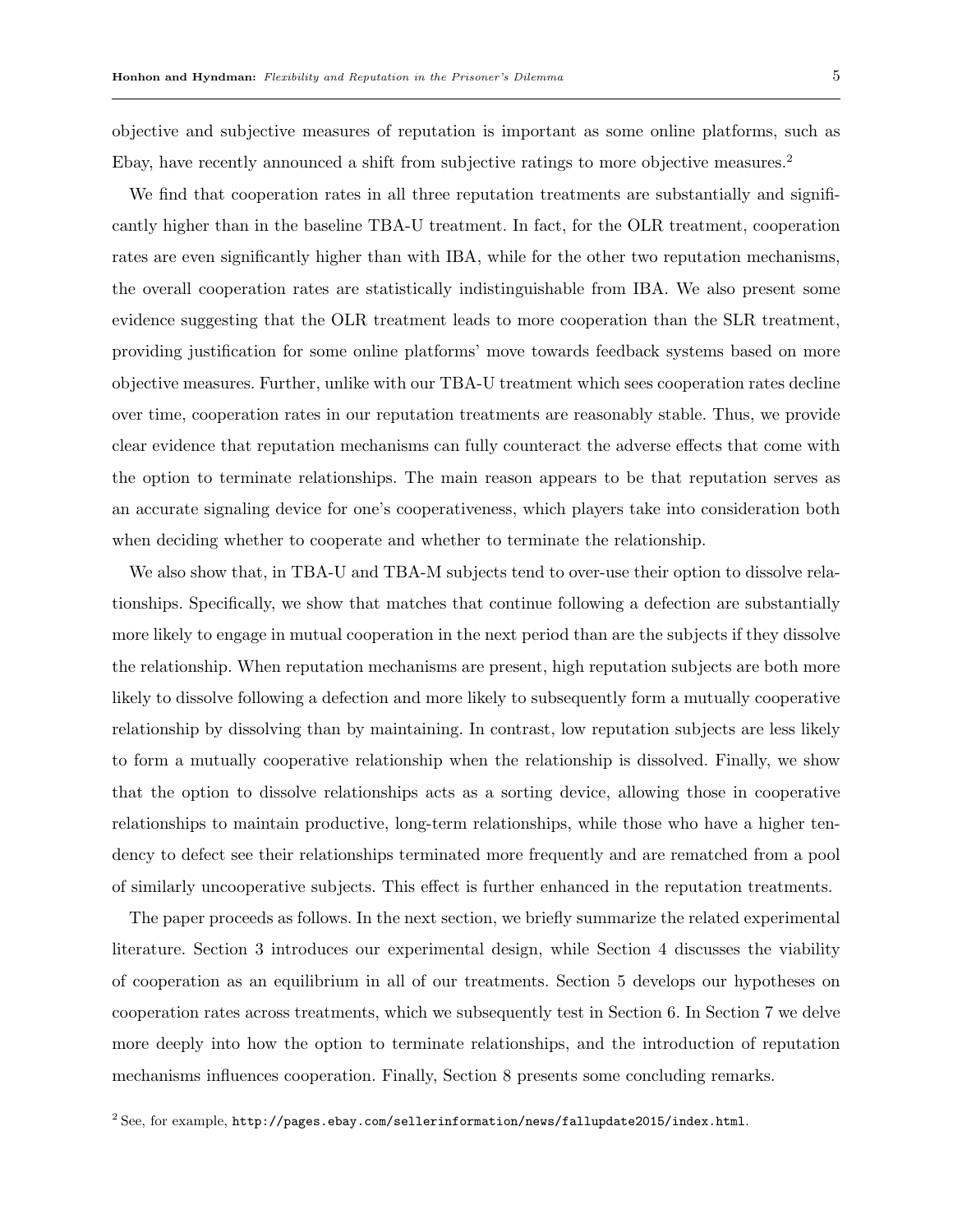## 2. Related Experimental Literature

There is a growing experimental literature which studies cooperation in the indefinitely repeated prisoner's dilemma. Roth and Murnighan (1978) is the first such study; they introduced the methodology of a random termination in order to mimic an infinitely repeated game. Roth and Murnighan (1978) along with Murnighan and Roth (1983) provided early evidence that cooperation can be sustained under indefinite repetition provided that it is a subgame perfect equilibrium. More recent papers, such as Dal Bó (2005) and Dal Bó and Fréchette (2011) provided more nuanced results on when cooperation can be expected to emerge. Dal  $B\acute{o}$  and Fréchette (2011) show that cooperation is further enhanced if, in addition to being subgame perfect, it is also risk dominant. Duffy and Ochs (2009) are interested in how the matching protocol affects cooperation and focus on comparing fixed matching with random matching environments. We take these as two end points on a continuum and also consider two intermediate where players have the option to dissolve relationships, either unilaterally (TBA-U) or by mutual consent (TBA-M).

A few recent papers consider endogenous dissolution or selection of groups in repeated games. First, D'Evelyn (2013) studies a marriage market where agents begin by "dating" another player in a social dilemma and subsequently decide whether to continue dating, "dump" or "marry" their partner, where marriage means that the two partners are bound thereafter until the end of the finitely repeated game. In their model, preserving flexibility by dating dominates marriage. Despite this, many subjects choose to get married. However, as predicted by the theory, effort rates subsequently go down for married versus unmarried subjects, which suggests either that subjects misunderstand the negative consequences of marriage or have non-monetary preferences for interacting with the same subject. This is different from our paper as our subjects do not choose the type of relationship they engage in; that is, they are either married (in IBA) or dating (in all other treatments) throughout the experiment.

Hyndman and Honhon (2015) consider behavior under indefinitely and temporarily (unilaterally breakable) binding agreements. Unlike the present paper, their stage game features strategic complementarities and has multiple Pareto rankable equilibria. They show that, on average, subjects earn more under indefinitely binding agreements but that there are interesting nuances. In particular, under temporarily binding agreements some groups are highly durable and benefit from a positive reinforcement process that approaches the efficient equilibrium. They show that the careful use of flexibility can be beneficial but that it can be a clear detriment when over-used. One of the key reasons why the IBA institution appears to be better on average in the strategic complementarities setting is that it promotes sophisticated learning and also prevents subjects from terminating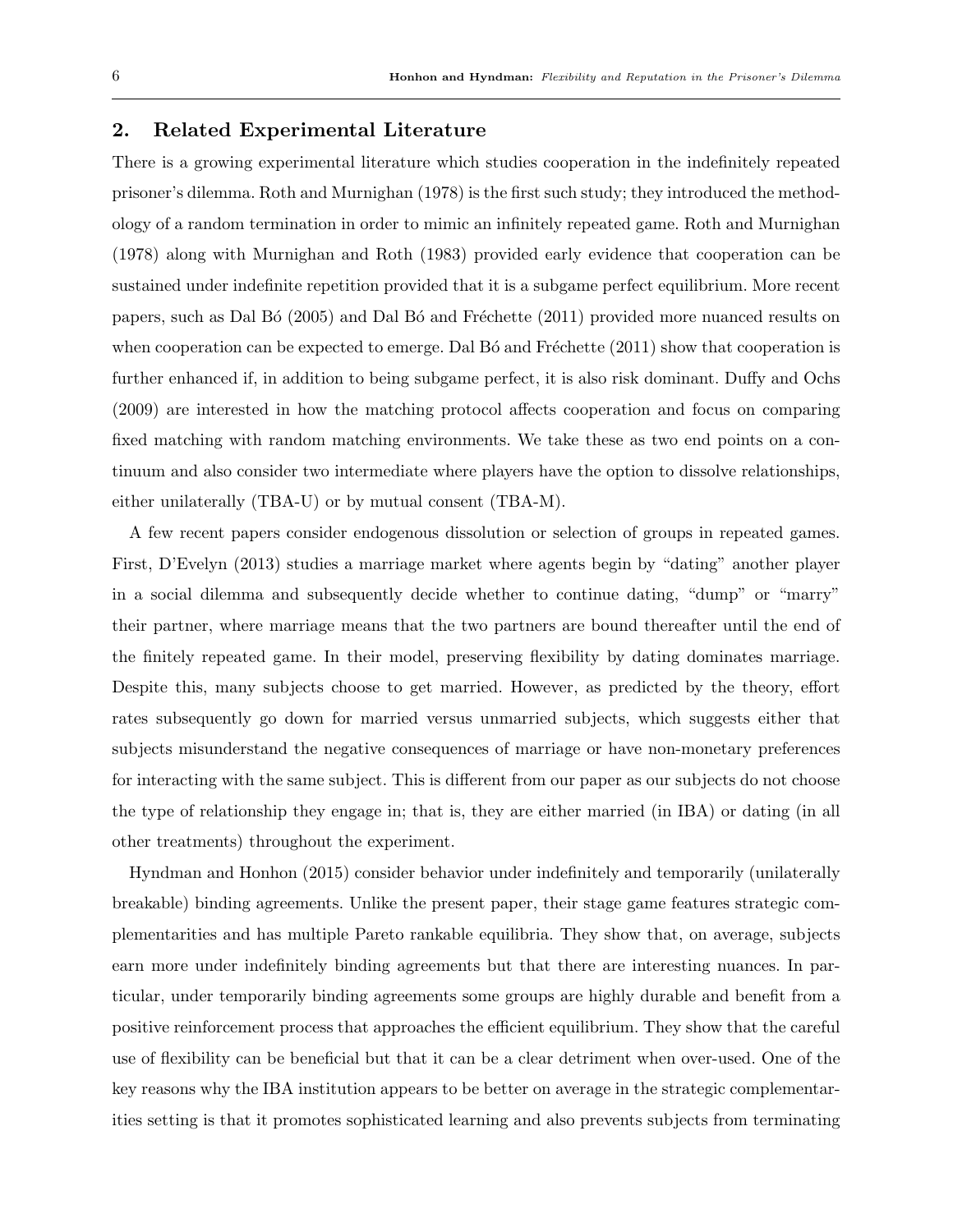a relationship due to bad luck, rather than bad decisions. Finally, Hyndman and Honhon (2015) show that despite the apparent advantage of IBA, most subjects, when given the choice, prefer to enter into flexible relationships and seem to earn more when the choice of institution is endogenous.

Gaudeul et al. (2015) study flexibility in a public goods game in which players can exit and contribute to a private good or maintain the relationship and contribute to a public good. In their paper, the decision to exit is reversible. They show that subjects exit excessively, leading to inefficiency; moreover, they find that introducing barriers to exiting improves welfare. Rand et al. (2011) also study cooperation when partnerships can be dissolved and new relationships can be formed according to a structured network. They show that the ability to frequently update links in the network (i.e., dissolve old links and form new links) promotes cooperation. This is consistent with our results because, in the link updating phase of their experiment, subjects observe other players' most recent action, which can be seen as a specific form of reputation.

Among the set of papers studying endogenous termination, the most closely related paper to ours is Wilson and Wu (Forthcoming). They consider an indefinitely repeated partnership game but allow for endogenous termination of relationships. However, unlike in our design, when a subject terminates a relationship, the two partners receive an exogenous termination payoff in each subsequent period until the end of the repeated game. They show that the relationship between efficiency and the termination payoff is non-monotonic. Initially, cooperation rates increase with the value of the termination payoff, which increases efficiency. However, for sufficiently high (but inefficient) termination payoffs, subjects more frequently terminate relationships and cooperation rates do not improve, leading to a decline in efficiency.

In addition to the papers on endogenous termination, we also contribute to the literature on reputation in repeated games. Duffy and Ochs (2009) and Camera and Casari (2009) also study reputation by varying the information available about subjects' past actions in repeated prisoner's dilemma games and show that they can enhance cooperation. Stahl (2013) also considers reputation in a repeated prisoner's dilemma, using a color coded system, which changes between green and purple as a function of past behavior, as a signal of reputation. We complement these papers by examining reputation mechanisms in an environment where relationships may be prematurely dissolved by the players. Finally, reputation has also been studied in other contexts. Duffy et al. (2013) examine reputation in trust games, while Bolton et al. (2004) look at reputation in online trading markets and Bolton et al. (2005) study reputation when indirect reciprocity is at play.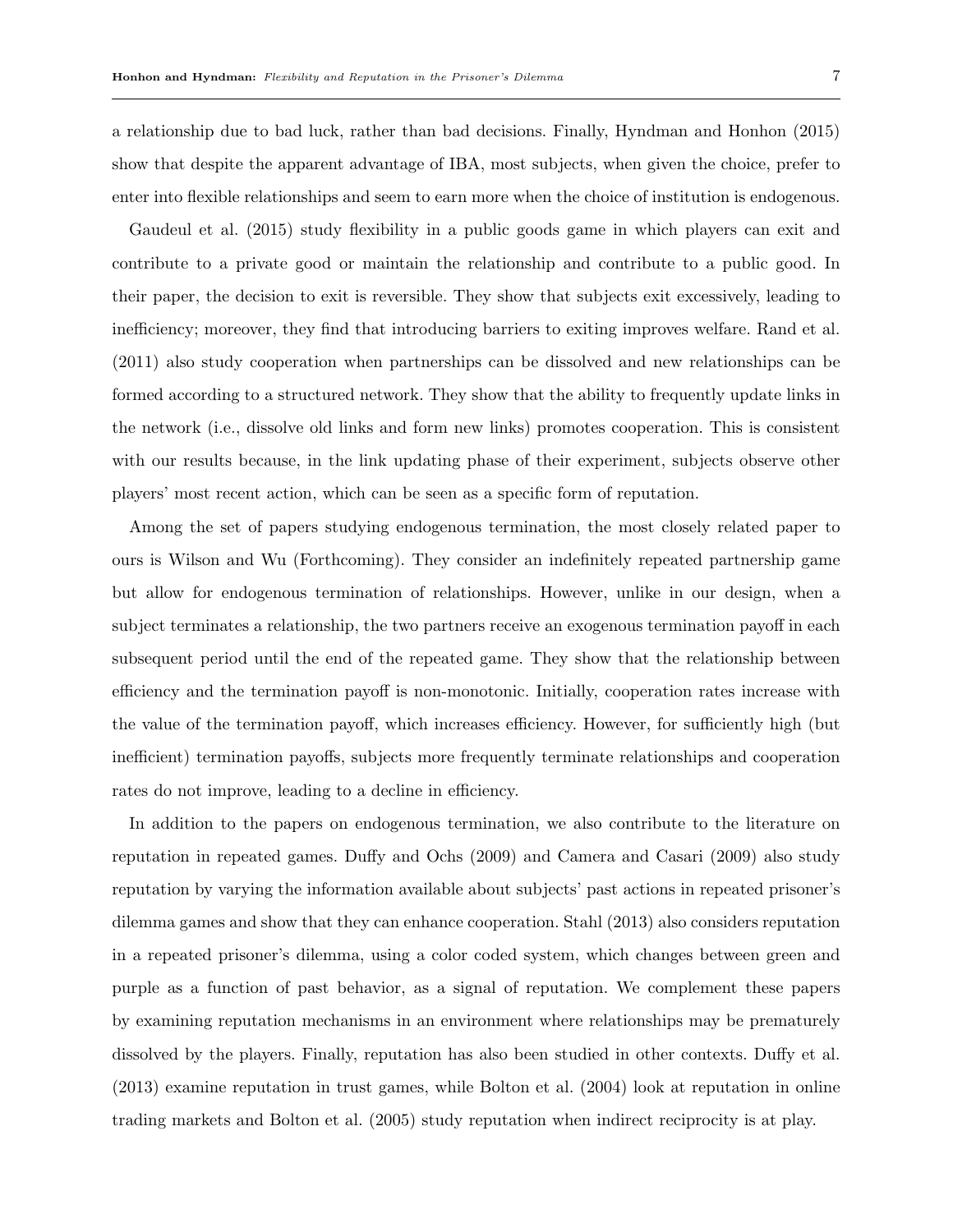# 3. Experimental Design

In all of our experiments, subjects were matched in groups of two and played the prisoner's dilemma game depicted in Figure 1 repeatedly over a certain number of *periods*.<sup>3</sup> In what follows we refer to a pair of subjects as a matching and to a player's opponent as his or her match. Absent a subject requesting to be rematched, which was possible in some treatments as explained below, the probability that a matching would continue was 90% in each period; that is, with 10% chance, all matchings in the experiment would naturally break up, indicating the end of a supergame. In the next period, all subjects were then randomly matched to another participant and a new supergame began. This is the standard method, first used by Roth and Murnighan (1978), to implement an indefinitely repeated game in the laboratory. The experiment ended in the first period, after the 75th, in which all matchings naturally broke up. Note that subjects were not given identification numbers. Therefore they had no direct way of knowing if they started a new matching with a subject to whom they had been matched previously.<sup>4</sup>

#### Figure 1 The prisoner's Dilemma Stage Game

|                 | Cooperate $(C)$ | Defect $(D)$ |
|-----------------|-----------------|--------------|
| Cooperate $(C)$ | 40,40           | 12,50        |
| Defect $(D)$    | 50.12           | 25, 25       |

Our first research question concerns the role of having the flexibility to dissolve a relationship has on the level and sustainability of cooperation. Figure 2 compares four possible modes of interaction between subjects in terms of how easy it is for them to dissolve a relationship. At the left-most extreme, players are engaged in a series of one-shot interactions and dissolutions are automatic at the end of every period. We refer to this as Random Matching (RM). On the right-most extreme, under Indefinitely Binding Agreements (IBA), players are indefinitely bound together for the entire duration of the supergame so that dissolutions are impossible. Under *Temporarily Binding Agree*ments (TBA-U and TBA-M treatments), subjects have the option to request a dissolution at the end of each period. Under TBA-U, one player making such a request is enough to trigger a dissolution while under TBA-M, both players need to agree for their relationship to terminate (U stands for Unilateral and M stands for Mutual). More specifically for TBA-M, if only one of the

<sup>&</sup>lt;sup>3</sup> To avoid any framing effects, we used neutral language in the experiment. In particular, the stage-game actions were labeled "Action A" and "Action B" rather than "Cooperate" and "Defect".

<sup>&</sup>lt;sup>4</sup> Even in our reputation treatments, wherein subjects are shown their match's reputation score, it would be difficult for a subject to infer they are matched with someone they interacted with previously since the reputation scores dynamically varied over the course of the experiment in a non-trivial fashion.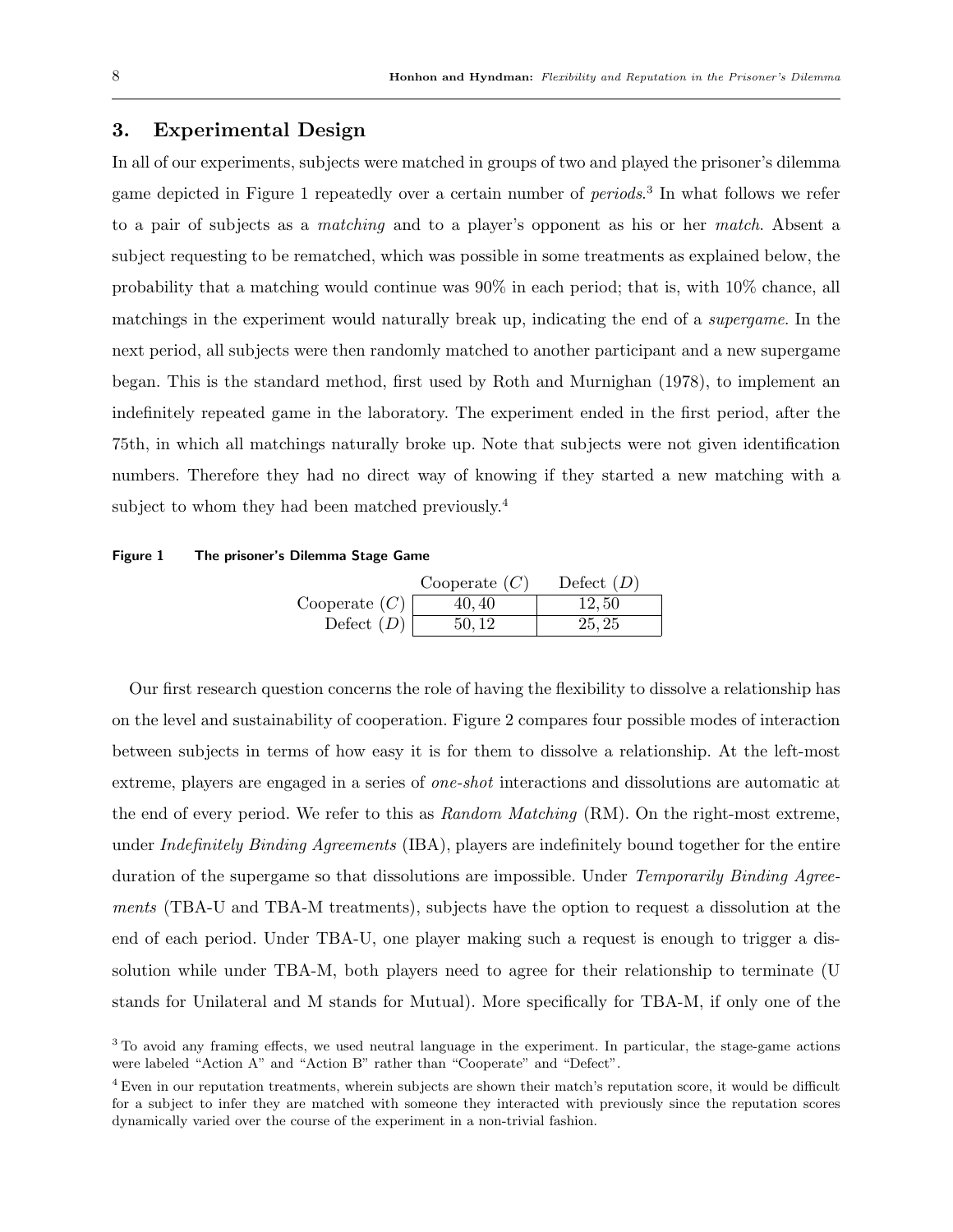



two subjects requests a dissolution of the relationship at the end of a period, their match receives a message asking them if they would consent to the breaking up the relationship. In other words, a subject who initially wants to continue the relationship but whose match requests a break up has an option to change their mind and accept the relationship dissolution. If the subject refuses to break the relationship, both subjects would continue to be matched in the next period. In this case, the subject who wanted to dissolve the relationship is explicitly informed that his request was denied by his match. In both TBA-U and TBA-M, all subjects whose relationship dissolved are then randomly matched to form new matchings.<sup>5</sup>

Our second research question concerns whether reputation mechanisms can restore cooperation when players have the ability to unilaterally dissolve relationships (as in TBA-U). We consider three such mechanisms: (i) Objective Long Run (OLR), (ii) Objective Short Run (OSR) and (iii) Subjective Long Run (SLR). In the objective reputation mechanisms (OLR and OSR), subjects received information about the average frequencies of cooperation and defection, overall and in the first period of a new matching, as well as the total number of matchings so far for both themselves and their match at the start of a new matching. The difference between the long run and short run mechanisms is that in the long run mechanism, the reputation carries over across supergames, while in the short run mechanism, the subjects start each supergame with a blank slate.

In the Subjective Long Run reputation treatment (SLR), each time a matching dissolved, subjects rated their level of satisfaction with their opponent on a 5-point Likert scale, which we call satisfaction score.<sup>6</sup> At the start of a new matching, subjects received information about the average such satisfaction score as well as the total number of matchings so far for both themselves and their match. This treatment was conducted in order to see whether a more realistic form of reputation, such as those found on eBay, Yelp or other platforms, would be effective in promoting cooperation. Implicit in the SLR treatment is the assumption that subjects rate partners who are

<sup>5</sup> To the extent that it was possible, the software tried to ensure that subjects would be matched with a different partner. However, if only one group dissolved their relationship, by default the same subjects would be rematched again in the next period. In this event, both subjects were told that they had been randomly rematched among the pool of subjects whose relationship had broken up in the previous period and no mention was made that it was actually the same match.

 $6$  In our data analysis, we rescale it to being on [0,1] to make it comparable to the other reputation treatments.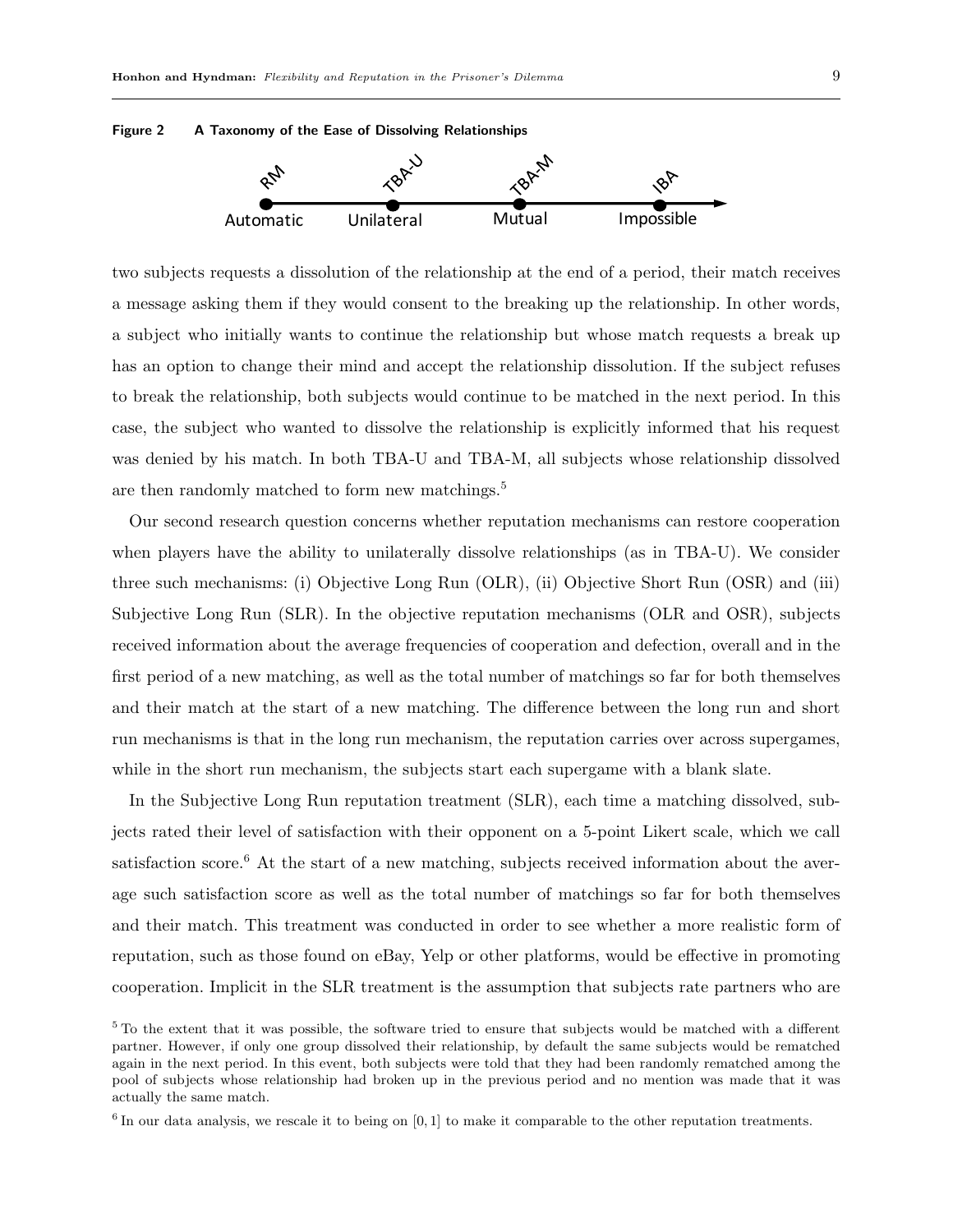more cooperative more favorably and partners who are less cooperative less favorably so that the satisfaction scores are signals of cooperative behavior. We show that this is, in fact, the case in Section 7.2.

|            |   |            |            | Treatment Sessions $\#$ of Subjects $\#$ of Periods Average Earnings |
|------------|---|------------|------------|----------------------------------------------------------------------|
| IBA        | 3 | 16, 16, 16 | 88, 98, 87 | \$21.74                                                              |
| TBA-M      | 3 | 16, 20, 18 | 77, 82, 81 | \$18.71                                                              |
| TBA-U      | 3 | 16, 16, 14 | 81, 83, 90 | \$18.76                                                              |
| RM         | 3 | 20, 18, 20 | 79, 75, 88 | \$15.95                                                              |
| <b>OLR</b> | 3 | 20, 20, 18 | 75, 76, 88 | \$20.99                                                              |
| <b>OSR</b> | 3 | 18, 20, 14 | 89, 77, 76 | \$19.95                                                              |
| <b>SLR</b> | 3 | 20, 18, 20 | 97, 77, 94 | \$21.85                                                              |

Table 1 Summary of Treatments

In Table 1, we provide a summary of the treatments conducted in the experiment. For each treatment, we ran three sessions at the experimental laboratory of a public university in the United States. The IBA and TBA-U sessions we conducted in April and November 2014, the TBA-M sessions were conducted in January and February 2016 and the RM treatments in September 2016. In total, 374 subjects participated, of which approximately <sup>2</sup>/<sup>3</sup> were male. All subjects were students – undergraduate and masters level – currently registered at the university. Because of the random termination rule, sessions varied in length, with the shortest session lasting for 75 periods and the longest session continuing for 98 periods. No session lasted for more than 90 minutes. The subjects' average earnings (including a \$4 participation fee) for each treatment are given in Table 1. Note that there is variation in earnings both due to the treatment condition and the different number of periods each session had. The experiment was programmed in z-Tree (Fischbacher 2007). Sample instructions for the TBA-U treatment can be found in Appendix A.5.

## 4. Equilibrium Analysis

Consider the case of indefinitely binding agreements and let  $\delta \in (0,1)$  denote the continuation probability, so that,  $1-\delta$  is the probability that the supergame ends (at which point all matchings in the experiment naturally break up). Also let  $\pi_{ab}$  denote the payoff to a player when she chooses action  $a \in \{C, D\}$  and her opponent chooses action  $b \in \{C, D\}$  in the prisoner's dilemma. In order to sustain mutual cooperation as a subgame perfect equilibrium (using grim-trigger strategies), the expected total payoff from mutual cooperation until the end of the supergame, which is equal to  $\frac{\pi_{CC}}{1-\delta}$ , should be greater or equal than the expected total payoff from defecting in the first period, followed by mutual defection thereafter, which is equal to  $\pi_{DC} + \frac{\pi_{DD}\delta}{1-\delta}$ . Hence, we require:

$$
\frac{\pi_{CC}}{1-\delta} \geq \pi_{DC} + \frac{\pi_{DD}\delta}{1-\delta} \Leftrightarrow \delta \geq \frac{\pi_{DC} - \pi_{CC}}{\pi_{DC} - \pi_{DD}}.
$$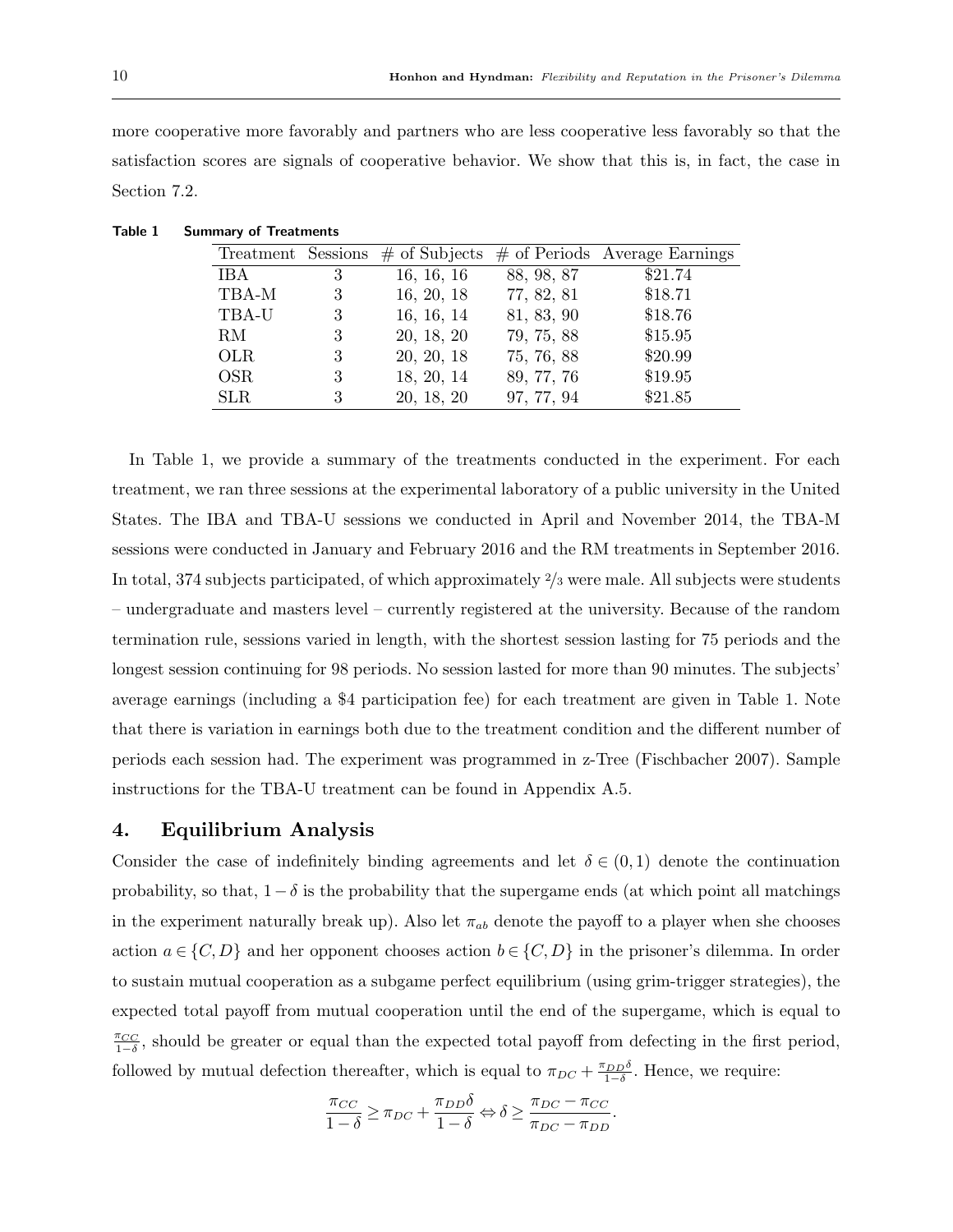For the payoff matrix in Figure 1, this condition is equivalent to  $\delta \geq 0.4$ . Given that we set the continuation probability at 90%, mutual cooperation is a subgame perfect Nash equilibrium of our indefinitely repeated game. Moreover, cooperation is also the risk-dominant equilibrium (see, e.g., Dal Bó and Fréchette  $(2011)$ ).<sup>7</sup>

In the Random Matching treatment, one can show that for the parameters of the experiment (payoffs, continuation probability and group size), cooperation can be sustained as an equilibrium via the community enforcement strategy of Kandori (1992).

We now show that cooperation can be sustained under the same conditions on  $\delta$  as in the case of indefinite repetition using simple trigger strategies under temporarily binding agreements when players can unilaterally dissolve relationships. There are two phases of the stage game under TBA-U: (i) the prisoner's dilemma phase, in which players simultaneously choose either to cooperate  $(C)$  or defect  $(D)$ , and (ii) the dissolution decision phase in which subjects simultaneously choose whether to maintain  $(M)$  or terminate  $(T)$  the relationship. We characterize the equilibrium strategy profile by means of a two-state system (State 0 and State 1) as follows. Players start the supergame in State 1. Whenever subjects are in State 1, they choose to cooperate (i.e., choose  $C$ ) in the prisoner's dilemma phase and maintain the relationship (i.e., choose  $M$ ) in the dissolution phase of any period. The system transitions to State 0 following a defection by one or both players in a matching or following the choice to dissolve by one or both players in a matching, otherwise it remains in State 1. Once in State 0, players always choose to defect (i.e., choose  $D$ ) in the prisoner's dilemma phase and to terminate (i.e., choose  $T$ ) in the dissolution decision phase. Hence, State 0 is an absorbing state. To summarize, players start by cooperating and maintaining their relationship. They continue to do so as long as both players have always cooperated and maintained the relationship in every previous period, otherwise they defect and dissolve in every subsequent period. A visual depiction of the strategy is shown in Figure 3.

Now suppose that all players follow the proposed strategy profile. There are four cases to consider: 1. The player is in State 1 in the prisoner's dilemma phase: by following the proposed strategy, i.e., choosing C, she will receive a discounted payoff of  $\frac{40}{1-\delta}$ . If she deviates; i.e., chooses D, then her discounted payoff is  $50 + \frac{25\delta}{1-\delta}$ , which is less than her payoff from following the proposed strategy for  $\delta \geq 0.4$ .

<sup>&</sup>lt;sup>7</sup> We sought a baseline cooperation rate in the IBA treatment of approximately  $50\%$  to allow for our treatment effects to go in either direction. We conducted an initial pilot using the exact parameter values (i.e., the game as in the text and a continuation probability of  $0.75$ ) as in Dal Bó and Fréchette (2011) since they reported cooperation rates of approximately 50% with these parameter values. However, in contrast to their results, in two such sessions, our subjects cooperated only about 20% of the time. We deemed this cooperation rate too low to allow for meaningful hypothesis tests; therefore, we raised the continuation probability to 90%.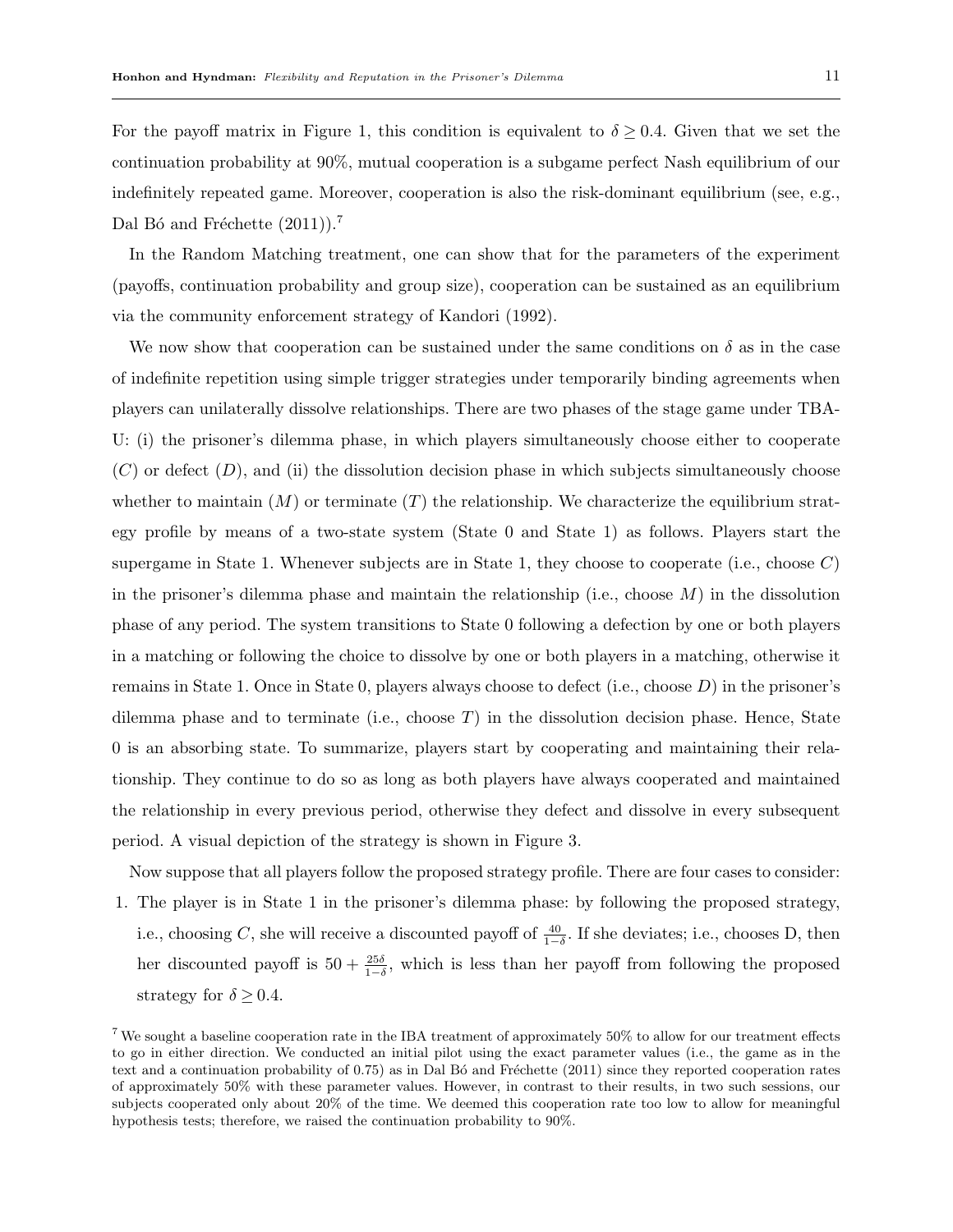

#### Figure 3 A Strategy That Supports Cooperation as an Equilibrium

Note: The action to be taken according to the strategy at each state is given in the shaded circle. The rule describing transitions between states are given on the transition arrows.

- 2. The player is in State 1 in the dissolution decision phase: if she follows the strategy, i.e., chooses M, her continuation payoff is  $\frac{40\delta}{1-\delta}$ , while if she deviates, i.e., chooses T, her continuation payoff is only  $\frac{25\delta}{1-\delta}$ , so the optimal decision is to maintain the relationship.
- 3. The player is in State 0 in the prisoner's dilemma phase: the player knows that she is matched with another player in State 0 since only players whose relationship has broken up are available for rematching; hence, defection is optimal because the new match will choose action D.
- 4. The player is in State 0 in the dissolution decision phase: the player is indifferent between choosing M or T because, regardless of whether she chooses M or T, her opponent will choose T; hence the relationship will be terminated.

Therefore, regardless of the state she is in, the player weakly prefers to follow the proposed strategy. Hence, cooperation is sustainable as an equilibrium under temporarily binding agreements.

In the TBA-M institution, because mutual consent is required to dissolve a relationship, cooperation can be sustained in a way very similar to under IBA. Players start by cooperating and continue to cooperate until a defection, at which point they defect forever thereafter. In the dissolution phase of the game, players always choose to maintain the relationship. Off the equilibrium path, players consistently defect after one of their relationships has dissolved.

Finally, a reputation mechanism is present, it is trivial to see that if all players follow the same strategy as described above for the TBA-U institution, and simply ignore their own and their match's reputation scores, then cooperation will also be the equilibrium outcome.

## 5. Hypothesis Formulation

Given the previous equilibrium analysis, we see that cooperation is, at least theoretically, possible under all of our treatment conditions. Therefore, we state our **null hypothesis** as: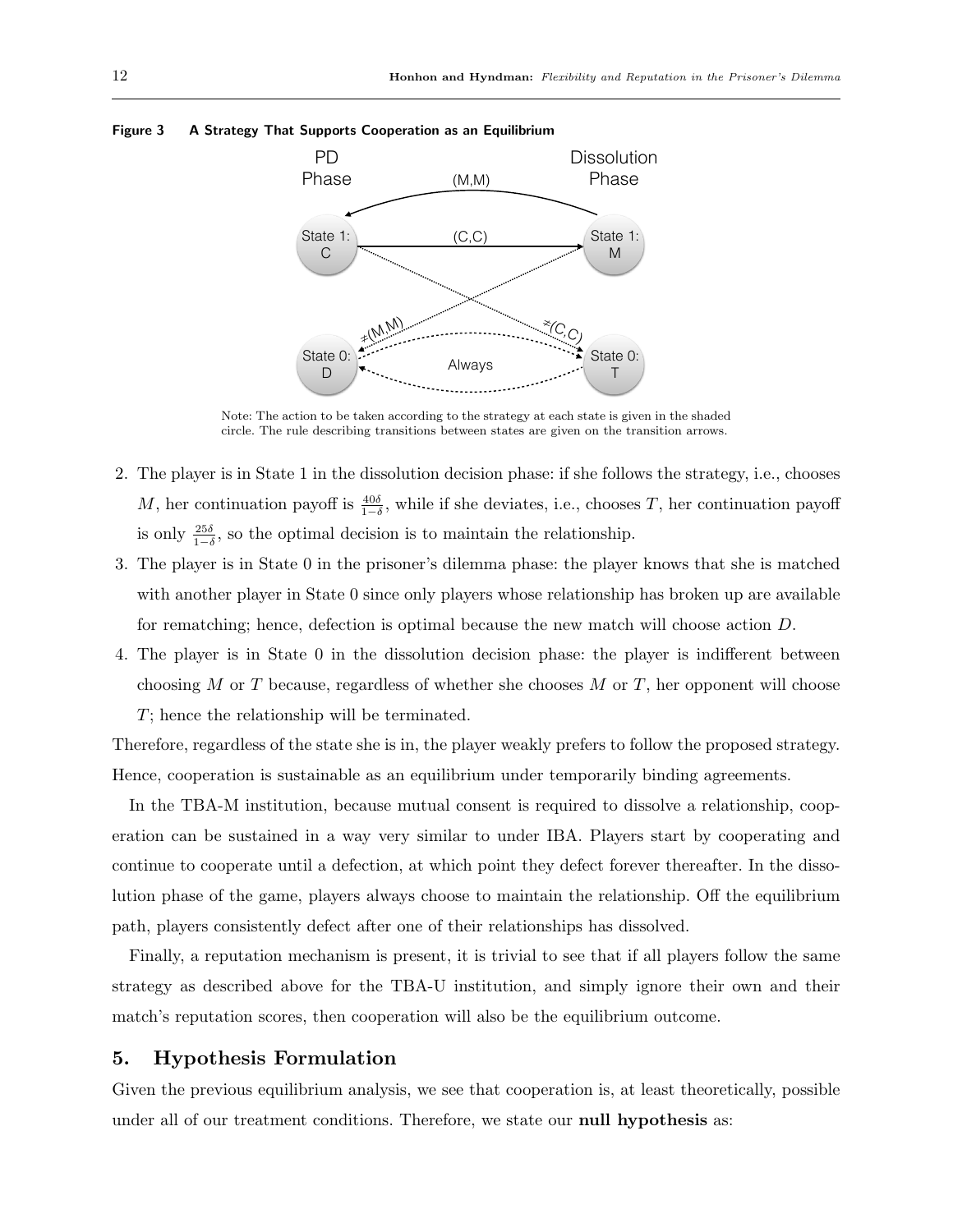$H_0$ : Cooperation rates are identical across all treatment conditions.

Of course, while full cooperation is theoretically possible in all treatments, there are multiple equilibria. Furthermore, as several authors have shown (cf. Duffy and Ochs (2009), Dal Bo and Fréchette (2011)) just because cooperation is an equilibrium does not mean that it will be achieved in an experiment. Therefore, we test this null hypothesis against the following **alternative hypothesis**:

 $H_a$ : (i) In the absence of a reputation mechanism, cooperation rates are increasing in the difficulty to dissolve relationships. That is,  $RM < TBA-U < TBA-M < IBA$ . (ii) Introducing a reputation mechanism to the TBA-U institution will lead to higher cooperation.

The existing literature on whether community enforcement can sustain cooperation under random matching is mixed. While Camera and Casari (2009) show that it is possible to sustain cooperation, Duffy and Ochs (2009) come to the opposite conclusion. There are three main differences between these two papers. The former paper considers cohorts of size 4, has a continuation probability of  $\delta = 0.95$  and the payoff matrix is such that trigger strategies can support cooperation (in IBA) if  $\delta \geq 0.25$ . In contrast, the latter paper has larger groups (6 or 14), a continuation probability of  $\delta = 0.9$  and can support cooperation under IBA if  $\delta \geq 0.5$ . Given that our set-up is closer to Duffy and Ochs (2009) (groups of size 14 or 16,  $\delta = 0.9$  and critical discount factor  $\delta^* = 0.4$ , it is very likely that cooperation will be lower in RM than IBA. Hence,  $RM < IBA$ .

While the strategy that supports cooperation under temporarily binding agreements is less cognitively demanding than Kandori (1992), it still requires that subjects (correctly) anticipate that a defection will lead to subsequent defection even after the relationship dissolves and the player is rematched. To the extent that players believe they can behave opportunistically, dissolve the relationship to avoid punishment, and start a new and cooperative matching, subjects may be tempted to defect under TBA, thereby undermining the cooperative equilibrium. Thus  $TBA - U < IBA$ . At the same time, since a relationship has the potential to be of indefinite duration, it is likely that at least some subjects will behave cooperatively. Hence,  $RM < TBA - U$ .

In principle, in the  $TBA - M$  treatment, since a defector cannot unilaterally dissolve the relationship, she cannot escape punishment if her match chooses to maintain the relationship. This may be enough to dissuade some potential defections to begin with – hence  $TBA-U < TBA-M$ . The question is then: are players willing to punish or do they prefer to take their chances in the rematching pool? It is natural to expect that some subjects will try to take their chances in the rematching pool rather than punish, which in turn creates an incentive to defect. Hence,  $TBA - M < IBA$ .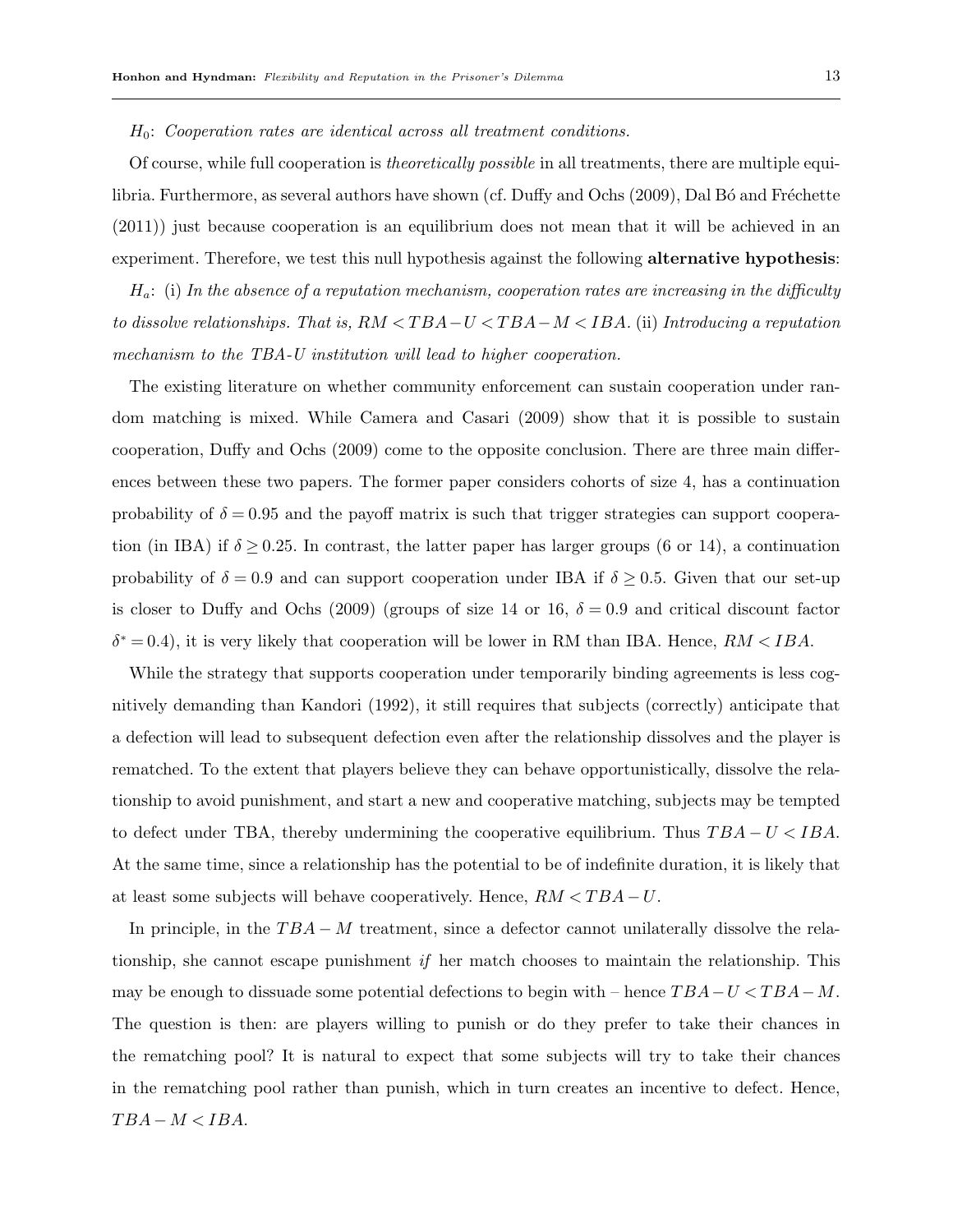Consider now part (ii) of our alternative hypothesis. In random matching environments, Duffy and Ochs (2009) and Duffy et al. (2013) show that providing information about an opponent's past action(s) increases cooperation and trust, respectively – though the effect may be small. Camera and Casari (2009) find that cooperation rates are substantially higher under non-anonymous public monitoring than private monitoring, but anonymous public monitoring does not increase cooperation. The lesson from these papers is that reputation mechanisms can promote cooperation but they have to contain sufficiently rich information. The reason is that a rich reputation mechanism can allow for the use of targeted strategies; that is, if a player is matched with another who has defected a lot, then she will defect against that player, whereas if she is matched with another who has cooperated a lot, then she may choose to cooperate. Thus, our alternative hypothesis is that cooperation levels are higher when reputation information is available.

## 6. Results on Cooperation Rates

In this section we test our null hypothesis of equal cooperation across all treatments against our conjectured alternative hypothesis that (i) without reputation cooperation rates are increasing in the difficulty of dissolving relationships and (ii) that introducing a reputation mechanism (to the TBA-U institution) leads to higher cooperation. We also discuss briefly some different patterns that emerge within and across supergames. In the next section, we look at the finer details of behavior when relationships are only temporarily binding, and how, precisely, reputation affects subjects' behavior.

# 6.1. Cooperation Without Reputation as the Difficulty to Dissolve Relationships Varies

In the top portion of Table 2 we report the average frequency of cooperation, i.e., picking action  $C$  in the prisoner's dilemma phase for each treatment. The bottom portion of the table is where we explicitly test our null hypothesis of equal cooperation rates across treatments against the alternative hypothesis that cooperation is more frequent the greater the difficulty in dissolving the relationship. We report the result of a non-parametric trend test on session averages.<sup>8</sup> For the interested reader, we report the results of all pairwise treatment comparisons in Table A.1 in Appendix A.

The first two columns consider only the first period of each supergame. This gives an impression of subjects' intention to establish cooperative relationships and does not confound differences in

<sup>&</sup>lt;sup>8</sup> We reach an identical conclusion from regressions of the form:  $C = \alpha + \beta$ difficulty, where difficulty is 0, 1, 2, or 3 for the RM, TBA-U, TBA-M or IBA treatments, respectively. For the first period of the first supergame, OLS is used while for all other treatments, we estimate a random-effects model. In all cases, standard errors are corrected for clustering at the session level. We omit these results in the interest of brevity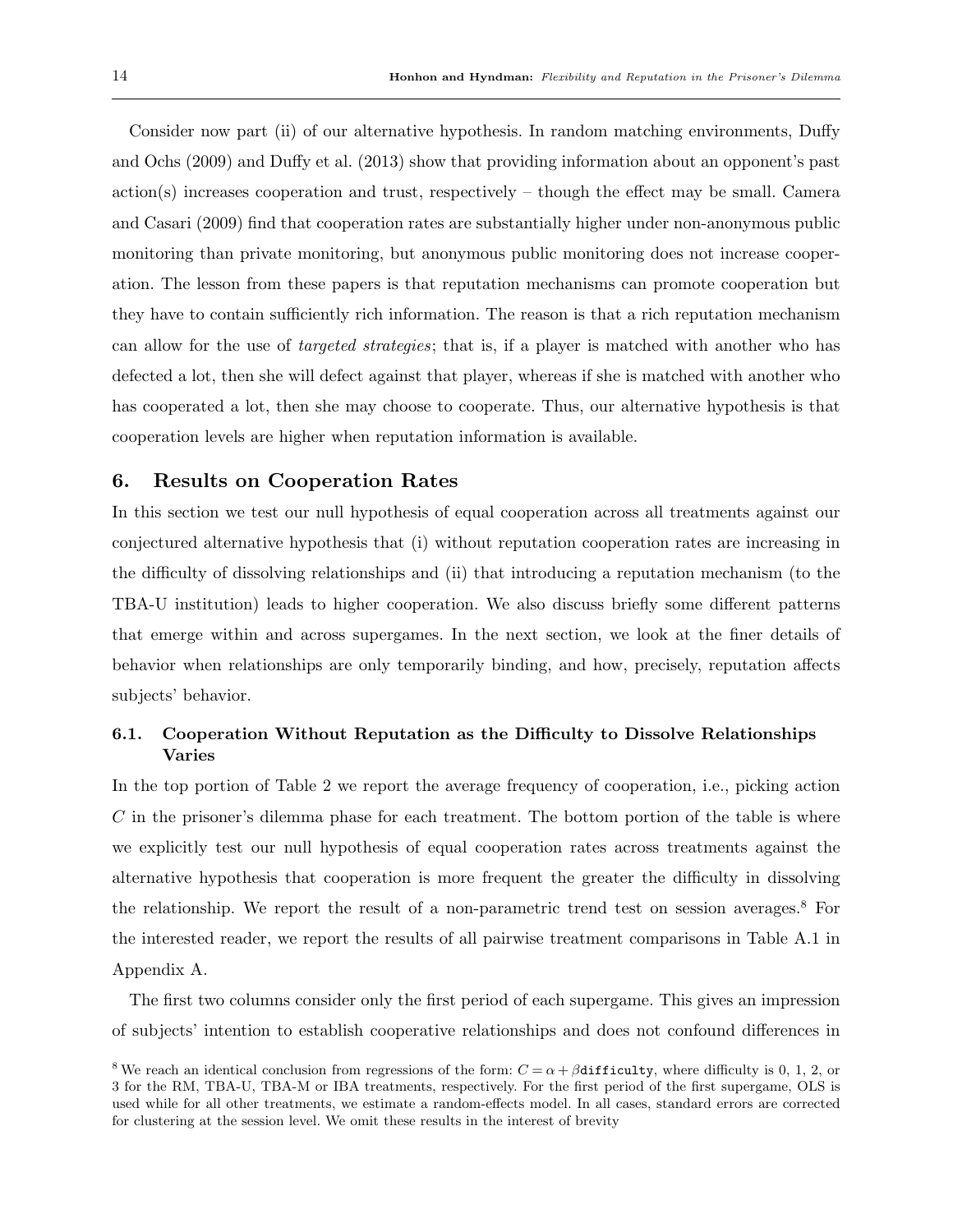|                                   |                                         | First Period |                               | All Periods                       |          |  |
|-----------------------------------|-----------------------------------------|--------------|-------------------------------|-----------------------------------|----------|--|
|                                   | Treatment                               |              |                               | First SG All SGs First SG All SGs |          |  |
|                                   | RM.                                     |              | $43.10\%$ $18.61\%$ $12.01\%$ |                                   | $7.46\%$ |  |
| Cooperation Rates                 | TBA-U                                   |              |                               | $60.92\%$ 39.11\%                 |          |  |
|                                   | $65.22\%$ 36.98\%<br>TBA-M<br>$59.26\%$ | - 36.18%     | 54.98%                        | 49.42%                            |          |  |
|                                   | <b>IBA</b>                              | $64.58\%$    | $63.86\%$                     | 42.71\%                           | 62.64%   |  |
| Non-Parametric Trend $(p$ -value) |                                         | 0.114        | 0.010                         | 0.038                             | 0.007    |  |

Table 2 Average Cooperation Rate (No Reputation)

Note: The Non-Parametric Trend test takes the session average as the unit of independent observation.

treatment or supergame length. As can be seen, in the very first supergame, cooperation rates are fairly similar for TBA-U, TBA-M and IBA and only slightly lower for the RM treatment. In fact, our non-parametric trend test cannot reject the null hypothesis of equal cooperation. However, when we consider the first period of all supergames, we see a clear difference between RM, TBA-U/TBA-M and IBA. Moreover, both of the parametric and non-parametric trend tests reject the null hypothesis of equal cooperation in favor of increasing cooperation as it becomes more difficult to dissolve the relationship.

In the third and fourth columns, we report the same information but we average over all periods of the supergame. When looking at the all periods of the first supergame, cooperation deteriorated rapidly in the RM treatment (compared to the first period) but was more stable in the other treatments. On the strength of this difference, both the parametric and non-parametric trend tests reject the null hypothesis of equal cooperation in favor of our predicted alternative hypothesis. Finally, when looking at all periods of all supergames, we see the precise monotone relationship in cooperation that we predicted; namely,  $RM < TBA - U < TBA - M < IBA$ . Additionally, both the parametric and non-parametric tests reject the null hypothesis at the 1% level of significance. Thus, we have the following result:

**Result 1**We reject  $H_0$  in favor of  $H_a$  (i): over the long-run, cooperation is increasing in the difficulty of dissolving relationships.

Looking at Table 2, it suggests that the different treatments generate different dynamics within and across supergames. For example, in the RM treatment, it appears that cooperation is decreasing both within and across supergames. On the other hand, in the IBA treatment, the tendency to cooperate increases across supergames. To investigate this, in Table 3 we report the results of a linear random effects regression where the dependent variable is an indicator for whether the subject cooperated and we include the supergame index and the supergame period – separately for each treatment – as explanatory variables, as well as treatment-specific constants.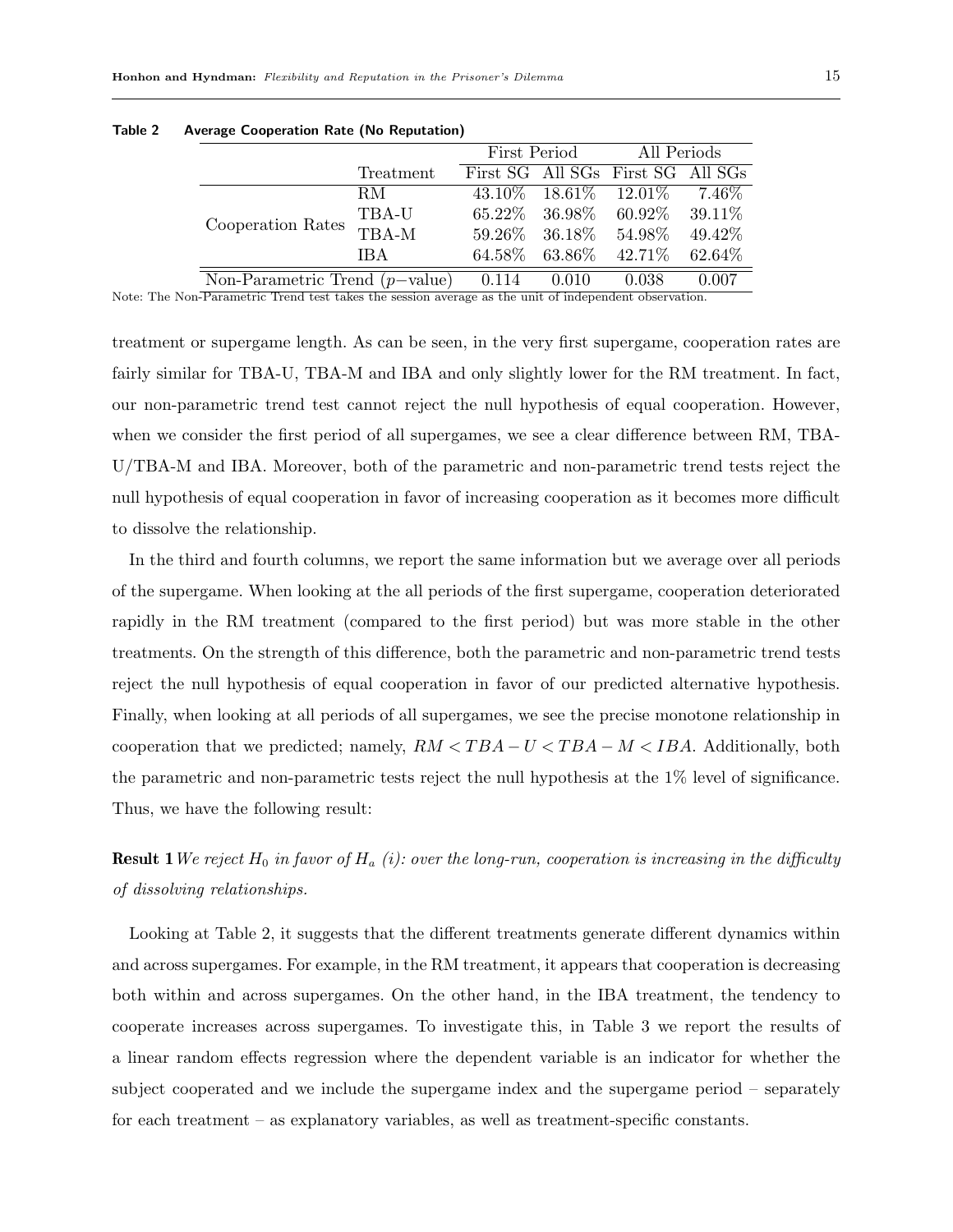| Parameter           | RM.                 | TBA-U                                                                             | TBA-M | <b>IBA</b>           |
|---------------------|---------------------|-----------------------------------------------------------------------------------|-------|----------------------|
| Supergame           |                     | $-0.015***$ $(0.005)$ $-0.016**$ $(0.007)$ $0.016$ $(0.012)$                      |       | $0.027***$ $(0.009)$ |
| Supergame Period    | $-0.004***$ (0.001) | $0.009^{**}$ $(0.004)$ $0.007^{***}$ $(0.002)$                                    |       | $0.002\,$<br>(0.002) |
| Constant $(RM)$ /   |                     | $0.178***$ $(0.045)$ $0.255*$ $(0.150)$ $0.174***$ $(0.064)$ $0.454***$ $(0.276)$ |       |                      |
| Treat. Dummy (Oth.) |                     |                                                                                   |       |                      |
| Observations        | $R^2$<br>17,272     | 0.192                                                                             |       |                      |

Table 3 Cooperation Across Supergames and Periods (No Reputation)

Note 1: Linear random effects regression with full set of treatment interactions. Presented as separate columns for ease of presentation.

Note 2: Robust standard errors (clustered at session level). Significance levels: ∗∗∗ 1%; ∗∗ 5%; <sup>∗</sup> 10%.

Table 3 confirms that cooperation declines in the RM treatment both within and across supergames. For the TBA-U treatment, cooperation appears to decline across supergames, but is actually increasing within supergames. In contrast, the TBA-M treatment experiences (roughly) stable cooperation rates across supergames and increasing cooperation within supergames. The finding of increasing cooperation within supergames in the two TBA treatment is likely due to the beneficial effects of sorting which is facilitated by the ability to dissolve relationships. We will discuss sorting in more detail below. Finally, in the IBA treatment, cooperation is stable within a supergame, but cooperation increases in later supergames.

# 6.2. Cooperation and Reputation When Relationships Can Be Unilaterally Dissolved

We repeat a similar analysis as in the previous subsection but now focus our attention on the role of reputation in fostering cooperation. To that end, in Table 4, we report the average cooperation rate in the first period of the supergames considered (columns 1 and 2) and over all periods of the supergames considered (columns 3 and 4), and we compare the cooperation rates to the TBA-U institution, where subjects could unilaterally terminate a relationship.<sup>9</sup> As can be seen, cooperation rates are higher than TBA-U when a reputation is present in all four comparisons. However, the differences are not statistically significant in the first supergame and only emerge once we consider all supergames.

In Table A.2 in Appendix A, we report the results of tests comparing cooperation in either TBA-U or IBA with the three reputation treatments. The main conclusion from this exercise is that cooperation is significantly higher over the long-run in all reputation treatments than in TBA-U. Moreover it is also significantly higher than in the IBA treatment when the Objective Long Run reputation mechanism is used. Thus we have the following result:

<sup>9</sup> Remember that in our reputation treatments, just like in the TBA-U treatments, subjects are able to unilaterally dissolve relationships. Hence a comparison between the reputation treatments and TBA-M is not meaningful.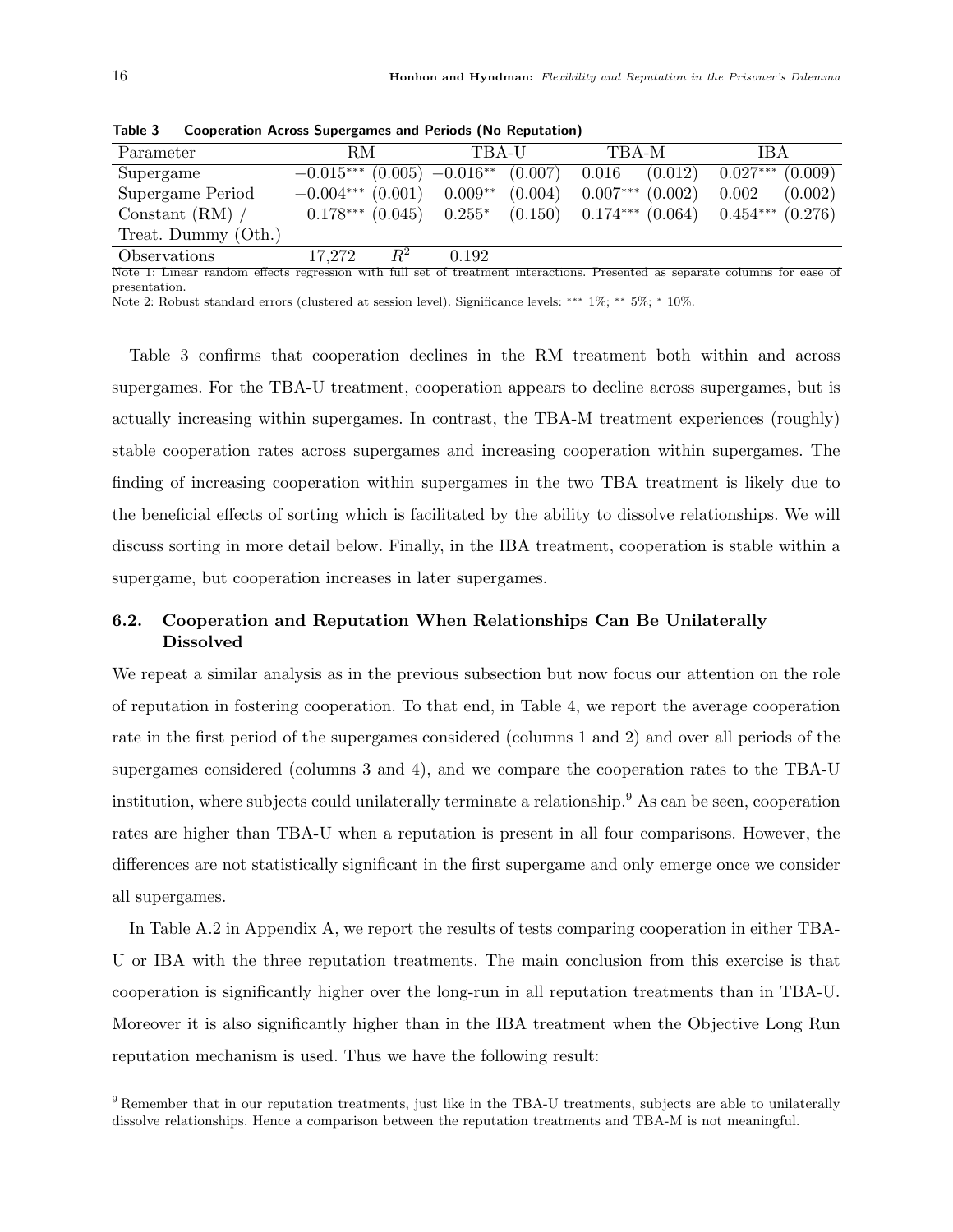|                                       |               | First Period |           | All Periods                       |           |
|---------------------------------------|---------------|--------------|-----------|-----------------------------------|-----------|
|                                       | Treatment     |              |           | First SG All SGs First SG All SGs |           |
|                                       | TBA-U         | $65.22\%$    | $36.98\%$ | $60.92\%$                         | 39.11\%   |
| Cooperation Rates                     | <b>OLR</b>    | 79.31%       |           | 77.86\% 81.72\%                   | 83.01\%   |
|                                       | OSR.          | 82.69%       | $70.58\%$ | $75.34\%$                         | 65.72%    |
|                                       | <b>SLR</b>    | 75.86%       | 59.04\%   | $84.03\%$                         | $66.56\%$ |
| Comparing TBA-U with Reputa-R.E. Reg. |               | 0.372        | 0.004     | 0.290                             | 0.000     |
| tion treatments $(p{\text{-values}})$ | Rank sum test | 0.459        | 0.034     | 0.309                             | 0.034     |

#### Table 4 Average Cooperation Rate (Reputation)

Note 1: The row "R.E. Reg." reports the p−value for the test that the coefficient on a reputation dummy variable is equal to zero in a linear random effects regressions (except for the regression of first period choice in first supergame, in which there is only one observation per subject) of cooperation on an indicator variable for a reputation mechanism being present, and with standard errors clustered at the session level.

Note 2: The rank sum test takes the session average as the unit of independent observation.

**Result 2**We reject  $H_0$  in favor of  $H_a$  (ii): over the long-run, cooperation is higher when a reputation mechanism is available compared to TBA-U.

The fact that the differences in cooperation rates are more striking when looking at all supergames than just the first one suggests that the treatments have different dynamics across (and possibly within) supergames. Recall from Table 3 that the TBA-U treatment had cooperation rates declining across supergames but increasing within supergames. Table 5 contains the results of this exercise for the reputation treatments.

Table 5 Cooperation Across Supergames and Periods (Reputation)

| Parameter           | SLR.                          |       | OSR.                |         | OLR.                 |         |
|---------------------|-------------------------------|-------|---------------------|---------|----------------------|---------|
| Supergame           | 0.006                         |       | $(0.004)$ $0.002**$ |         | $(0.001)$ $-0.001$   | (0.001) |
| Supergame Period    | $0.002***$ $(0.001)$ $-0.003$ |       |                     | (0.002) | $0.004***$ $(0.001)$ |         |
| Constant (SLR) /    | $0.625***$ $(0.120)$ 0.049    |       |                     |         | $(0.144)$ 0.167      | (0.122) |
| Treat. Dummy (Oth.) |                               |       |                     |         |                      |         |
| Observations        | 14,016                        | $R^2$ | 0.029               |         |                      |         |

Note 1: Linear random effects regression with full set of treatment interactions. Presented as separate columns for ease of presentation.

Note 2: Robust standard errors (clustered at session level). Significance levels: ∗∗∗ 1%; ∗∗ 5%; <sup>∗</sup> 10%.

In contrast to the TBA-U treatment, cooperation across supergames is never significantly decreasing with reputation and in the case of OSR is significantly increasing. The SLR and OLR treatments share with the TBA-U treatment that cooperation significantly increases within supergames while for the OSR treatment, the effect is negative but not significant. Thus the presence of a reputation mechanism leads to much more stable levels of cooperation over the course of the experiment. Comparing the OLR and SLR treatments, none of the coefficients are individually statistically different; however, a joint test suggests that cooperation rates are significantly higher in OLR, at least for sufficiently long supergames. Thus, an objective measure of reputation may be better at promoting cooperation than a subjective measure.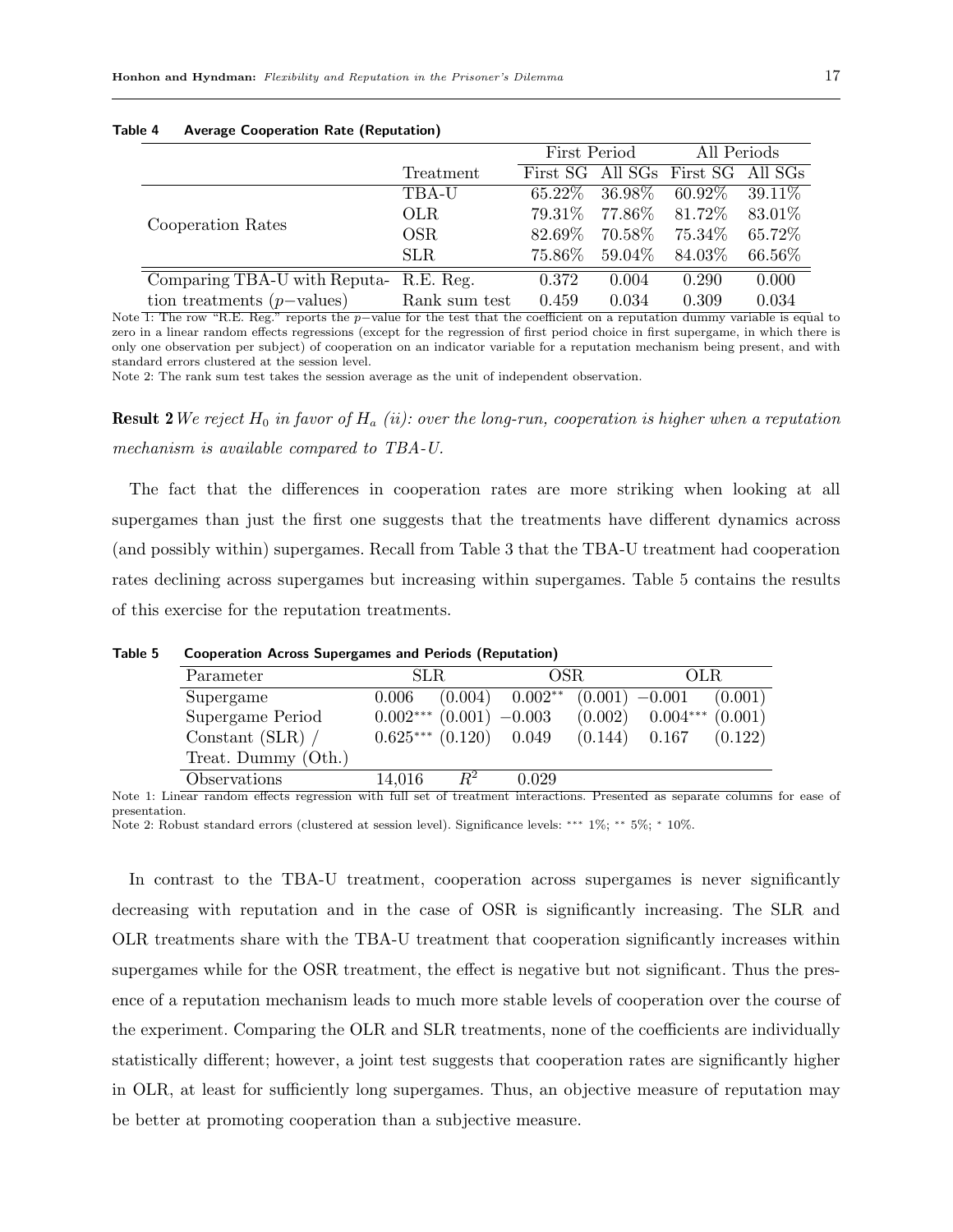## 7. Behavior Under Temporarily Binding Agreements

Having shown that the patterns of cooperation are consistent with our predictions, in this section we dig deeper into behavior when subjects have the flexibility to dissolve relationships. Our goal is to investigate exactly how the flexibility to dissolve relationships, possibly combined with a reputation mechanism, leads to these results. In this section we analyze the frequency with which relationships are dissolved in our TBA-U and TBA-M treatments, as well as the underlying reasons for it. We then show that for the subjective reputation treatment, the satisfaction scores given upon dissolution of relationships are meaningful signals of cooperative behavior. We then study in more detail the role of reputation in fostering cooperation. Finally, we show that reputation facilitates sorting based on how cooperative subjects are and that it influences the continuation value to dissolving a relationship.

## 7.1. The Decision To Dissolve a Relationship

In Table 6, we look at how the outcome of the prisoner's dilemma phase affects the outcome of the dissolution phase for all treatments where subjects had the flexibility to dissolve relationships – both in terms of which subject(s) choose to dissolve and what this implies for whether the matching continues or is dissolved. Remember that in all treatments except the TBA-M treatment, it was enough for one subject to request a dissolution for the matching to terminate. Hence, for these treatments, the number in the row "% Matchings Dissolved" is 100 minus the frequency that neither subject requested a dissolution. In contrast, for the TBA-M treatment, a matching dissolves if and only if both subjects request it. Therefore, the "% Matchings Dissolved" is equal to the previous row (which is the frequency that both subjects choose to dissolve). Recall also that subjects in the TBA-M treatment were allowed to revise their initial decision to maintain the relationship if they found out that their match wished to dissolve. In the table we report statistics based on the final decision to dissolve; that is, cases where initially one subject wanted to continue but changed his mind after being told that his match wanted to dissolve are counted under "both subjects request dissolution". In Table A.3 in the Appendix we provide more detail for the TBA-M treatment based on which party initiated the dissolution request and whether or not it was accepted.

Panel (a) considers the case in which both subjects cooperated. As can be seen subjects virtually never choose to dissolve in the dissolution phase when both of them cooperated in the prisoner's dilemma phase. Reiterating the point made in Table 2, we see that subjects in the reputation treatments coordinated on mutual cooperation significantly more often than in either of the TBA treatments.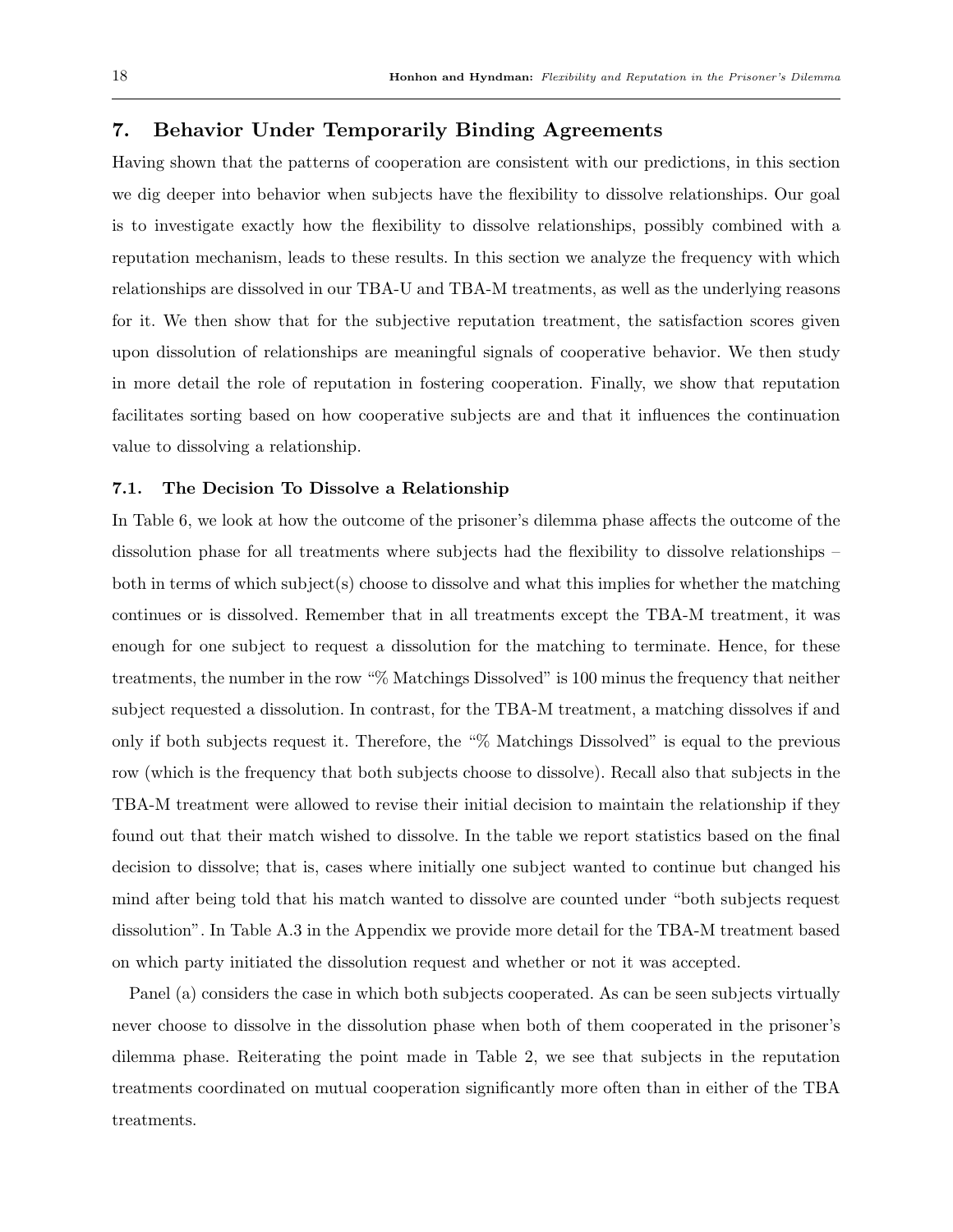| (a) Both Subjects Cooperate; i.e., $(C, C)$                            |            |                                          |            |       |        |  |
|------------------------------------------------------------------------|------------|------------------------------------------|------------|-------|--------|--|
| Who Requests Dissolution                                               | <b>OLR</b> | <b>OSR</b>                               | <b>SLR</b> | TBA-U | TBA-M  |  |
| Neither Subject                                                        | 99.05      | 97.97                                    | 99.43      | 99.83 | 100.00 |  |
| One Subject                                                            | 0.94       | 2.04                                     | 0.58       | 0.18  | 0.00   |  |
| <b>Both Subjects</b>                                                   | 0.00       | 0.00                                     | 0.00       | 0.00  | 0.00   |  |
| % Matchings Dissolved                                                  | 0.94       | 2.04                                     | 0.58       | 0.18  | 0.00   |  |
| $\%$ Outcome $(C, C)$                                                  | 77.85      | 53.83                                    | 60.47      | 29.92 | 38.80  |  |
| (b) One Subject Cooperates; One Subject Defects; i.e., $(C, D)/(D, C)$ |            |                                          |            |       |        |  |
| Who Requests Dissolution                                               | OLR        | <b>OSR</b>                               | <b>SLR</b> | TBA-U | TBA-M  |  |
| Neither Subject                                                        | 52.94      | 36.60                                    | 55.84      | 51.82 | 59.35  |  |
| Subject Choosing $C$                                                   | 28.15      | 21.20                                    | 26.18      | 28.57 | 19.35  |  |
| Subject Choosing $D$                                                   | 13.45      | 26.20                                    | 12.62      | 12.61 | 6.52   |  |
| <b>Both Subjects</b>                                                   | 5.46       | 16.00                                    | 5.36       | 7.00  | 14.78  |  |
| % Matchings Dissolved                                                  | 47.06      | 63.40                                    | 44.16      | 48.18 | 14.78  |  |
| $\%$ Outcome $(C, D)/(D, C)$                                           | 10.34      | 23.78                                    | 12.18      | 18.38 | 21.25  |  |
|                                                                        |            | (c) Both Subjects Defect; i.e., $(D, D)$ |            |       |        |  |
| Who Requests Dissolution                                               | OLR        | <b>OSR</b>                               | <b>SLR</b> | TBA-U | TBA-M  |  |
| Neither Subject                                                        | 15.07      | 23.57                                    | 40.45      | 35.86 | 28.21  |  |
| One Subject                                                            | 46.32      | 49.68                                    | 49.16      | 44.92 | 26.94  |  |
| <b>Both Subjects</b>                                                   | 38.60      | 26.75                                    | 10.39      | 19.22 | 44.86  |  |
| % Matchings Dissolved                                                  | 84.92      | 76.43                                    | 59.55      | 64.14 | 44.86  |  |
| $\%$ Outcome $(D, D)$                                                  | 11.82      | 22.40                                    | 27.35      | 51.70 | 39.95  |  |

Table 6 Frequency of Dissolution Requests and Frequency of Matchings That Dissolve By Prisoner's Dilemma Game Outcome

Note 1: The "% Dissolve" is the percentage of matchings that dissolve. In all treatments, except TBA-M, this is 100−(frequency neither subject dissolves). In the TBA-M treatment, this is the frequency that both subjects dissolve. Note 2: The "% Outcome" is the percentage of times that the given outcome (e.g.,  $(C, C)$ ) occurred in that treatment.

A more interesting case is panel (b), which considers the case in which one subject cooperated and the other subject defected. Here we see that many more subjects choose to dissolve the relationship. Indeed, in TBA-U, OLR and SLR, approximately 45% of matchings are dissolved when one subject defects. At the two extremes are the OSR treatment where 63.40% of matchings dissolve and the TBA-M treatment where only 14.78% of matchings dissolve. Under OSR, we note that the defectors are more likely to request a dissolution of the relationship than the cooperators (which may be indicative of a "defect-and-run" strategy), while the reverse is true in the other treatments.<sup>10</sup> At the same time, the fact thate – roughly  $30-35\%$  of the time – the subject who cooperated requests a dissolution indicates that many prefer to take their chances with a new match rather than enter into a punishment phase or try to build a cooperative relationship with the current match.

<sup>10</sup> A random effects regression with an indicator for the OSR treatment as explanatory variable indicates that defectors are significantly more likely to dissolve in the OSR treatment  $(p < 0.01)$  than in the other treatments.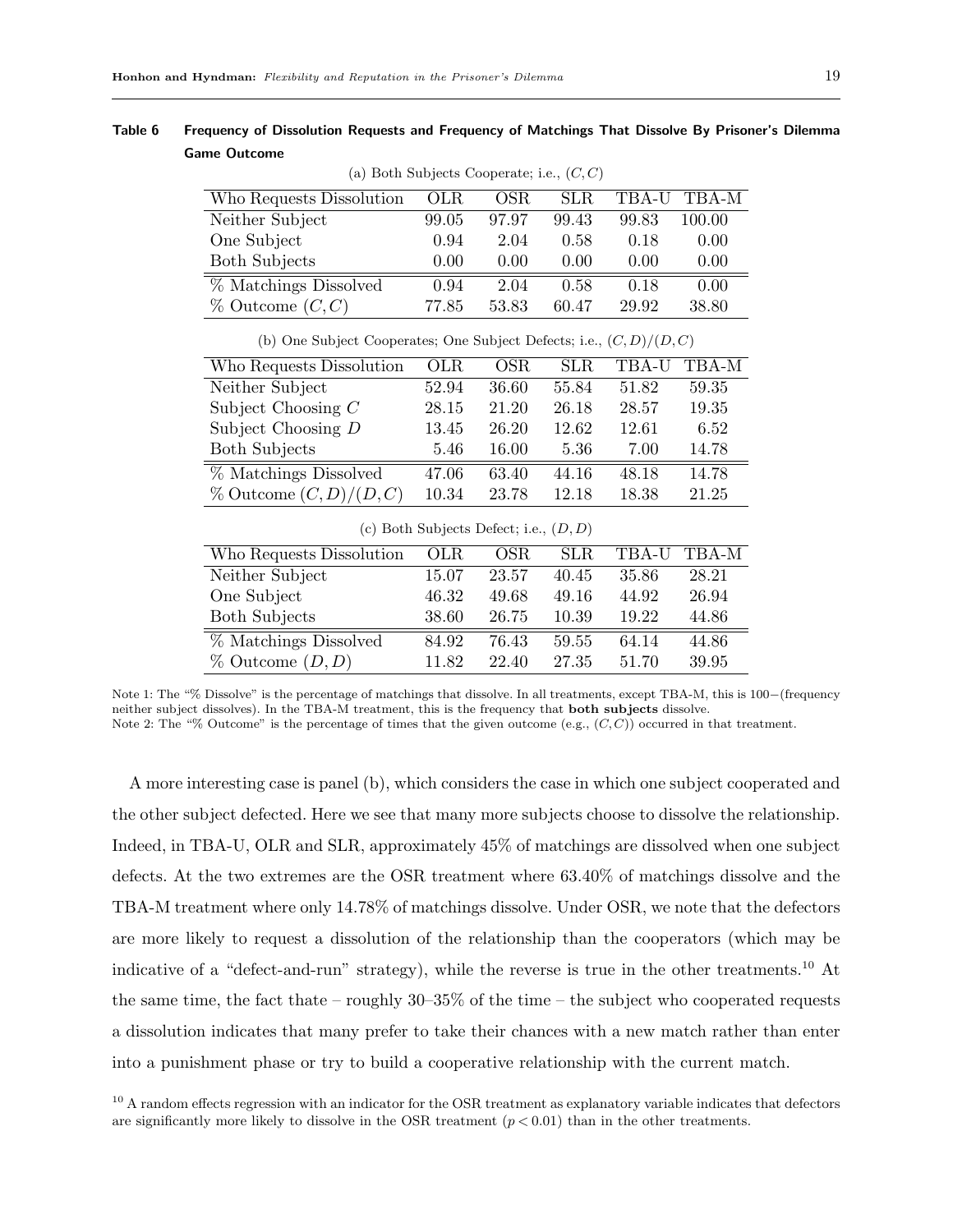The fact that only 14.78% of matchings dissolve after one defection in TBA-M (versus over 40% in all other treatments) speaks to the difficulty in dissolving relationships due to the mutual consent requirement.<sup>11</sup> Interestingly, it appears that subjects are somewhat less likely to choose to dissolve than compared to TBA-U. For example, 59.35% of the time, neither subject requests to dissolve, while this number is only  $51.82\%$  in TBA-U.<sup>12</sup> This could be for two non-mutually exclusive reasons: (i) subjects fear poisoning the relationship from a failed attempt at dissolving or (ii) subjects believe that they would be better off by maintaining the relationship. In Table A.3 we show two other interesting results. First, focusing on cases where only one subject defected, we see that when only one player makes an initial choice to dissolve the relationship it is, by a 3 to 1 margin, the player who cooperated. Second, we see that the subject who had initially chosen to maintain the relationship and is asked again because their match wanted to break it up declines to do so 80% of the time, regardless of whether he or she was the player who cooperated or defected.

Finally, turn next to panel (c) which considers the case in which both subjects defected. As can be seen, there is a great deal of variation in the frequency with which matchings dissolve – ranging from a low of 44.86% in the TBA-M treatment to a high of 84.92% in the OLR treatment. In terms of treatment comparisons, we note that the rate of matching dissolution is significantly lower in TBA-M than any other treatment (for TBA,  $p = 0.06$ ; in all other cases,  $p < 0.01$ ). Also the rate of matching dissolution is significantly lower in SLR than in the other two reputation treatments  $(p < 0.033)$ .

The Implications of Dissolving Relationships. We next investigate subsequent outcomes conditional on relationships dissolving or being maintained. Our purpose is to gain insight into whether subjects over-use their option to dissolve relationships. Specifically, we look at the likelihood of  $(C, C)$  arising in the next period depending on the outcome in the prisoner's dilemma phase and the dissolution phase. Results can be found in Table 7.

Consider the two TBA treatments in panel (a). First, observe that when a matching plays  $(C, C)$ and the matching is maintained, then they almost always maintain mutual cooperation in the next period. In contrast, when both players defect, then they almost never experience mutual cooperation in the next period, regardless of whether the relationship is maintained or dissolved. However, when only one subject defected, subjects are more than twice as likely to play  $(C, C)$  in

<sup>&</sup>lt;sup>11</sup> A random effects regression with an indicator for the TBA-M treatment as explanatory variable indicates that matchings are significantly less likely to dissolve in the TBA-M treatment  $(p=0.052)$ .

 $12$  Indeed, if we look at the initial decision to dissolve, it appears that both the subject who cooperated (32.61%) versus 35.57%) and the subject who defected (11.74% versus 19.61%) are less likely to make an initial decision to dissolve than subjects in TBA-U; however neither difference is statistically significant.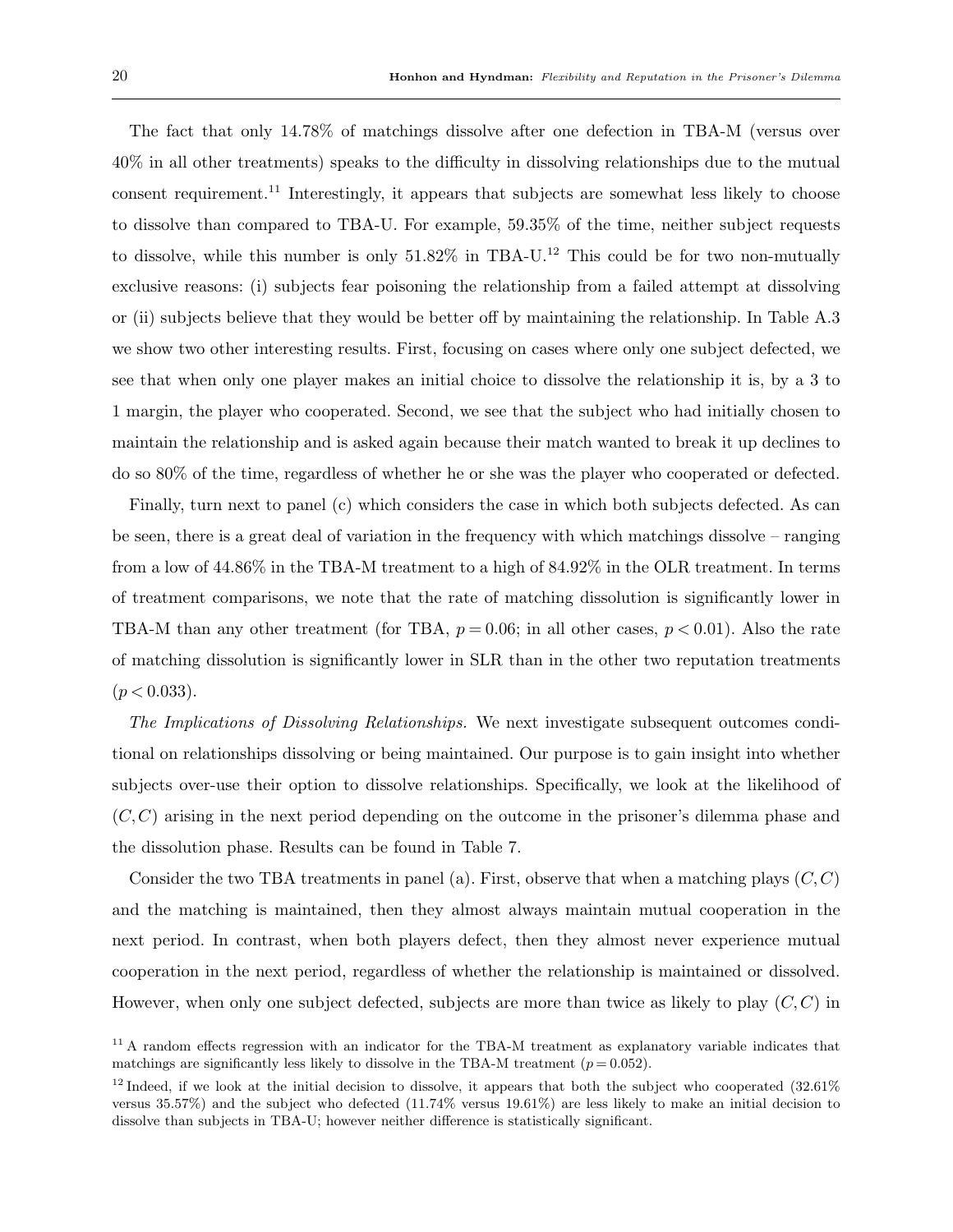|                                                               |          | TBA-U  |        | TBA-M   |
|---------------------------------------------------------------|----------|--------|--------|---------|
| Outcome Last Period Dissolved Maintained Dissolved Maintained |          |        |        |         |
| (C, C)                                                        | $0.00\%$ | 97.76% |        | 95.18\% |
| $(C,D)$ or $(D,C)$                                            | $6.21\%$ | 20.63% | 8.46\% | 18.72%  |
|                                                               | $0.36\%$ | 1.60%  | 1.87\% | 1.15\%  |

Table 7 The Frequency of Observing  $(C, C)$  Conditional on Outcome in the Previous Period (a) TBA-U and TBA-M Treatments

| (b) Reputation Treatments                                                          |          |         |         |         |         |          |  |  |  |
|------------------------------------------------------------------------------------|----------|---------|---------|---------|---------|----------|--|--|--|
|                                                                                    | OSR.     |         |         | OLR.    | SLR.    |          |  |  |  |
| Outcome Last Period Dissolved Maintained Dissolved Maintained Dissolved Maintained |          |         |         |         |         |          |  |  |  |
| (C, C)                                                                             | 21.43\%  | 91.28\% | 44.12\% | 98.40\% | 21.43\% | 97.41\%  |  |  |  |
| $(C, D)$ or $(D, C)$                                                               | 18.73%   | 17.95%  | 18.75%  | 14.53%  | 11.53%  | 17.68%   |  |  |  |
| (D,D)                                                                              | $9.63\%$ | 1.98%   | 5.45%   | 12.50\% | 4.42\%  | $0.77\%$ |  |  |  |

Note: This table reports the empirical frequency that, in period  $t$ , the outcome is  $(C, C)$  conditional on the outcome in period t − 1. One could also consider a table which looks at subjects' choices conditional on outcomes in the previous period. Such a table would show the same thing: the likelihood of cooperation is higher when pairings are maintained.

the next period if they maintain the pairing rather than dissolve it, and this difference is significant (Wilcoxon signed-rank;  $p = 0.028$ ). This suggests that subjects would be better off by maintaining relationships and hence that they over-use the flexibility to dissolve. It also points to a possible beneficial role of mutual consent. Whereas 48% of pairings dissolved following a period in which one player defected in TBA-U, in TBA-M the same number is only 14.8%. Therefore, by making it more difficult to dissolve relationships, TBA-M increases the chance that a matching can recover from a single defection and return to mutual cooperation. Indeed, unconditional on whether the relationship is maintained or dissolved, following a defection by one player, it is nearly 25% more likely to coordinate on mutual cooperation in the next period in TBA-M than in TBA-U.

Matters are more nuanced in our three reputation treatments. First, as in the TBA treatments, we see that, following a period of  $(C, C)$  outcome, subjects are more likely to experience another period of mutual cooperation if they maintain the relationship and in fact, dissolutions in that case are very rare as Table 6 shows. Following mutual defection, subjects are more likely (in OSR and SLR) to experience mutual cooperation if the relationship dissolves and are more likely to experience mutual cooperation (in OSR and OLR) if the relationship is dissolved following a period in which one player defected.

Comparing the mutual cooperation rates between the TBA and the reputation treatments when a matching is dissolved, we see that rates are significantly higher in the reputation treatments. Thus, another role of reputation systems is that they increase the benefit of dissolving relationships following a defection by one or both players. However, as we show in the Appendix (Table A.4),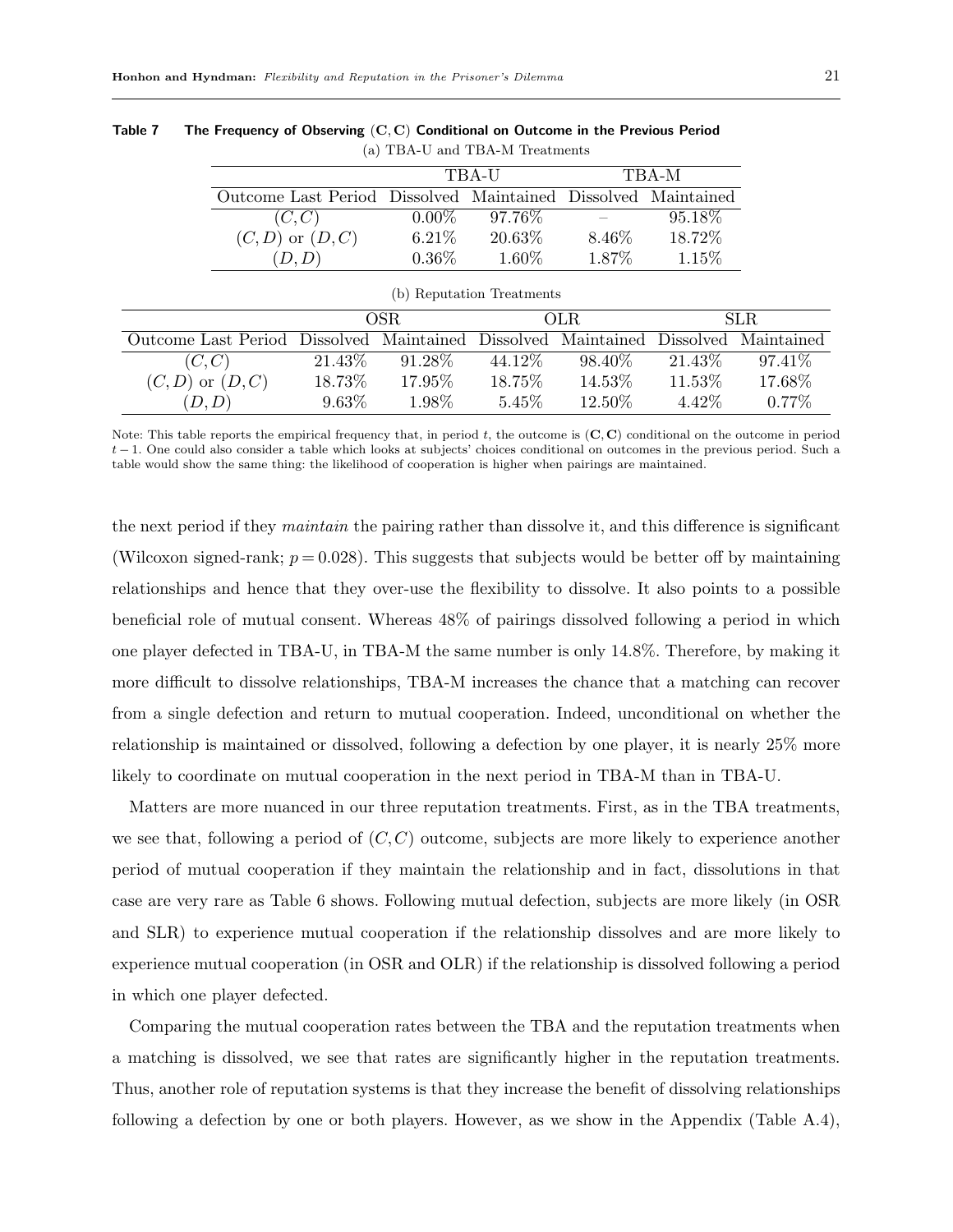these benefits accrue primarily to subjects with above average reputation scores in their session. Specifically, following a period of either mutual defection or defection by one player, subjects with above average reputation are almost always more likely to experience mutual cooperation in the next period if the matching is dissolved than if it is maintained.<sup>13</sup> In contrast, subjects with below average reputation are, with two exceptions, less likely to experience mutual cooperation in the next period if the pairing is dissolved than if it is maintained.

In Table 8, we report the results of a regression analysis on the decision to terminate a relationship for our reputation treatments. The main takeaway from this analysis is that subjects at least partially recognize that dissolving matchings is more advantageous to subjects with higher reputation. This can be seen by the positive and significant coefficient on a subject's own reputation. Another interesting finding is the subjects are more forgiving (i.e., less likely to dissolve) the higher the reputation of their match. These results point to a result in Wilson and Wu (Forthcoming) who study endogenous termination decisions, but where the termination payoff is exogenously specified. In particular, they show that subjects are more likely to terminate when their exogenous termination payoff is higher. Although termination payoffs are endogenous in our experiment, Table A.4 suggests that termination payoffs are increasing in reputation and Table 8 shows that subjects with higher reputation are more likely to dissolve. However, in contrast to Wilson and Wu (Forthcoming), in our reputation treatments we observe higher termination payoffs *coexisting* with higher overall rates of cooperation.

|                               | OLR.              | OSR.                  | <b>SLR</b>            | Pooled               |
|-------------------------------|-------------------|-----------------------|-----------------------|----------------------|
| (Own Action, Match's Action)  |                   |                       |                       |                      |
| (D,C)                         | $0.242***(0.023)$ | $0.457***$<br>(0.053) | $0.288***$<br>(0.057) | $0.346***$ (0.047)   |
| (C,D)                         | $0.333***$        | $0.365***$            | $0.329***$            | $0.339***$           |
|                               | (0.019)           | (0.018)               | (0.104)               | (0.036)              |
| (D,D)                         | $0.594***$        | $0.518***$            | $0.461***$            | $0.510***$           |
|                               | (0.091)           | (0.016)               | (0.116)               | (0.057)              |
| Subject's Reputation          | $0.254***$        | $0.143**$             | $0.233***$            | $0.171***$           |
|                               | (0.054)           | (0.059)               | (0.079)               | (0.043)              |
| Match's Reputation            | (0.056)           | $-0.107***$           | $-0.140**$            | $-0.112***$          |
|                               | $-0.052$          | (0.013)               | (0.066)               | (0.029)              |
| Subject's Number of Matchings | (0.001)           | (0.004)               | (0.003)               | (0.001)              |
|                               | 0.001             | $0.007*$              | $-0.004$              | $-0.001$             |
| Match's Number of Matchings   | $0.004***$        | (0.006)               | $0.002**$             | $0.002**$            |
|                               | (0.000)           | $-0.004$              | (0.001)               | (0.001)              |
| Index of Supergame            | $-0.006***$       | $0.011***$            | (0.013)               | 0.003                |
|                               | (0.000)           | (0.002)               | 0.003                 | (0.003)              |
| <b>OLR</b>                    |                   |                       |                       | $0.056*$<br>(0.028)  |
| OSR.                          |                   |                       |                       | $0.071**$<br>(0.028) |
| Constant                      | (0.099)           | (0.066)               | (0.050)               | $-0.111***$          |
|                               | $-0.187$          | $-0.082$              | $-0.082$              | (0.035)              |
| Observations                  | 4546              | 3754                  | 4708                  | 13008                |
| $R^2$                         | 0.486             | 0.340                 | 0.249                 | 0.326                |

Table 8 The Role of Reputation in the Decision to Terminate a Relationship

Note 1: \*, \*\* and \*\*\* denote significance at the 10, 5 and 1% levels, respectively. The table reports linear random effects models with standard errors in parentheses which have been corrected for clustering at the session level. Note 2: The variable "Reputation" is on a continuous scale from 0 to 1, with 1 indicating a "perfect" reputation. In the

OLR, reputation is the overall frequency of cooperation, in the OSR, it is the frequency of cooperation in the supergame and in the SLR, it corresponds to the satisfaction score.

<sup>13</sup> The one exception is the SLR treatment, following one defection.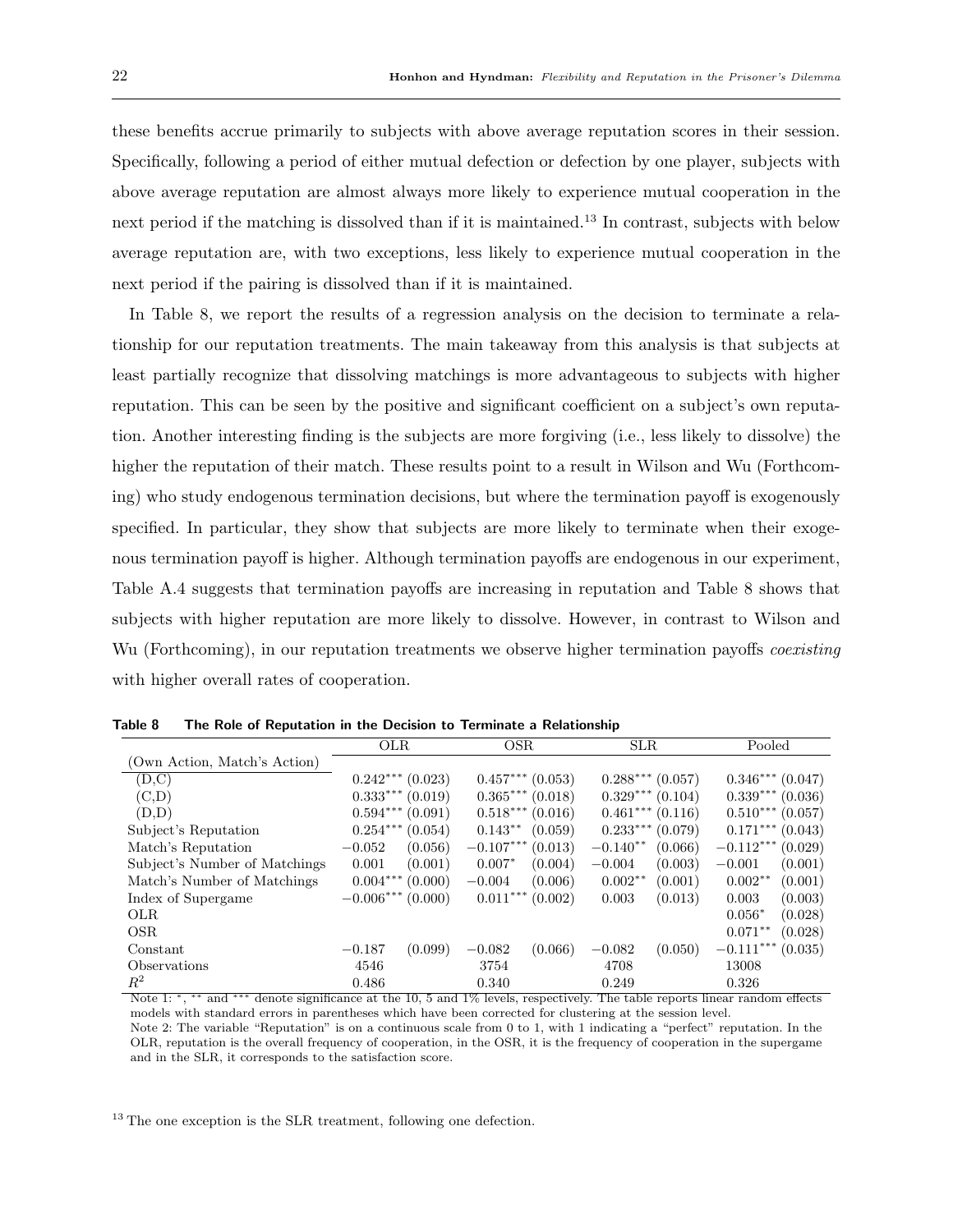#### 7.2. The Subjective Reputation Score As A Proxy For Cooperative Performance

Our analysis above suggests significant differences in dissolution request rates when the reputation mechanism is objective versus subjective. In this section we further analyze the differences between these two types of reputation mechanisms. As discussed in Section 3 the objective reputation scores are statistical calculations (average frequencies of cooperation and defection, overall and in the first period of a new matching, as well as the total number of matchings so far). In contrast, the subjective reputation scores are assigned by the subjects themselves based on a 5-point Likert scale designed to report their level of satisfaction with their match following the dissolution of a relationship (either natural or caused by the subjects).<sup>14</sup> Hence, while a single defection affects one's reputation score in a certain and mechanistic fashion when reputation is objective, its impact is less certain when reputation is subjective as it depends on how strong a match's reaction to a defection is. Furthermore, the act of choosing to dissolve may itself be viewed negatively by one's match, who may respond with a low score. Therefore, it is interesting to understand how subjects rate their match upon the dissolution of a relationship. In particular, how accurate is the reputation score as a signal of one's cooperativeness?

Figure 4 plots a subject's average satisfaction score in the SLR treatment (normalized to  $[0,1]$ ) at the end of the experiment against his or her frequency of cooperation. As can be seen, the two variables are strongly positively associated with each other; that is, subjects who cooperated more frequently received higher satisfaction scores from their matches throughout the experiment. More interestingly, there appear to be two main clusters of subjects: those who cooperated frequently, and so have high satisfaction scores, and those who cooperated infrequently, and so have low satisfaction scores.

In Table 9 we report the results from a random effects ordered logit model where the dependent variable is the satisfaction score given by a subject about his/her opponent upon dissolution of the relationship. We include as explanatory variables, the fraction of times one's match defected over the course of the matching, as well as indicator variables for one's own defection in the most recent period, one's match's defection in the most recent period and whether the matching was naturally dissolved or dissolved by choice of one or both subjects in the matching. We also include both subjects' satisfaction scores (as of at the start of the last supergame), the length of the matching and the supergame index.

<sup>&</sup>lt;sup>14</sup> In the SLR treatment, when a matching dissolved, subjects were taken to another screen and asked to rate their level of satisfaction with their match. On this screen, they could see the history of actions and profits for their matching. The previous average satisfaction score was not visible – though, presumably, they could recall it since this information was provided in the prisoner's dilemma phase.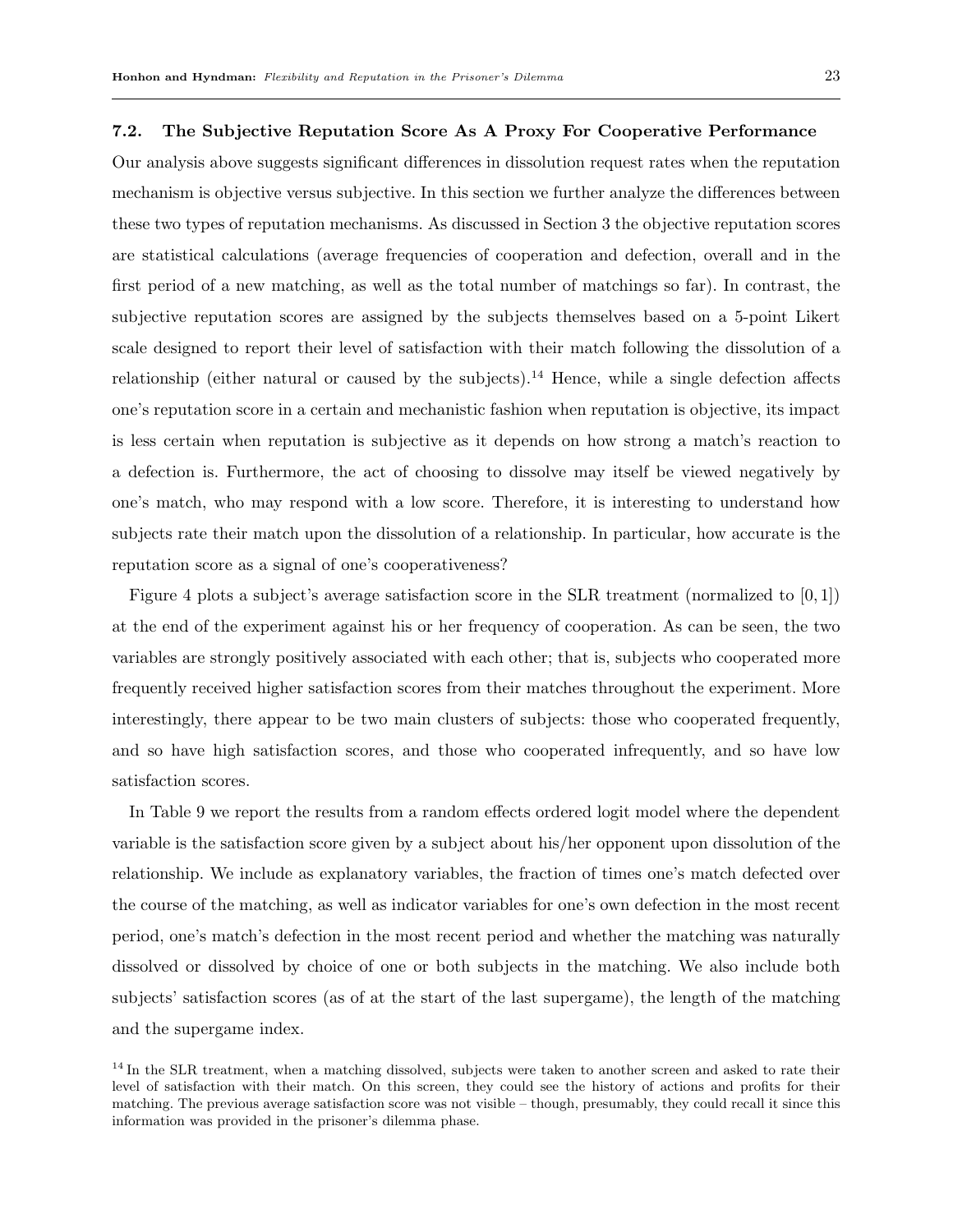

Figure 4 Satisfaction Scores and the Frequency of Cooperation (End of Experiment)

Note: Recall that, for the analysis of results, the satisfaction scores were rescaled so that, like the OLR and OSR treatments, it is between 0 and 1.

Somewhat surprisingly, we see that the overall fraction of defections over the course of the matching by one's match does not seem to impact the satisfaction score they receive; instead, only a defection in the most recent period matters. In this way, a subjective reputation mechanism may provide stronger incentives because a player may opportunistically defect only once and still receive a low satisfaction score, while such behavior under an objective measure would only marginally lower the subject's reputation. We can also see that matchings that dissolved naturally lead to higher satisfaction scores, as did matchings that lasted longer. Interestingly, even after controlling for actions, the match's prior reputation score appears to affect the reputation score that a subject gives her: matches with higher previous average satisfaction score, receive higher satisfaction scores. Finally, it appears that subjects gave lower satisfaction scores in later supergames.

To get a better sense of the magnitude of the effects, the table also reports marginal effects for the variables. For example, if a subject's match defected in the most recent period, then she is 29.3 percentage points more likely to give a satisfaction score of 1 (lowest satisfaction) and 17.3 percentage points less likely to give a satisfaction score of 5 (highest satisfaction) than if her match had cooperated. Concerning the match's prior reputation score, it seems like the effect is largely confined to low satisfaction scores. For example, a match with a perfect reputation is 11.5 percentage points less likely to receive a score of 1 and modestly more likely to be given a satisfaction score of 2 compared with a match with a perfectly bad reputation.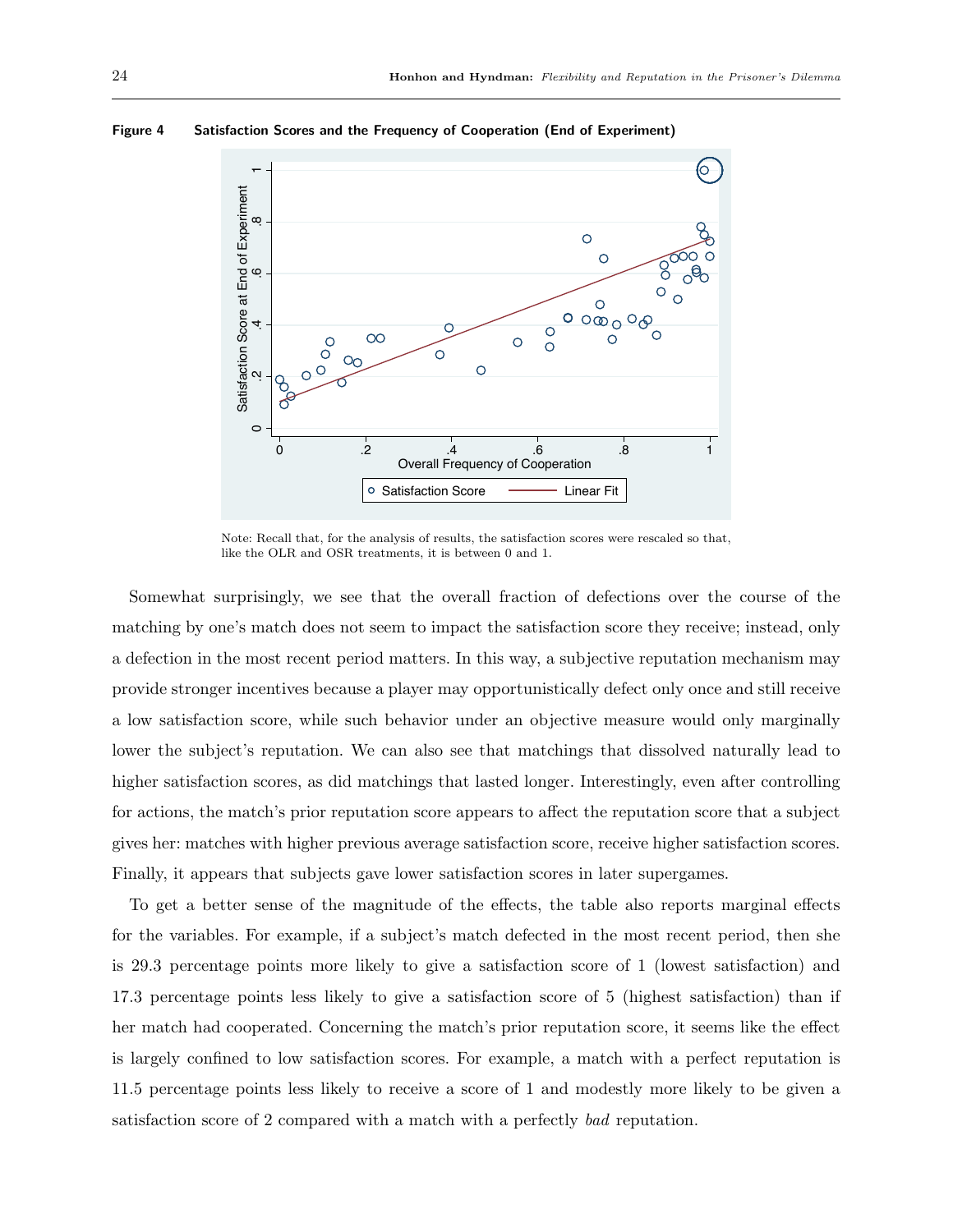|                                 |                     |         | Marginal Effect on Predicted Satisfaction Score |            |             |             |             |  |
|---------------------------------|---------------------|---------|-------------------------------------------------|------------|-------------|-------------|-------------|--|
|                                 | Model               |         |                                                 |            |             |             |             |  |
| Fraction of Match Defections    | $-0.403$            | (0.404) | 0.048                                           | $-0.005**$ | $-0.014$    | $-0.007$    | $-0.021$    |  |
| Subject Defection (last period) | $-0.257$            | (0.409) | 0.031                                           | $-0.003$   | $-0.009$    | $-0.005$    | $-0.014$    |  |
| Match Defection (last period)   | $-2.401***$         | (0.638) | $0.293***$                                      | 0.007      | $-0.071***$ | $-0.056***$ | $-0.173***$ |  |
| Natural Termination             | $1.707**$           | (0.830) | $-0.205**$                                      | 0.002      | $0.052***$  | $0.035***$  | $0.115***$  |  |
| Subject's Prior Reputation      | 0.367               | (0.525) | $-0.043$                                        | 0.005      | 0.013       | 0.006       | 0.019       |  |
| Match's Prior Reputation        | $0.975***$          | (0.378) | $-0.115*$                                       | $0.013***$ | 0.035       | 0.017       | $0.050*$    |  |
| Length of Matching              | $0.152***$          | (0.029) | $-0.018***$                                     | $0.002**$  | $0.005**$   | $0.003*$    | $0.008***$  |  |
| Index of Supergame              | $-0.051***$ (0.009) |         | $0.006***$                                      | $-0.001**$ | $-0.002**$  | $-0.001**$  | $-0.003***$ |  |

Table 9 The Determinants of a Subject's Satisfaction With His/Her Opponent

Note: \*, \*\* and \*\*\* denote significance at the 10, 5 and 1% levels, respectively. The table reports a random effects ordered logit model with standard errors in parentheses which have been corrected for clustering at the session level, as well as marginal effects for each variable and each possible satisfaction score.

## 7.3. Reputation and Cooperation

In Section 7.1, we showed that most relationships are dissolved following a defection by one or both players. This represents part of the equilibrium logic that supports cooperation when players have the flexibility to dissolve their relationship. The next step in the equilibrium logic is for players to recognize that they will be rematched from within a less cooperative group; consequently the players should be more likely to defect. Indeed, it appears that subjects gradually come to this realization. To show this, in Figure 5, we plot the average cooperation rate of subjects in the first period of a matching against the index of the matching within a supergame. In this average we only consider subjects who had at least one matching dissolve during the course of a supergame. This restriction makes makes our test more conservative because subjects whose initial matching lasted until the end of the supergame generally tend to be more cooperative.<sup>15</sup>

As can be seen, for all treatments, the trend in cooperation is generally downwards, indicating that the pool of subjects available for rematching gets less and less cooperative as the number of matchings they have experienced since the start of the supergame increases. For all treatments, regressions confirm that this effect is significant (in all cases,  $p < 0.05$ ). To the extent that this effect spills over across supergames, it may provide another explanation for the downward trend in cooperation seen in the TBA-U treatment. We also see that there are level effects across treatments. Specifically, subjects are uniformly more likely to cooperate in the first round of a new matching in the two objective reputation treatments, followed by the subjective reputation treatment. Subjects in the TBA-U and TBA-M treatments, where reputation is absent, are significantly less likely to cooperate in the first round of a rematching than in any of the reputation treatments. This

<sup>&</sup>lt;sup>15</sup> As shown in Table 6 almost all matchings which break up saw at least one subject defect during the course of their interaction; hence it is reasonable to assume that starting with their second matching within a supergame, subjects have experienced at least one defection.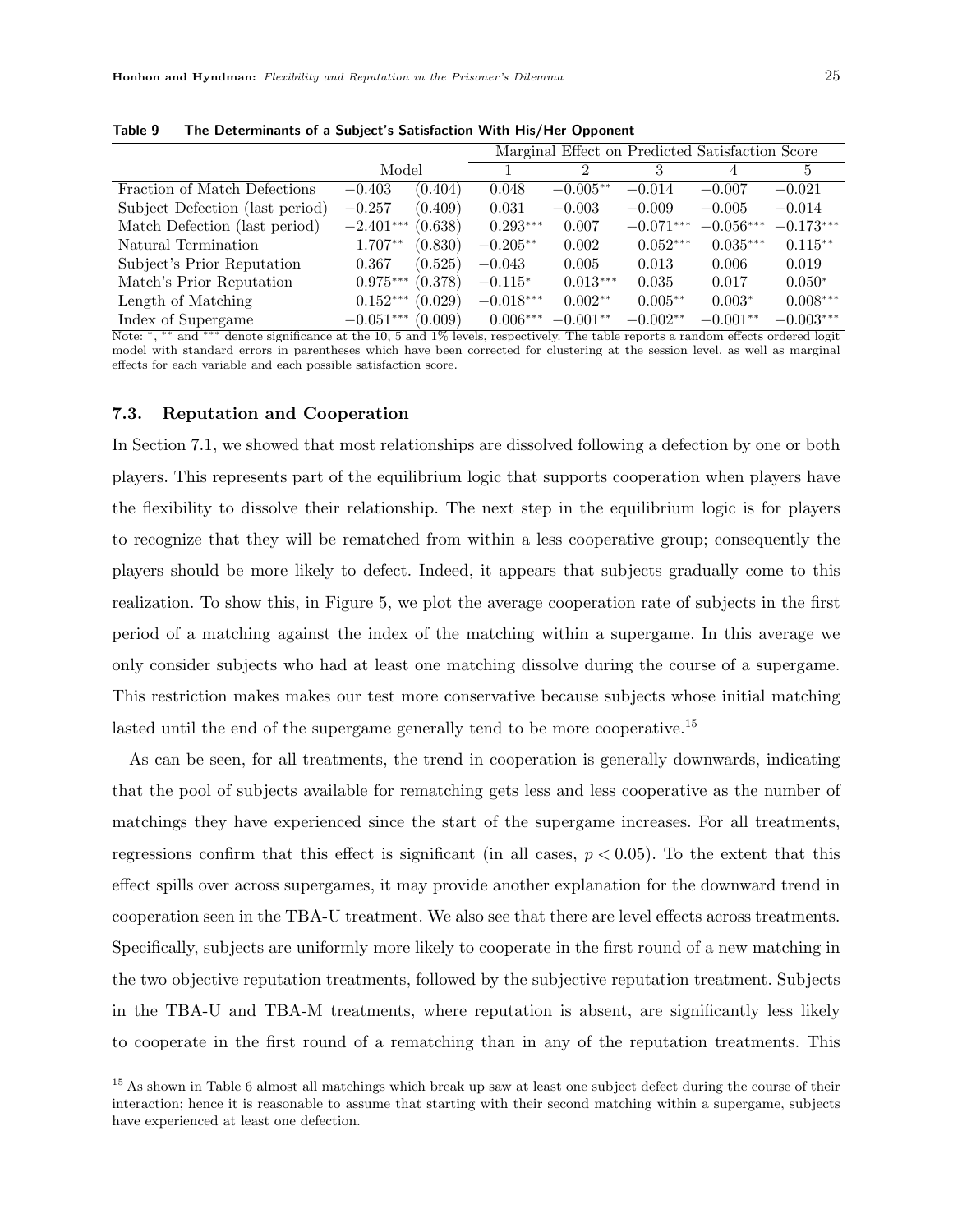

#### Figure 5 The Evolution of Cooperation in the First Period of Matchings Within the Same Supergame

Note: We only include data up to the first 15 matchings that a subject had in a supergame. This represents 96% of the relevant data.

further corroborates the results of Table 7. In other words, the existence of a reputation mechanism not only leads to fewer dissolutions but it also makes them more likely to cooperate following a rematching.

To see the role of reputation more concretely, in Table 10 we look at the determinants of cooperation in the first round of a new matching in a series of fixed effects regressions.<sup>16</sup> We include all relevant information that was observable to subjects at the time they made their decision. This includes their own and their match's reputation score(s), and the number of matchings that they have participated in (since the start of the experiment in OLR and SLR and since the start of the supergame in OSR).

The first thing to notice is that across all treatments, the match's reputation is the crucial determinant for whether the subject cooperates in the first period of a new matching. Interestingly, the effect of reputation is strongest in the subjective reputation treatment  $-$  a finding confirmed when we pool the data and test for treatment differences  $(p < 0.01)$ . In particular, we see that subjects in the objective reputation treatments have a higher baseline rate of cooperation (the constant is approximately 0.23) but respond relatively weakly to their match's reputation; whereas subjects in the SLR treatment are the opposite. It is also of interest to note that while subjects only

<sup>16</sup> Using the xtoverid command suggested by Schaffer and Stillman  $(2010)$  – an alternative to the Hausman test, which can accommodate clustering – we were led to prefer the fixed effects formulation.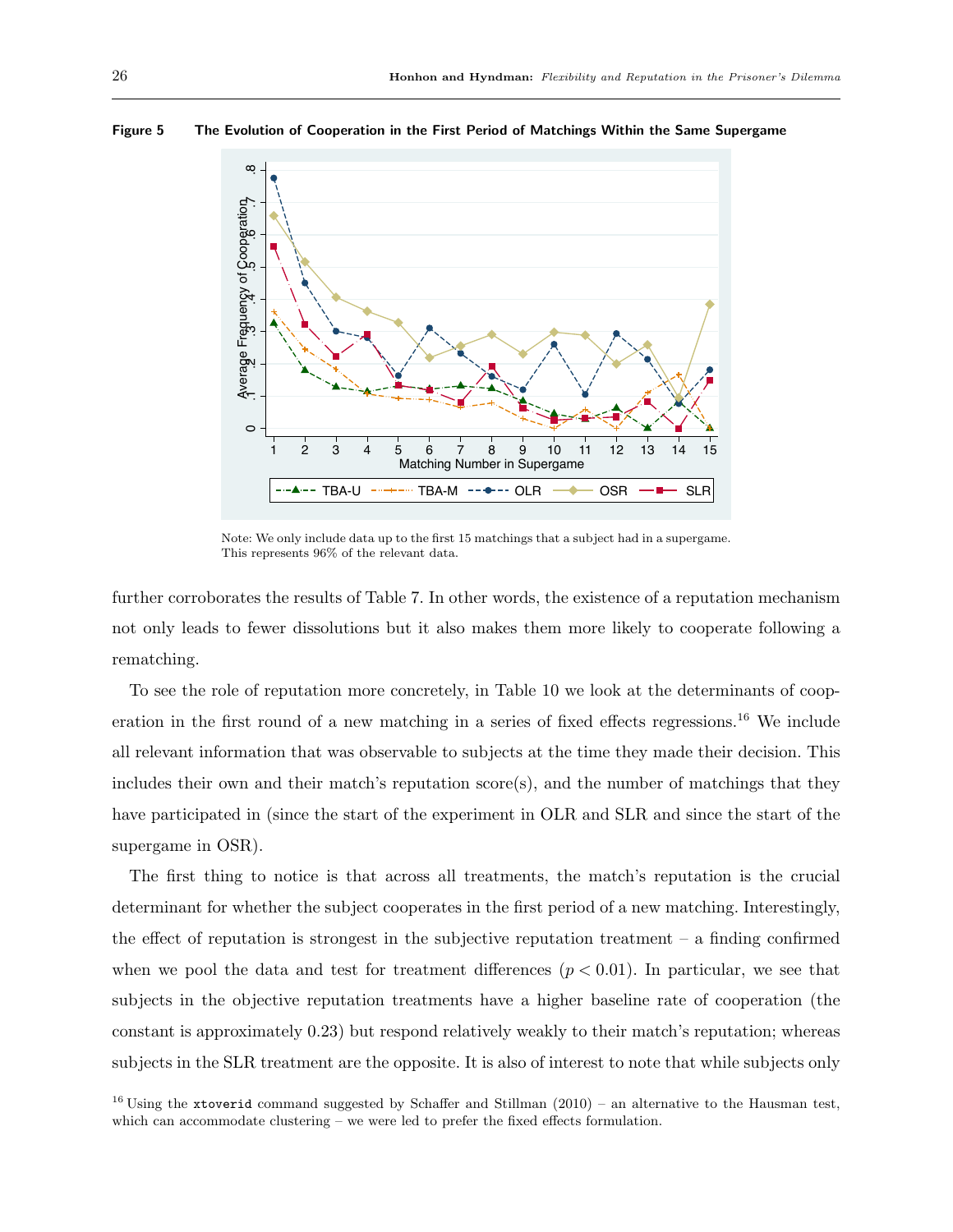|                                 | OLR.       |         | OSR.       |         | SLR         |         |
|---------------------------------|------------|---------|------------|---------|-------------|---------|
| Match's Reputation (Overall)    | $0.149**$  | (0.071) | $0.193***$ | (0.048) | $0.557***$  | (0.020) |
| Match's Reputation (Period 1)   | 0.124      | (0.103) | $0.108***$ | (0.027) |             |         |
| Match's Number of Matchings     | $-0.006**$ | (0.003) | $-0.005$   | (0.005) | $-0.003***$ | (0.001) |
| Subject's Reputation (Overall)  | $0.299*$   | (0.173) | $0.029***$ | (0.010) | 0.144       | (0.154) |
| Subject's Reputation (Period 1) | $-0.153$   | (0.150) | 0.072      | (0.071) |             |         |
| Subject's Number of Matchings   | $0.003***$ | (0.001) | $-0.004$   | (0.006) | 0.002       | (0.001) |
| Constant                        | $0.239***$ | (0.073) | $0.228***$ | (0.074) | 0.011       | (0.084) |
| Observations                    | 974        |         | 1268       |         | 1362        |         |
| $R^2$                           | 0.306      |         | 0.114      |         | 0.165       |         |

Table 10 The Role of Reputation in First-Period Choice to Cooperate

Note 1: \*, \*\* and \*\*\* denote significance at the 10, 5 and 1% levels, respectively. The table reports linear fixed effects models with standard errors in parentheses which have been corrected for clustering at the session level. Note 2: The variable "Reputation" is on a scale from 0 to 1, with 1 indicating a "perfect" reputation. In the OLR,

reputation is the frequency of cooperation – overall or in Period 1 of a matching; in the OSR, it is the frequency of cooperation – overall or in Period 1 – in the current supergame; and in the SLR, it corresponds to the satisfaction score.

seem to care about the overall cooperation rate in the OLR treatment, in the OSR treatment, they care both about their match's overall frequency of cooperation and their frequency of cooperation in the first period of their previous matchings. We also see that the number of previous matchings that one's match had is negatively associated with cooperation, and the effect is significant in two of the treatments. Table 10 suggests that a subject's own reputation has relatively little impact on their own decision to cooperate, though the direction is generally positive.<sup>17</sup>

## 7.4. The Option to Terminate Relationships as a Sorting Mechanism

In this section, we show that the option to terminate a relationship acts as a sorting mechanism between subjects who tend to cooperate in the Prisoner's Dilemma game and those who tend to defect and that the existence of a reputation mechanism further facilitates sorting. Also, we argue that this sorting is a large part of the reason why we see non-trivial cooperation rates in TBA and significantly higher cooperation rates in our reputation treatments.

By "sorting", we refer to the mechanism by which, by the end of a supergame, subjects who tend to cooperate more frequently, i.e., the cooperators, are more likely to be paired together, and subjects who defect more often, i.e., the *defectors*, are more likely to be paired together as well. To this effect, we compare two statistics: the absolute difference in cooperation rates between subjects who were matched together (i) in the first period of the first matching of a supergame and (ii) in the first period of the last matching of a supergame. In both cases, cooperation rates are measured as the frequency of choosing "Cooperate" in the Prisoner's Dilemma game up to that period.

 $17$  Because there is relatively little variation in a subject's own reputation score in the first period of new matchings, much of the effect of one's own reputation score is likely subsumed into the fixed effects. Indeed, when we estimate the model with random effects, one's own reputation has a significantly positive effect. However, as noted, the test of Schaffer and Stillman (2010) suggests that fixed effects is more appropriate.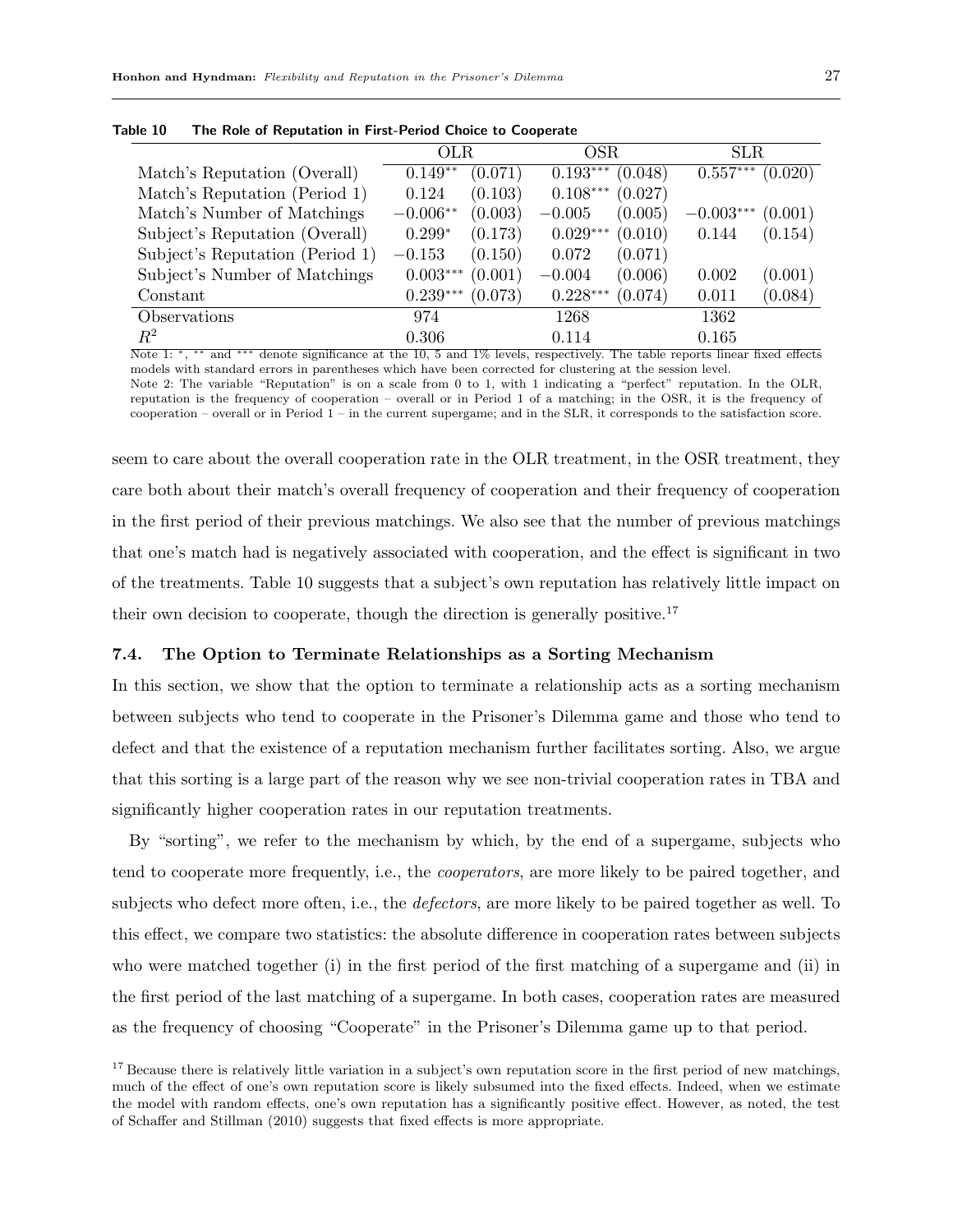|            |                                | Absolute Difference in Cooperation Rate Between Subjects in a Matching As Of: |
|------------|--------------------------------|-------------------------------------------------------------------------------|
| Treatment  | First Period of First Matching | First Period of Last Matching                                                 |
| IBA        | 0.326                          | 0.326                                                                         |
| TBA-M      | 0.341                          | 0.286                                                                         |
| TBA-U      | 0.361                          | $0.270*$                                                                      |
| <b>OLR</b> | 0.248                          | $0.168***$                                                                    |
| <b>OSR</b> | 0.314                          | $0.194***$                                                                    |
| <b>SLR</b> | 0.333                          | $0.214***$                                                                    |

Table 11 Reputation as a Sorting Device

Note 1: For each subject, *i*, we define the cooperation rate in period p as  $(1/p)\sum_{t=1}^p 1[C_{it} = 1]$ , where  $C_{it}$  takes value 1 if subject  $i$  cooperated in period  $t$ . We then take the absolute difference between the subject's cooperation rate and her match's cooperation rate for, in the first column, the first period of first matching of a supergame and, in the second column, the first period of the subject's last matching in the supergame. Observe that for the IBA treatment, these are the same periods since rematching is not possible. Hence, as we see in the table, the numbers are the same for the IBA treatment.

Note 2: \*, \*\* and \*\*\* denote significance at the 10, 5 and 1% levels for tests comparing the IBA and each other treatment. The test results are based on random effects regressions corrected for clustering at the session level with treatment dummies as explanatory variables. The conclusion remains the same if we run non-parametric tests on session averages; however we lose significance on the IBA/TBA comparison and the significance is only at the 5% level for the other comparisons.

Table 11 contains these two statistics for each treatment (except RM).<sup>18</sup> First, note that there is no statistically significant difference between any of the treatments for the absolute difference in cooperation rates in the first period of the first matching of a supergame. This is not surprising since subjects are randomly matched into initial matchings at the beginning of each supergame in all treatments. Also, since rematching is not possible within a supergame in the IBA treatment, both statistics coincide. In contrast, in all treatments where rematching is possible, by the first period of the last matching in a supergame, the absolute difference in cooperation rates is substantially smaller. In other words, subjects are more likely to end the supergame matched with another subject who is more similar to them in terms of cooperation rate than the subject they were initially matched with at the start of the supergame. Finally, notice that for all treatments except for TBA-M, the absolute difference in cooperation rates is significantly smaller than in the IBA treatment. The reason the difference is not significantly in the TBA-M treatment is likely due fact that there are on average fewer re-matchings for each subject in a supergame due to the mutual consent requirement for a matching dissolution; in other words, there are fewer opportunities for sorting to occur.

To provide a slightly different perspective, Figure 6 represents, for each pair of subjects matched together in their last matching of a supergame, the two subject's cooperation rates up to that period. Sorting can be seen by noting the positive relationship between the two variables in all treatments except IBA. That is, consistent with Table 11, subjects who have the flexibility to dissolve matchings, are likely to end the supergame matched to someone closer to themselves in

<sup>18</sup> Sorting is, by definition, not possible in either the RM or IBA treatments, but we include the numbers for IBA because these treatments have similar underlying cooperation rates, making a comparison more meaningful.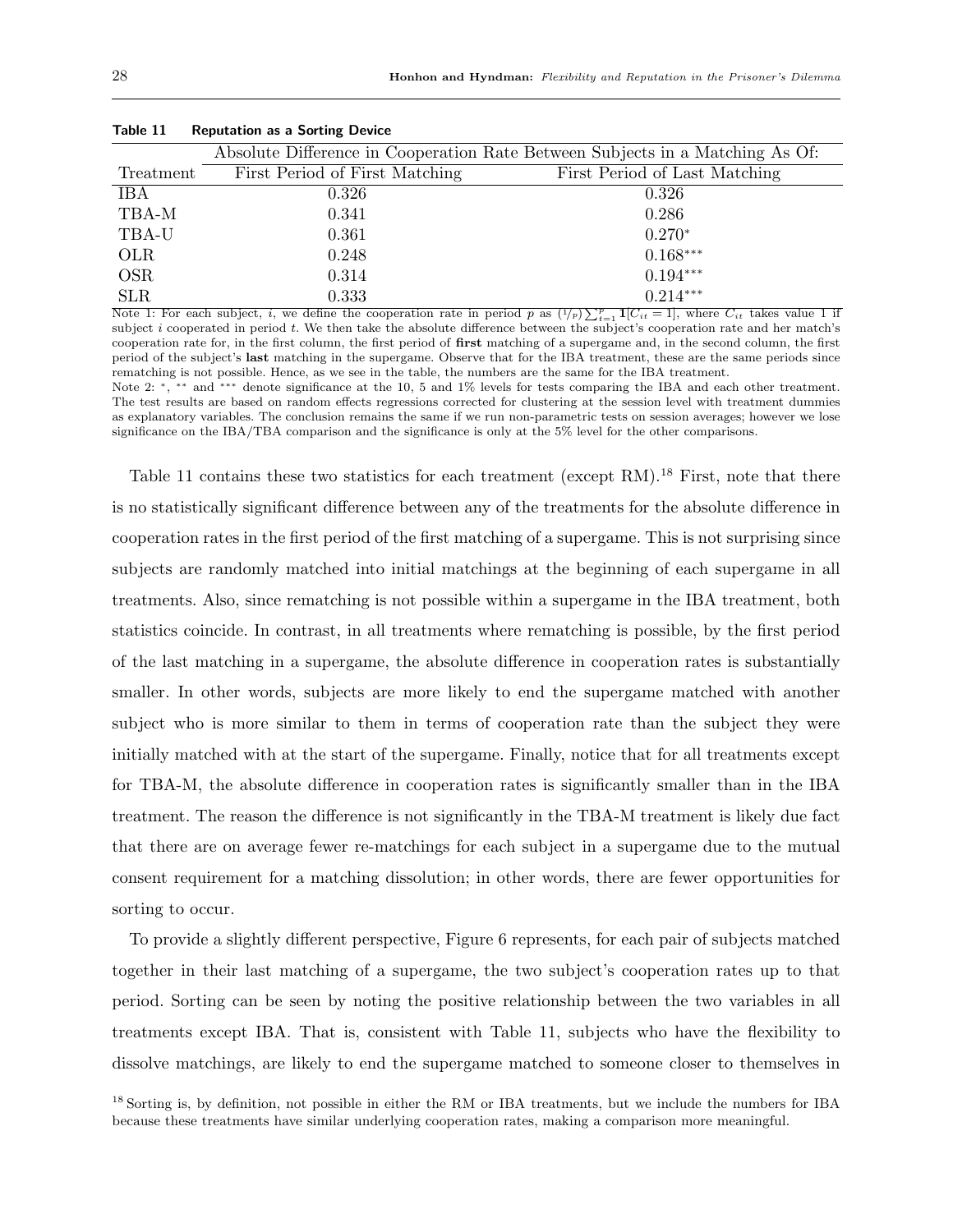terms of cooperation rates up to that period. Finally, observe that both Table 11 and Figure 6 show that sorting is stronger in the reputation treatments than in the two TBA treatments. Thus, another important role of reputation is to facilitate sorting of cooperators with cooperators and defectors with defectors.



Figure 6 Frequency of Cooperation of Pairs up to First Period of Last Matching in a Supergame

Note: The circles represent the raw data and larger circles indicate a larger number of observations with the given combination of subject's and match's cooperativeness. The line represents the best linear fit (ignoring the panel structure) through the data.

## 8. Concluding Remarks

In this paper, we experimentally study the role of flexibility to dissolve relationships on cooperative behavior in a repeated prisoner's dilemma game. At one extreme, subjects are randomly rematched in each period, while at the other extreme, subjects are matched in pairs and interact for an indefinite duration. In between these extremes, we allow players to dissolve relationships at the end of each period, and we distinguish between whether unilateral or mutual consent is required to terminate a relationship. While cooperation is theoretically sustainable in all four treatments, our results suggest that cooperation is increasing in the difficulty of dissolving relationships; that is, cooperations rates are highest in the IBA treatment, followed by TBA-M, then TBA-U and finally RM. Also, the dynamics of cooperation differ across the four treatments that we consider. Under random matching, cooperation quickly converges to a low level, while in TBA-U cooperation rates actually start at a level comparable to the IBA treatment, but declines across supergames. In the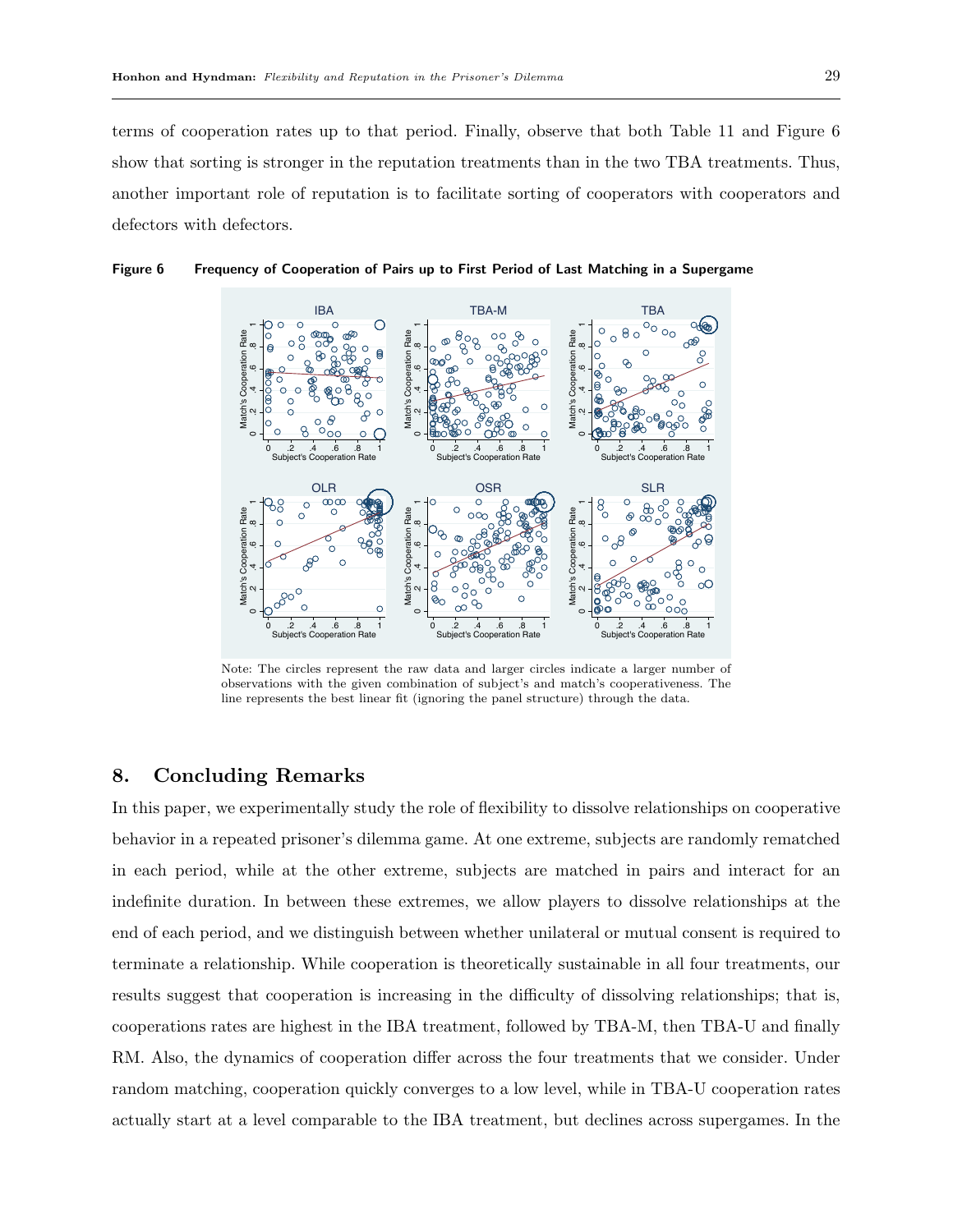TBA-M and IBA treatments, we observe stable or increasing cooperation rates over the duration of the experiment. Our findings on low cooperation rates in random matching provides further support to the result that cooperation under anonymous random matching is difficult, except in special circumstances (e.g., compare Duffy and Ochs (2009) with Camera and Casari (2009)). The main lesson from this analysis is that the institution in which subjects are placed plays a crucial role in the viability of cooperation, and that flexibility – especially when only unilateral consent is required – undermines cooperation in a statistically and economically meaningful way compared to a setting where the relationship cannot be broken. However, compared to the other extreme of random matching, the TBA institution leads to a meaningful increase in cooperation.

Our results suggest that subjects grasp part of the equilibrium logic under temporarily binding agreements – that is, they are very likely to dissolve following a defection, and future defections are much more likely. Yet the process is not complete, which makes opportunistic behavior a viable strategy. This, we argue, is what undermines cooperation in the TBA-U treatment. On the other hand, our results also suggest that subjects over-use the flexibility to dissolve. Specifically, we show that subjects in both the TBA-U and TBA-M treatments whose relationship continues following a single defection are significantly more likely to play mutual cooperation than they are if the relationship dissolves. Yet we find that most subjects choose to request a dissolution after experiencing a defection. A corollary to this is that in TBA-M, because the mutual consent requirement makes it more difficult to dissolve relationships, cooperation is higher than in TBA-U. Moreover, as noted, the dynamics of cooperation are more favorable.

Given that flexibility undermines cooperation, an important follow-up question is "how can we alter the institution to increase cooperation?" Reducing flexibility by requiring mutual consent is only a partial solution. We showed that providing a reputation mechanism to the TBA-U environment is much better at promoting cooperation. We find that all of the reputation mechanisms worked well and provided some evidence that an objective, long-lasting reputation mechanism may perform the best. Indeed, cooperation rates increase to a level that is significantly higher than under either TBA treatment and that equals or exceeds the cooperation rates under indefinite repetition. Moreover, we observe stable levels of cooperation over time when a reputation mechanism is available, compared to the declining rates we observed in TBA-U.

Finally, we find that temporarily binding agreements, especially when combined with a reputation mechanism, facilitate sorting between subjects so that those who frequently cooperate (and have high reputations) are more likely to be matched with each other, permitting long-lasting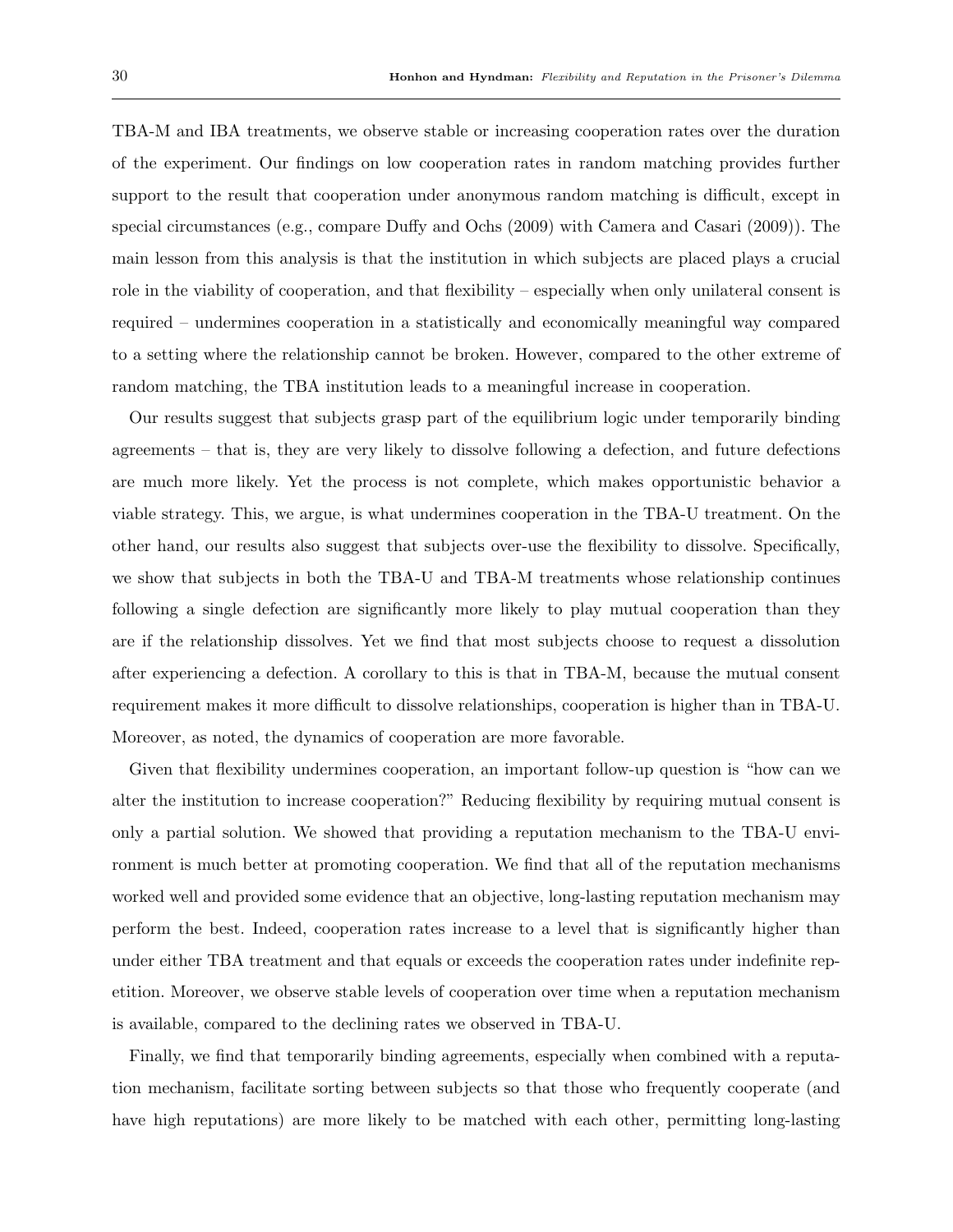and cooperative relationships. The flip side is that those who frequently defect (and have low reputations) also end up being matched together and are stuck in dysfunctional relationships.

Our results nicely complement the work of Hyndman and Honhon (2015) who also compare indefinitely and temporarily (unilaterally breakable) binding agreements but use a stage game which features strategic complementarities and multiple Pareto rankable equilibria. In contrast, our prisoner's dilemma game creates incentives for the subjects to behave opportunistically. Both projects conclude that indefinitely binding agreements generally lead to better performance than temporarily binding agreements, with interesting nuances. We have shown that the introduction of a reputation mechanism can greatly improve performance when subjects can dissolve relationships. Similarly, Hyndman and Honhon (2015) show that the careful use of the flexibility to dissolve relationships can lead to stable and successful long-lasting relationships. Furthermore, they show that allowing subjects to choose whether to form a temporarily binding or indefinitely binding relationship is advantageous, possibly because it creates common knowledge of intentions. Finally, in both papers, subjects overuse the flexibility to dissolve relationships, which is detrimental.

#### Acknowledgments

We would like to thank an associate editor and two anonymous referees, as well as Gary Bolton and Matthew Embrey for valuable comments, and Owen Ma and Vineetha Sivadasan for their assistance in running the experiments. We gratefully acknowledge the Jindal School of Management (UT Dallas) for financial support. Kyle Hyndman also acknowledges the Institute for Research in Experimental Economics (IFREE, Small Grants Program) for additional financial support.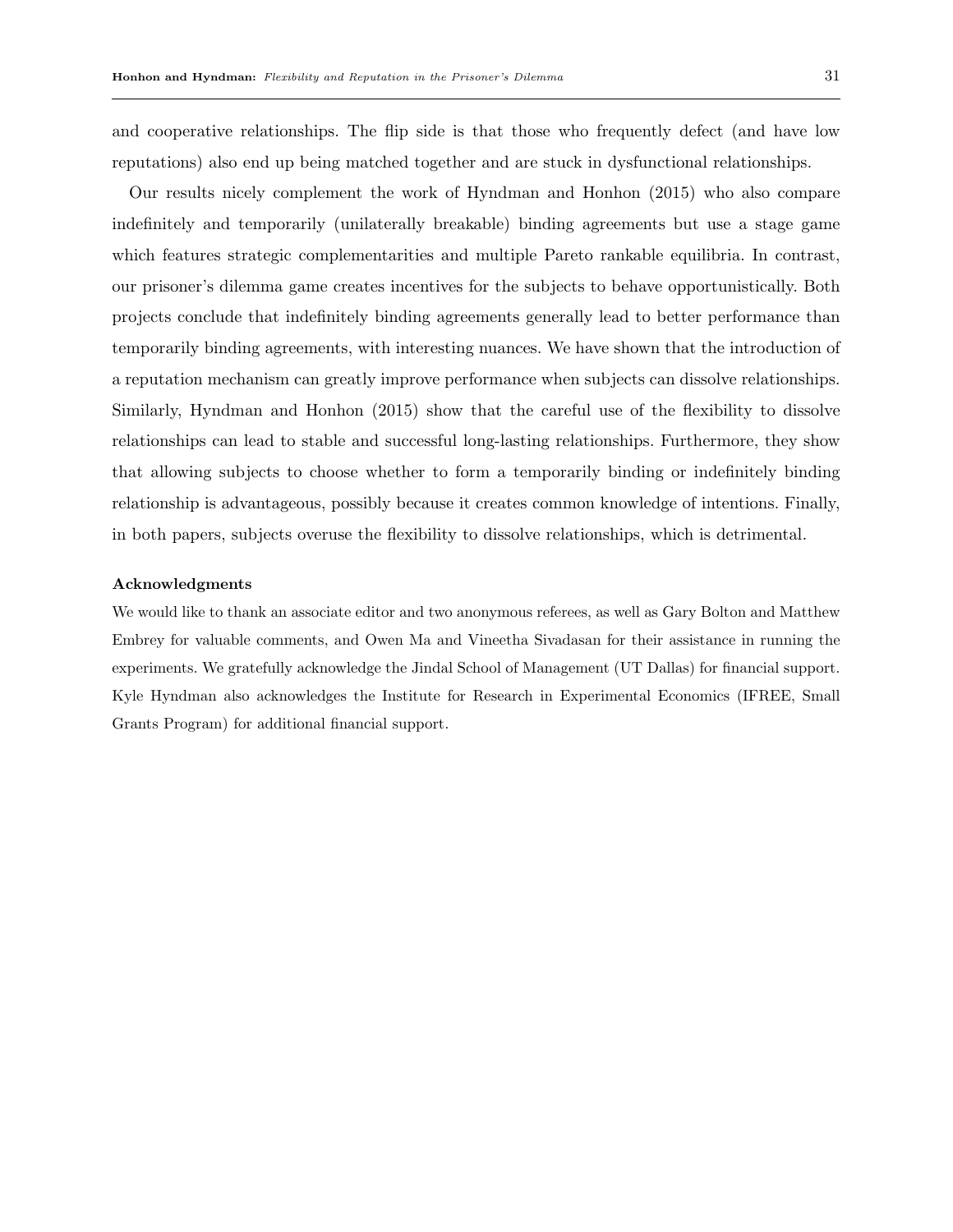# Appendix

## A. Supplemental Results

#### A.1. Pairwise Comparisons of Cooperation Across Treatments

| (a) First Period; First Supergame   |       |       |       |       |       | (b) First Period; All Supergames |                             |       |      |
|-------------------------------------|-------|-------|-------|-------|-------|----------------------------------|-----------------------------|-------|------|
|                                     | RМ    | TBA-U | TBA-M | - IBA |       | RM                               | TBA-U                       | TBA-M | IBA. |
| RM                                  |       |       |       |       | RM    |                                  |                             |       |      |
| TBA-U                               | 0.186 |       |       |       | TBA-U | 0.189                            |                             |       |      |
| TBA-M                               | 0.031 | 0.702 |       |       | TBA-M | 0.001                            | 0.657                       |       |      |
| IBA                                 | 0.012 | 0.968 | 0.392 |       | IBA   | 0.000                            | 0.019                       | 0.001 |      |
| All Periods; First Supergame<br>(c) |       |       |       |       |       |                                  |                             |       |      |
|                                     |       |       |       |       | (d)   |                                  | All Periods; All Supergames |       |      |
|                                     | RМ    | TBA-U | TBA-M | -IBA  |       | R.M                              | TBA-U                       | TBA-M | IB A |
| RM                                  |       |       |       |       | RM    |                                  |                             |       |      |
| TBA-U                               | 0.000 |       |       |       | TBA-U | 0.000                            |                             |       |      |
| TBA-M                               | 0.000 | 0.369 |       |       | TBA-M | 0.000                            | 0.367                       |       |      |

## Table A.1 Pairwise Comparisons of Cooperation Across Treatments

The p−values for the pairwise tests are obtained via linear random effects regressions (except for the regression of first period choice in first supergame, in which there is only one observation per subject) of cooperation on indicator variables for each treatment, and with standard errors clustered at the session level.

|              |      |       | First Period | All Periods                       |       |  |
|--------------|------|-------|--------------|-----------------------------------|-------|--|
|              |      |       |              | First SG All SGs First SG All SGs |       |  |
|              | SLR. | 0.500 | 0.063        | 0.416                             | 0.015 |  |
| TBA-U vs OSR |      | 0.265 | 0.010        | 0.430                             | 0.007 |  |
|              | OLR. | 0.389 | 0.000        | 0.155                             | 0.000 |  |
|              | SLR. | 0.116 | 0.994        | 0.096                             | 0.594 |  |
| IBA vs       | OSR. | 0.009 | 0.336        | 0.081                             | 0.614 |  |
|              |      | 0.077 | 0.001        | 0.007                             | 0.000 |  |

#### Table A.2 Comparison of Cooperation Between TBA-U/IBA and Reputation Treatments

The p−values for the pairwise tests are obtained via linear random effects regressions (except for the regression of first period choice in first supergame, in which there is only one observation per subject) of cooperation on indicator variables for each treatment, and with standard errors clustered at the session level.

## A.2. Dissolution Behavior in the TBA-M Treatment

This table provides more detail than Table 6 for the TBA-M treatment, in particular paying attention to which party requested the dissolution and whether the request was accepted or denied.

#### A.3. The Likelihood of (C, C) Given the Previous Round's Outcome

This table replicates Table 7(b) but breaks up subjects by above/below average reputation.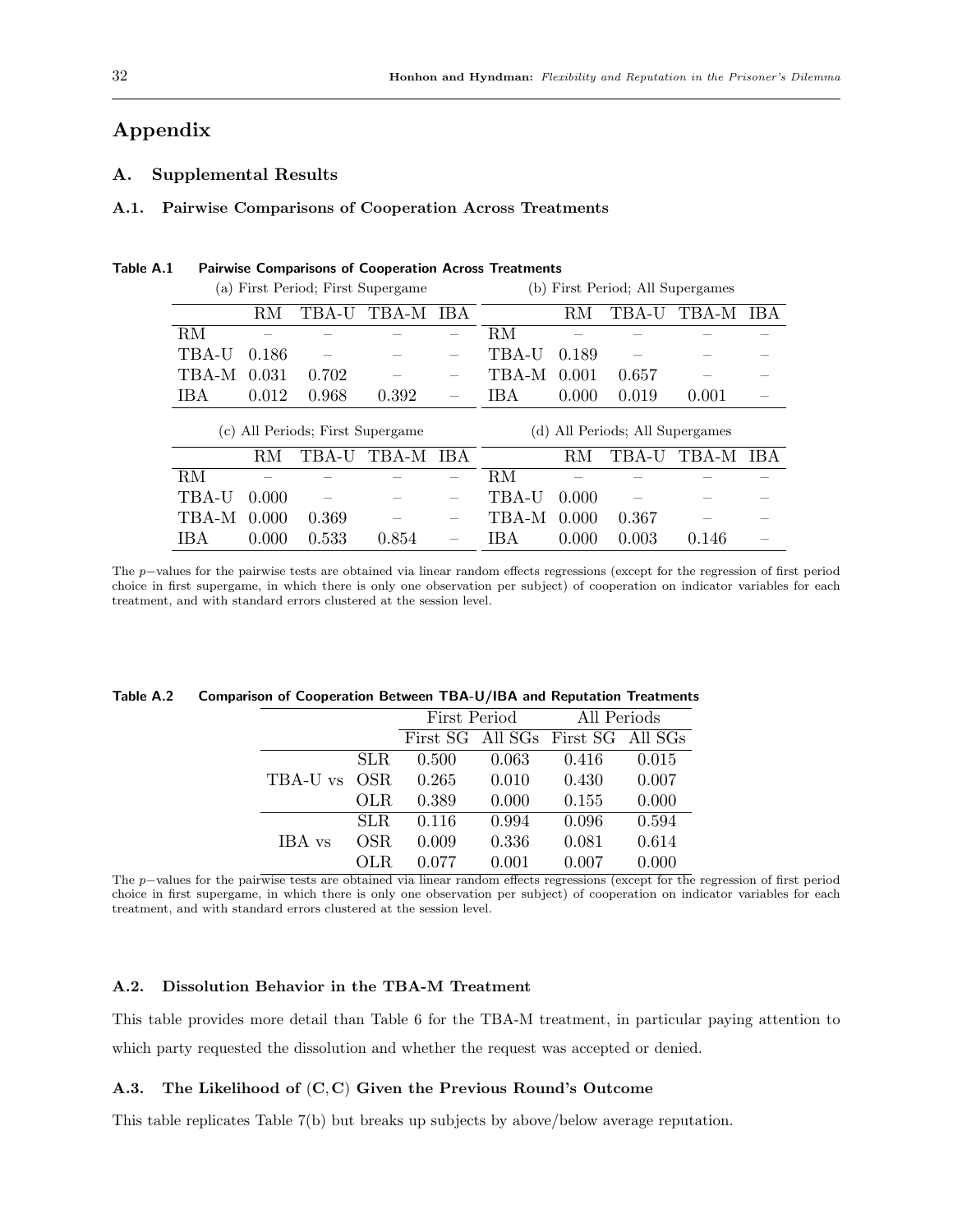|                          |        | Outcome in Prisoner's Dilemma Phase |       |
|--------------------------|--------|-------------------------------------|-------|
| Who Requests Dissolution |        | <sub>or</sub>                       | D.D   |
| Neither Subject          | 100.00 | 59.35                               | 28.21 |
| One Subject              | 0.00   |                                     |       |
| Cooperator (Accepted)    | n/a    | 4.78                                |       |
| Cooperator (Denied)      | n/a    | 19.35                               |       |
| Defector (Accepted)      | n/a    | 1.52                                | 23.12 |
| Defector (Denied)        | n/a    | 6.52                                | 26.94 |
| <b>Both Subjects</b>     | 0.00   | 3.70                                | 21.73 |

## Table A.3 The Frequency of Dissolution Requests

Table A.4 The Frequency of Observing  $(C, C)$  conditional on past outcomes

(a) Subjects With Above Average Reputation

|                                                                                    |         | OSR.      |           | OLR.     |         | SLR.      |
|------------------------------------------------------------------------------------|---------|-----------|-----------|----------|---------|-----------|
| Outcome Last Period Dissolved Maintained Dissolved Maintained Dissolved Maintained |         |           |           |          |         |           |
| (C, C)                                                                             | 37.50\% | $92.70\%$ | $59.09\%$ | 98.81%   | 30.00\% | $97.76\%$ |
| $(C,D)$ or $(D,C)$                                                                 | 27.53%  | 19.17\%   | 35.44\%   | 15.22\%  | 17.21\% | 21.55%    |
| (D,D)                                                                              | 26.60%  | 3.70\%    | 20.97%    | $0.00\%$ | 12.82\% | 1.89%     |

|  |  | (b) Subjects With Below Average Reputation |  |  |  |  |
|--|--|--------------------------------------------|--|--|--|--|
|--|--|--------------------------------------------|--|--|--|--|

|                                                                                    |          | OSR.     |           | OLR.      |          | SLR.      |
|------------------------------------------------------------------------------------|----------|----------|-----------|-----------|----------|-----------|
| Outcome Last Period Dissolved Maintained Dissolved Maintained Dissolved Maintained |          |          |           |           |          |           |
| (C, C)                                                                             | $0.00\%$ | 63.54\%  | $16.67\%$ | $96.06\%$ | $0.00\%$ | $96.60\%$ |
| $(C, D)$ or $(D, C)$                                                               | 12.24\%  | 17.19%   | 7.08%     | 14.36\%   | $6.52\%$ | 15.57%    |
| (D,D)                                                                              | $6.73\%$ | $1.71\%$ | 2.78%     | 13.33\%   | 2.36\%   | $0.64\%$  |

Figure A.1 The Relationship Between Cooperation and Number of Matchings



A.4. The Relationship Between Cooperation and Number of Matchings

## A.5. Instructions for the Temporarily Binding Agreements (Unilateral) Treatment

Thank you for coming today. If you haven't already done so, please power off all mobile devices, tablets, computers, etc and put them in your bag or on the floor at your seat. This is an experiment on the economics of decision-making. Your earnings will depend partly on your decisions and partly on the decisions of others. By following the instructions and making careful decisions you will earn varying amounts of money, which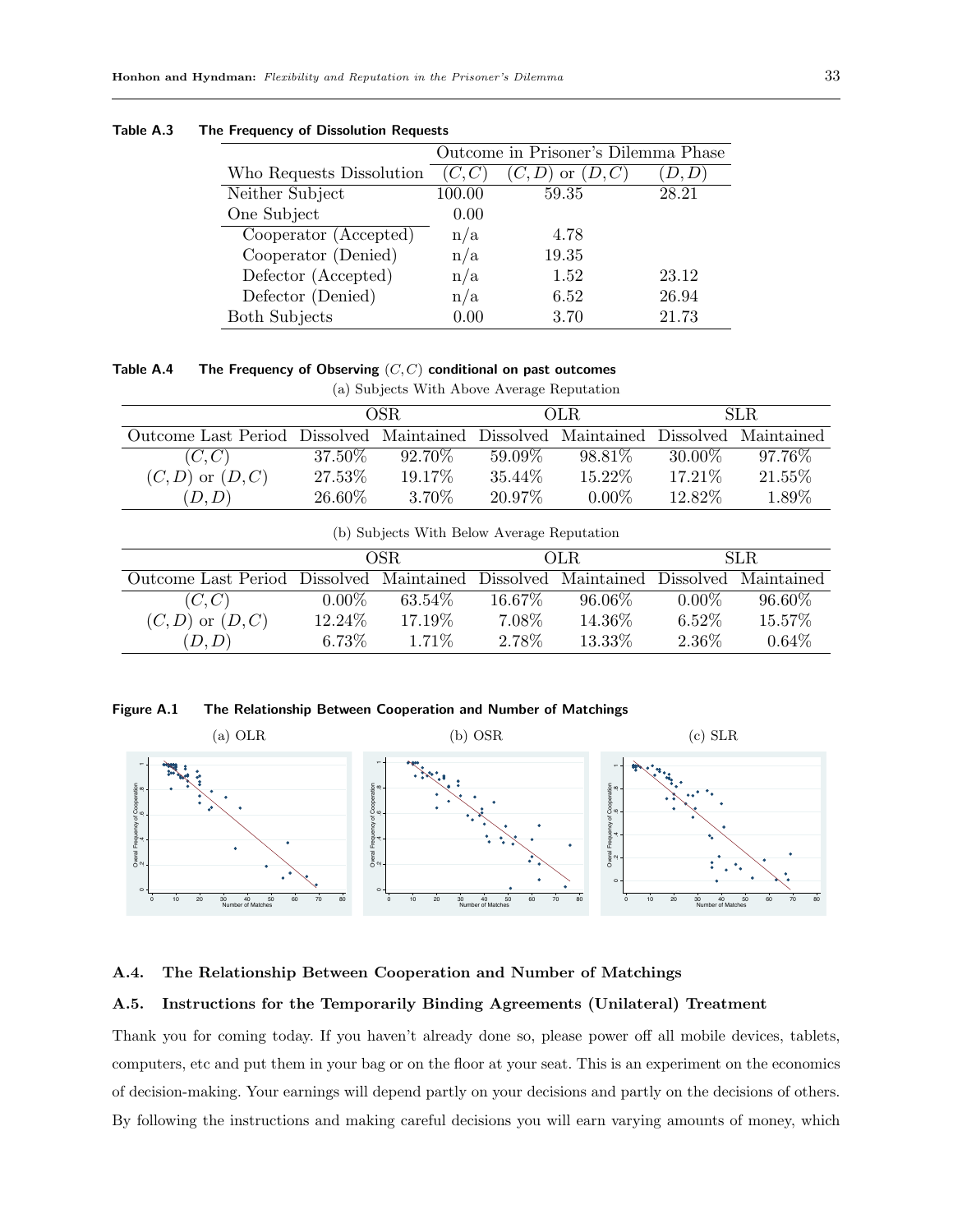will be paid at the end of the experiment. Details of how you will make decisions and earn money are explained below.

In this experiment, you will participate in a number of decision problems (rounds). In all rounds, you will be matched with another participant in the experiment but you will not know the identity of the other participants with whom you are matched throughout the experiment. In what follows, we will refer to the person with whom you are matched as your match and the two of you as a pairing. The experiment will last for a minimum of 75 rounds. More precise details will be given below.

## Decision Problem

In each round you and your match will simultaneously choose an action A or B. The payoffs for each possible combination of actions is given in the table below:

|             | Match's Choice |          |  |  |
|-------------|----------------|----------|--|--|
| Your Choice |                |          |  |  |
|             | 40. $40$       | 12, $50$ |  |  |
|             | 50.12          | 25, 25   |  |  |
| $\sim$      |                |          |  |  |

The first entry in each cell (in bold) represents your payoff, while the second entry represents the payoff of the person you are matched with (in italics). As you can see, this shows the payoff associated with each choice. That is, if:

- You select **A** and your match selects **A**, you each make 40.
- You select **A** and your match selects **B**, you make 12 and your match makes 50.
- You select **B** and your match selects **A**, you make 50 and your match makes 12.
- You select **B** and your match selects **B**, you each make 25.

## The Computer Screen

In each round, you will see the following computer screen:

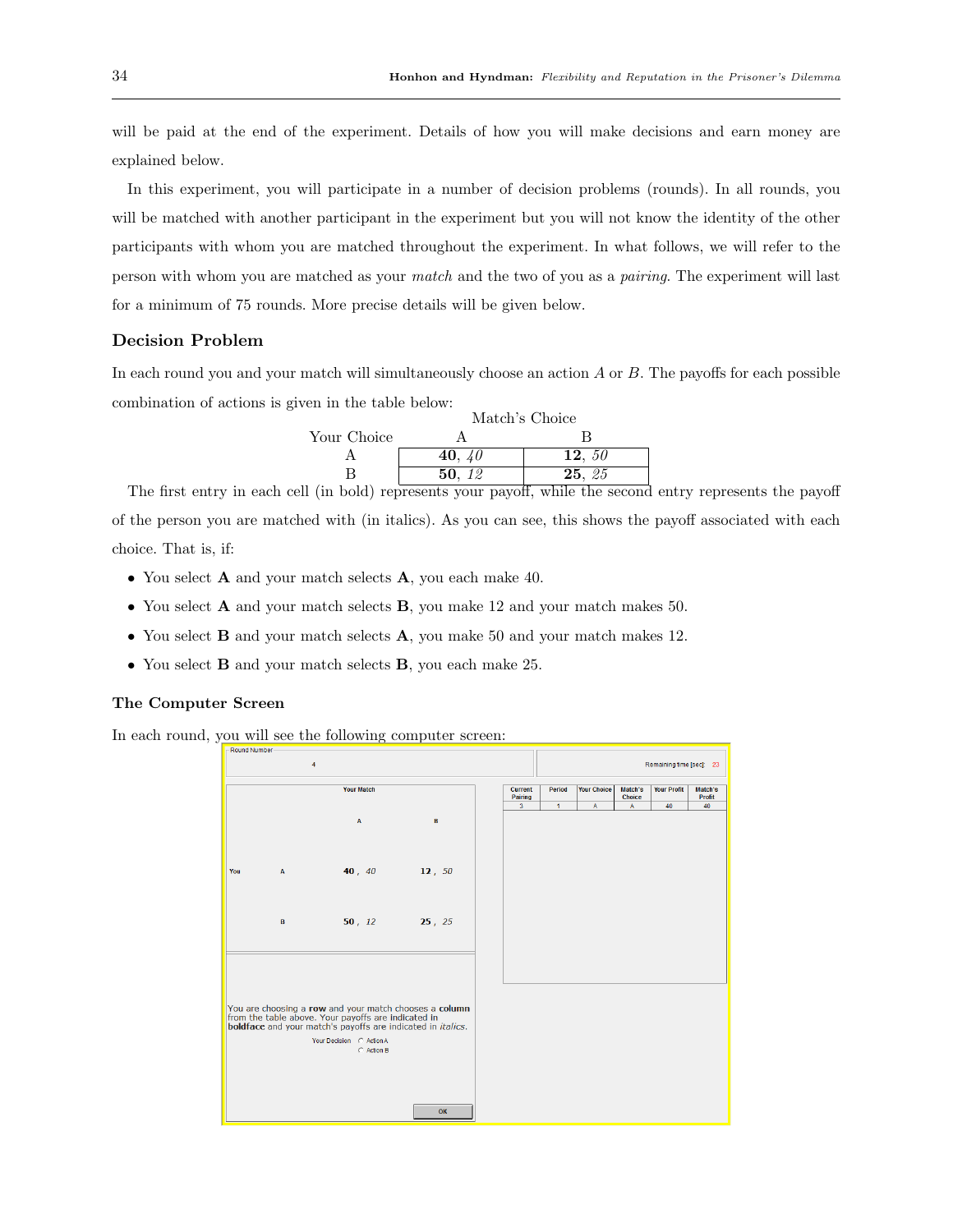On the top-left side of the screen you will see the same payoff table as depicted above. On the top-right side of the screen you can see your and your match's previous choices as well as your profits for the current pairing. That is, you will not see any information regarding choices made or outcomes from any of your previous pairings. In the example above, you see that in the first period of the third pairing, you chose A and your match chose A, which gave you a payoff of 40 and your match a payoff of 40. On the bottom-left of the screen is where you will make your decision, i.e., either action A or action B.

#### Payoffs

Your earnings in each round depend on your choice and on your match's choice. After both you and your match have made your choices, you will see the following screen. You see your choice, your match's choice, and your profit. In this example, you see that you chose  $\bf{A}$ , your match chose  $\bf{B}$  and your payoff was 12.



## Pairings

At the end of every round, all participants have the option to remain matched with the same participant or to request to be rematched. If either you or your match request to be rematched, then your match for the next round will be chosen at random amongst all the participants in the experiment who either requested to be rematched or whose match requested to be rematched in the previous round.

In addition, at the end of every round, there is a 10% chance that the pairing between you and your match will **naturally** break-up. In this case, all participants will be rematched to a randomly chosen participant in the experiment and a new pairing will begin for everybody; that is, it is as if we roll a 10-sided die at the end of each round and the pairing breaks up if we roll a 1, and continues if we roll a 2, 3, . . . , 9 or 10.

Note that, absent a request for rematching, there is **always** a 90% chance that you will remain matched with the same subject in the next round. It does not matter, for example, whether if its the first, fifth or twelfth round of your pairing; there is always a 90% chance that it will continue for one more round.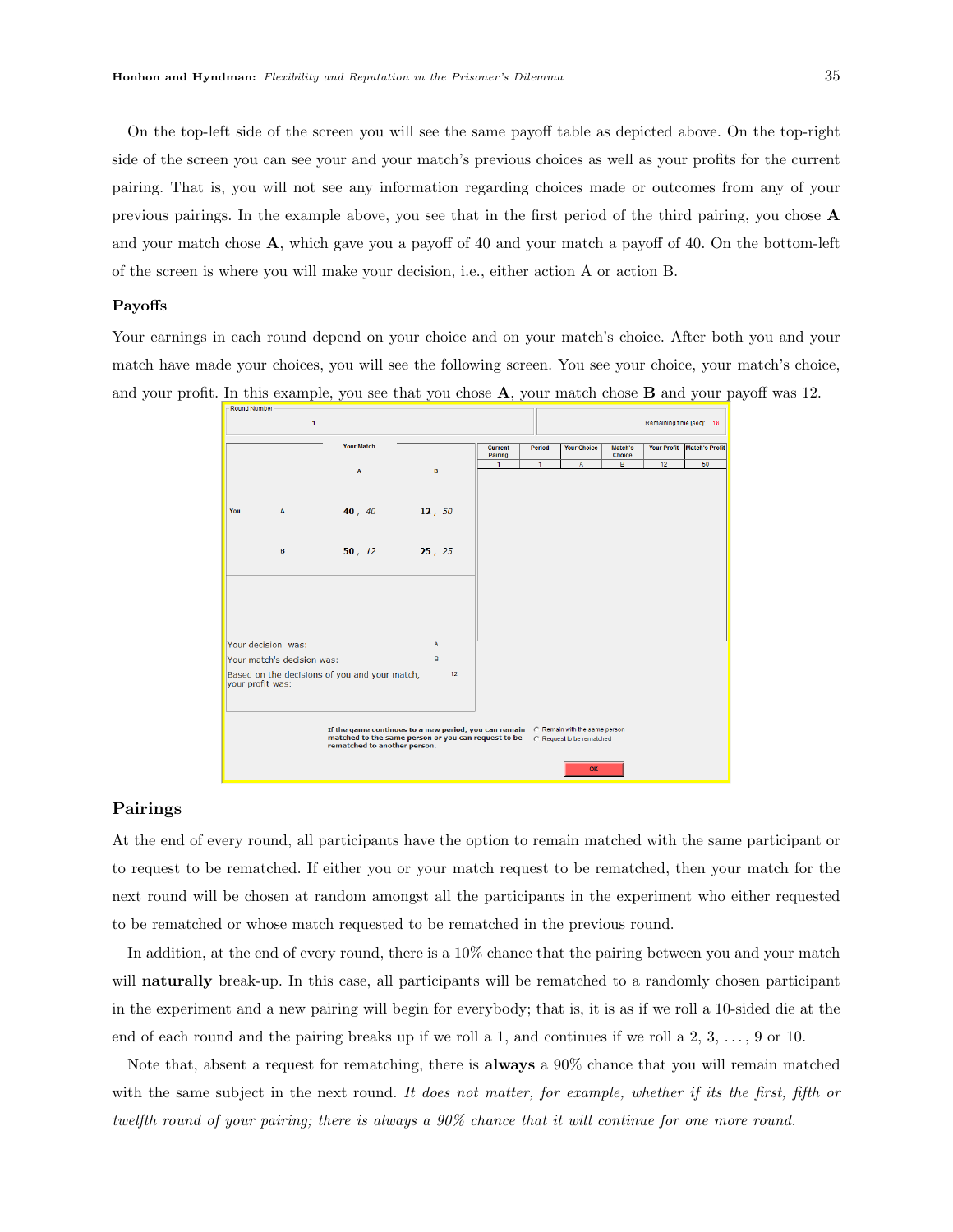Any time that you have been **rematched** to another participant, you will be explicitly told so; therefore, if no such announcement is made, it means you are still matched with the same participant.

## End of the Experiment

The experiment will end when the first pairing **after** 75 rounds have already been played **naturally** breaks up. Note that because of the 10% chance of a natural break-up, in any round after the 75th, you can expect the experiment to continue for approximately 10 more rounds.

At the end of the experiment, we will add all your earnings in order to determine your total points. This total will be converted to a dollar amount according to the rule:

```
$1 = 175 points.
```
This amount will then be added to the \$4.00 participation fee to give your final payment. Payments will be made in private, in cash, after the completion of the experiment.

#### Rules

Please do not talk with anyone during the experiment. We ask everyone to remain silent until the end of the last decision problem.

Your participation in the experiment and any information about your earnings will be kept strictly confidential. Your receipt of payment is the only place on which your name will appear. This information will be kept confidential.

If you have any questions please ask them now. If not, we will proceed to the experiment.

## References

- Anderson, E., S.D. Jap. 2005. The dark side of close relationships. MIT Sloan Management Review 46(2) 75–82.
- Bamford, James, David Ernst, David G. Fubini. 2004. Launching a world-class joint venture. Harvard Business Review February.
- Bolton, Gary E., Elena Katok, Axel Ockenfels. 2004. How effective are electronic reputation mechanisms? an experimental investigation. Management Science 50(11) 1587-1602.
- Bolton, Gary E., Elena Katok, Axel Ockenfels. 2005. Cooperation among strangers with limited information about reputation. Journal of Public Economics 89(5) 1457–1468.
- Camera, Gabriele, Marco Casari. 2009. Cooperation among strangers under the shadow of the future. American Economic Review 99(3) 979–1005.
- Coopers, Lybrand. 1986. Collaborative ventures: An emerging phenomenon in information technology. Coopers and Lybrand, New York.
- Copen, Casey E., Kimberly Daniels, Jonathan Vespa, William D. Mosher. 2012. First marriages in the united states: Data from the 2006-2010 national survey of family growth. Tech. Rep. 49, National Center for Health Statistics.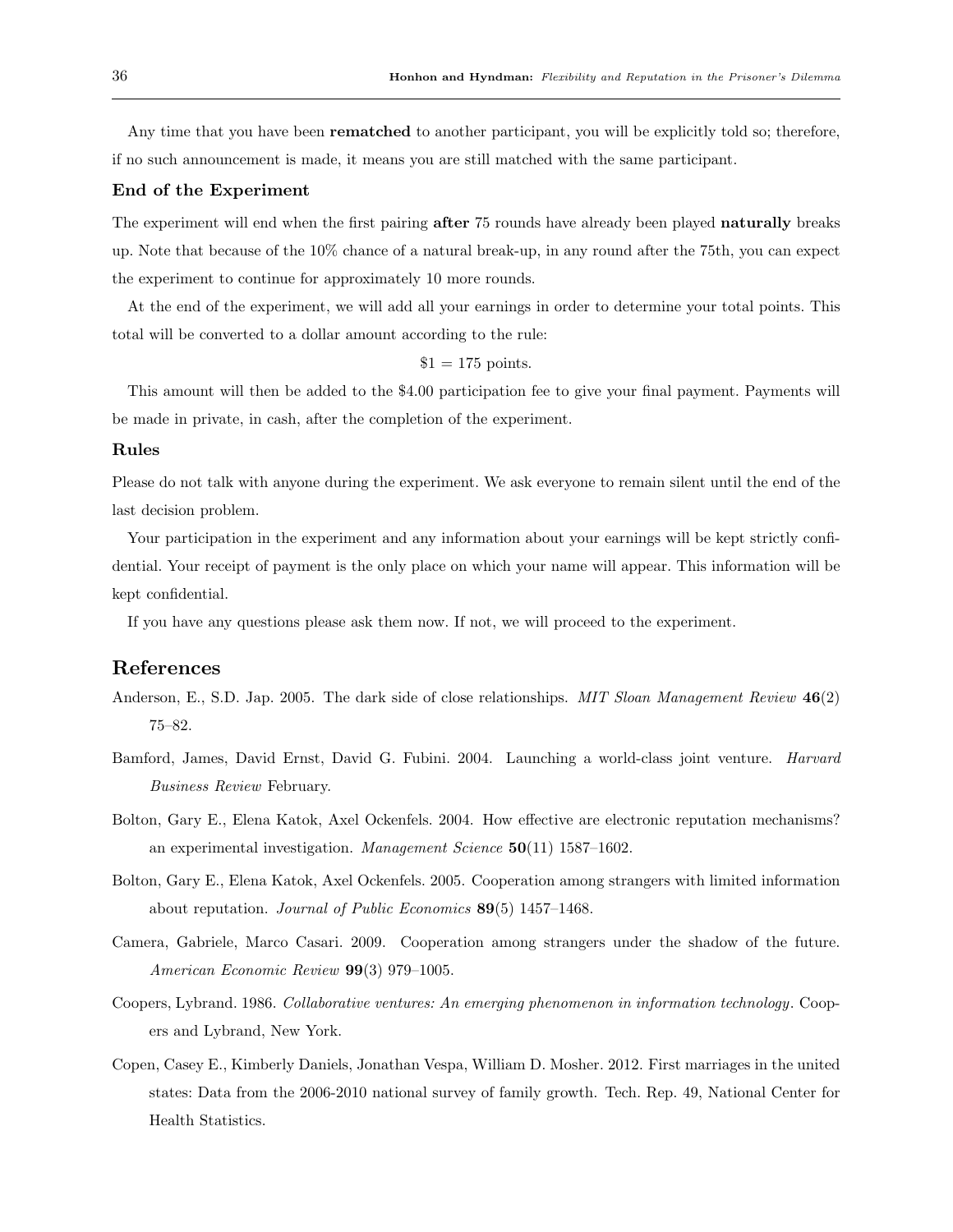- Dal B<sub>6</sub>, Pedro. 2005. Cooperation under the shadow of the future: Experimental evidence from infinitely repeated games. American Economic Review 95(5) 1591-1604.
- Dal Bó, Pedro, Guillaume R. Fréchette. 2011. The evolution of cooperation in infinitely repeated games: Experimental evidence. American Economic Review 101(1) 411–429.
- D'Evelyn, Sean. 2013. Dump, date or marry: Endogenous group formation with varied contract length. Working Paper.
- Duffy, John, Jack Ochs. 2009. Cooperative behavior and the frequency of social interaction. Games and Economic Behavior 66(2) 785–812.
- Duffy, John, Huan Xie, Yong-Ju Lee. 2013. Social norms, information, and trust among strangers: Theory and evidence. *Economic Theory*  $52(2)$  669–708.
- Fischbacher, Urs. 2007. z-tree: Zurich toolbox for ready-made economic experiments. Experimental Economics 10(2) 171–178.
- Friedman, James W. 1971. A non-cooperative equilibrium for supergames. Review of Economic Studies  $38(1)$  1–12.
- Gaudeul, Alexia, Paolo Crosetto, Gerhard Reiner. 2015. Of the stability of partnerships when individuals have outside options, or why allowing exit is inefficient. Jena Economic Research Papers  $\#2015-001$ .
- Grundberg, Sven, John D. Stoll. 2012. Nokia sales face more hurdles. The Wall Street Journal, http: //www.wsj.com/articles/SB10001424052702304898704577480340752531300.
- Hyndman, Kyle, Dorothée Honhon. 2015. Flexibility in long-term relationships: An experimental study. Working Paper.
- Kandori, Michihiro. 1992. Social norms and community enforcement. Review of Economic Studies 59(1) 63–80.
- Kovach, Steve. 2014. Microsoft closes its \$7.2 billion purchase of nokia. Business Insider, http://www. businessinsider.com/microsoft-closes-nokia-acquisition-2014-4.
- KPMG. 2009. Joint Ventures: A tool for growth during an economic downturn. KPMG International.
- Larsen, M. M., T. Pedersen, D. Stepniov. 2010. LEGO Group: An Outsourcing Journey. Case 9B10M094, Ivey Management Services.
- Liker, Jeffrey K., Thomas Y. Choi. 2004. Building deep supplier relationships. *Harvard Business Review* December, 104–113.
- Murnighan, J. Keith, Alvin E. Roth. 1983. Expecting continued play in prisoner's dilemma games: A test of several models. Journal of Conflict Resolution  $27(2)$  279–300.
- Neuville, J. 1997. La stratégie de la confiance: Le partenariat industrial observé depuis le fournisseur. Sociologie du Travail 20(3) 297–319.